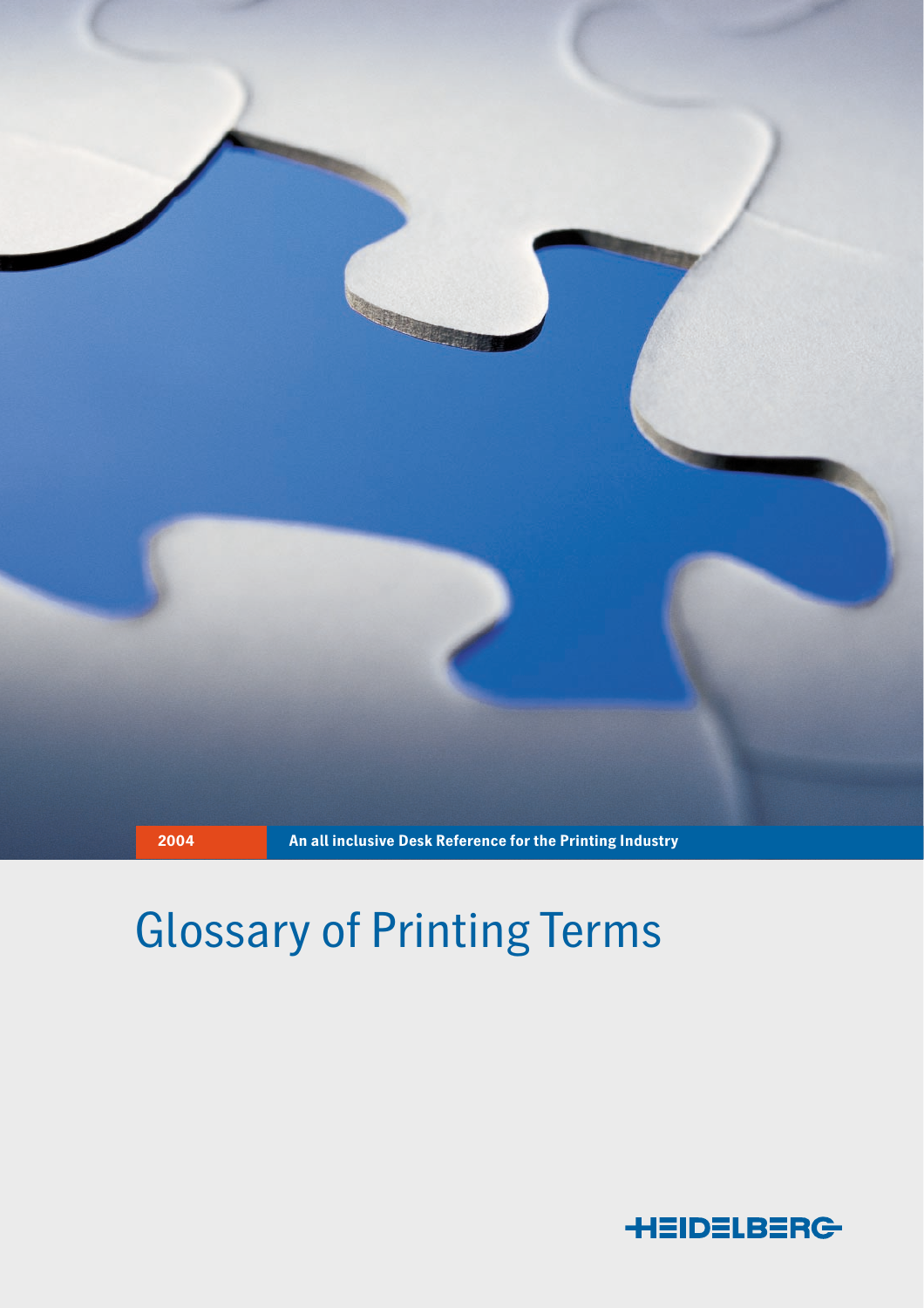**The Glossary of Printing Terms is a service by Heidelberger Druckmaschinen AG. Copyright © 2003. All rights reserved. Reprinting or electronic distribution with permission from the publisher only.**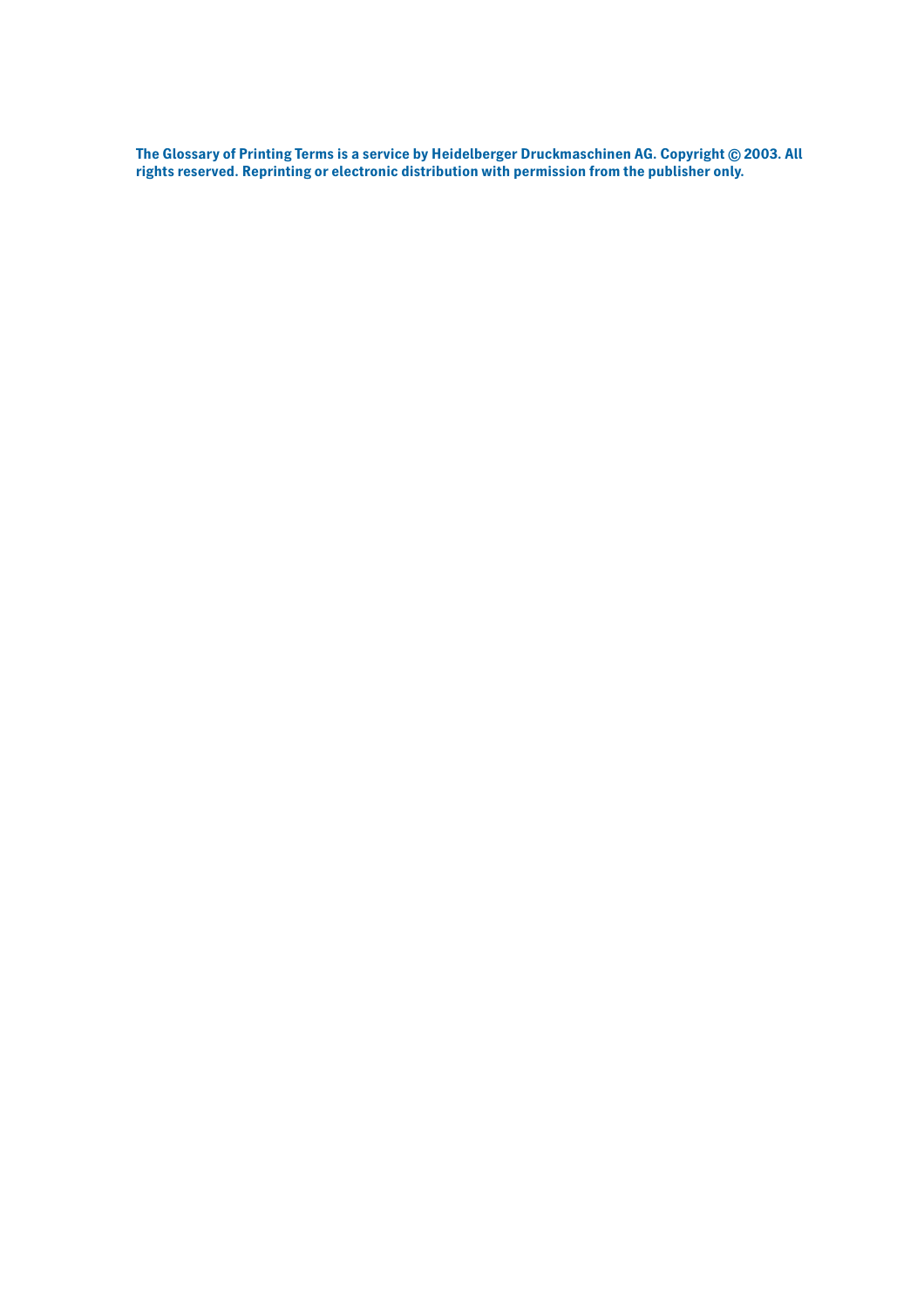### **A**

### **Abbreviation**

Abbreviations are the term given in typography to characters that are composed through the fusion of letters. One example of this is the character "&", which is a combination of the letters 'e' and 't' to form 'et' (Latin for 'and').

### **Acrobat**

(Product Name) A program by Adobe which allows documents that have been created in a variety of software formats to be displayed and printed in the same way on different computers, printers or media such as the Internet. This kind of document can be recognized by the filename extension 'pdf.' (Portable Document Format) and can be viewed using the Acrobat reader, which is available to download on the Internet free of charge.

### **Adhesive binding**

A binding method which uses thread-free adhesives to secure loose leaves into a solid text block.

### **Additive Colors**

Additive colors are produced through the addition of different colored light. In theory, every color can be produced by mixing the primary colors of the visible light spectrum: red, green and blue (RGB). Combining all three primary colors to equal parts produces white. The color vision of the human eye works through red-, green- and blue- sensitive sensory cells. When, for example, red and green rays of light reach the corresponding receptor cells in the eye, we see the mixed color yellow. When all three color receptors are stimulated, the eye sees white. RGB is the usual additive color system and is used predominantly for television screens, computer monitors and scanners. Combining two of the primary colors in equal parts produces the secondary colors cyan, magenta and yellow, which in turn form the basic colors of the subtractive color system (CMYK).

### **Additive Color Mixing**

This is the process of producing color through the addition of different colors of light. Computer and television screens use thousands of red, green, and blue phosphor dots, which are so small and close together that the human eye cannot see them individually. Instead, the eye sees the colors formed by the mixture of light.

### **Adobe**

Adobe Systems Incorporated, headquartered in San Jose/California, is a leading software manufacturer in the field of graphics and image editing. Established in 1982, the company's products include the image editing program "Photoshop", the illustration program "Illusrator" and the desktop publication programs "InDesign" and "Pagemarker". Adobe is also the originator of the page description language "PostScript" and the device - independent data format "PDF" (Portable Document Format).

### **Altar fold**

Also called gatefold or windowfold. This technique involves folding the sheet so that two flaps are formed, which can be opened from either side.

### **Aniline printing**

Aniline printing is an old term for flexographic printing, and takes its name from the aniline-based inks employed. Printing presses using this process employ rubber rollers as letterpress forms and print with quick-drying, low-viscosity inks. The first presses of this type appeared on the market at the beginning of the 20th century. They were mainly used to print packaging material.

### **Anilox letterpress printing**

Anilox letterpress is a form of printing which uses a very simple ink dispensing system borrowed from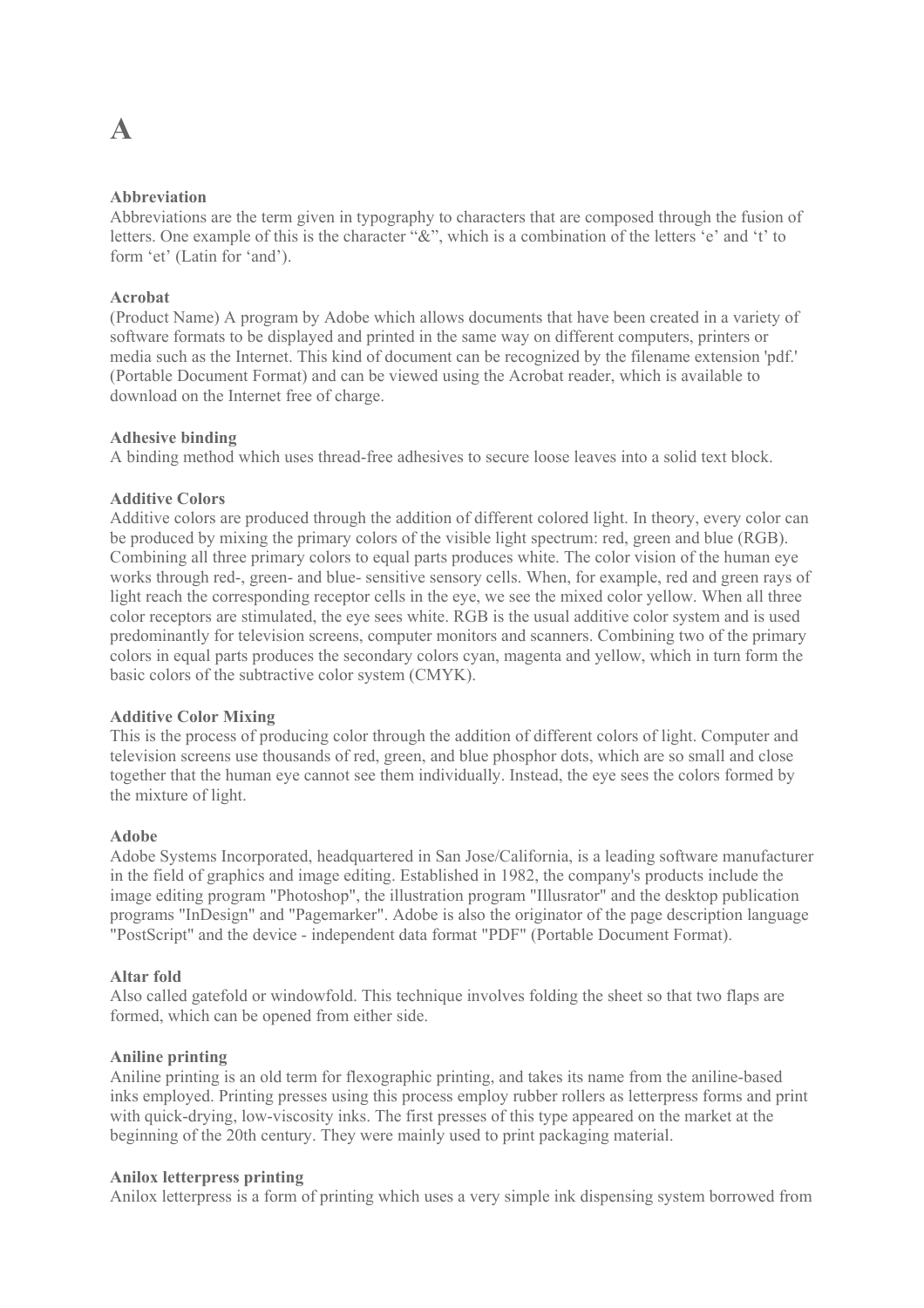gravure printing. An inking roller ("anilox roller") with small recesses arranged in a grid form is inked to excess and a doctor blade is then used to remove the excess ink. This immediately results in a very uniform film of ink, such that no further rollers are needed in the inking unit for ink distribution. The advantages of this process include the simple design of the inking unit and the ease with which ink feed can be controlled.

### **Application server**

An application server is a network server in which a group of programs are collectively integrated into a Web server's environment. Instead of having individually installed programs, the network's users have access to the server program. These applications are connected to an Application Program Interface (API) which allows higher-level tasks to be performed remotely. Another advantage of these applications is that licensing requirements can be more easily met, as the users do not usually have their own hard drive, which prevents the installation of so-called pirate copies. It is also possible to install the latest software available on all computers in the network with a single update on the server. This kind of server enables a user at a Web page to perform sophisticated interactions, such as querying a database or running other programs loaded on the server.

### **Areometer**

The areometer (aka scale areometer, hydrometer, spindle), a device for determining the density of liquids, is used in printing technology to measure the concentration of alcohol in water-containing process liquids. The device consists of a sealed glass tube filled with air with a weight at one end. Once the areometer is placed in the liquid being tested, it floats either higher or lower, depending on the density of the liquid. The density can then be read off using a scale. This scale is graduated in special units (Bé after Baumé or Brix), or in the case of specialist areometers directly in the concentration being measured (alcohol concentration in the case of alcometers, sugar concentration with saccharimeters, etc.) Because the density of liquids changes with temperature, the scale of an areometer is always relative to a specific temperature. To make correct measurements easier to obtain, some areometers also feature a thermometer.

### **Art printing paper**

A premium-grade stock coated on both sides (C2S), preferable for the high-quality reproduction of color prints. Art printing papers usually have a very smooth, glossy surface, though some have a matte or semi-matte finish. They allow illustrations to be reproduced by offset or letterpress in much finer halftone screens.

### **Ash content**

The ash content of a paper stock refers to the quantity of anorganic substances in it, which that converts to ash when burned.

### **ASCII**

The American Standard Code for Information Interchange, or ASCII for short, was standardized in the USA and is used to encode letters and numbers in digital form for electronic storage and processing. This was originally done using binary numbers with seven digits (seven bits), making it possible to represent a total of 128 characters. The use of 8-bit numbers was later introduced, increasing the total to 256 characters. Unicode notation based on 16-bit numbers has been gaining increasing acceptance in recent years. It can be used to represent 65,536 different characters.

### **Asphalt coating**

Asphalt coating is the term given to a dark brown – black mixture made of wax, resin and asphalt. It is easy to melt and can be dissolved in organic solvents such as gasoline, petroleum or turpentine. Thanks to its resistance to acids, asphalt coating serves a covering layer in the etching processes used for manufacturing printing forms.

### **AT**

"Advanced Technology" was introduced by IBM in 1984. The AT Computer, descendant of the XT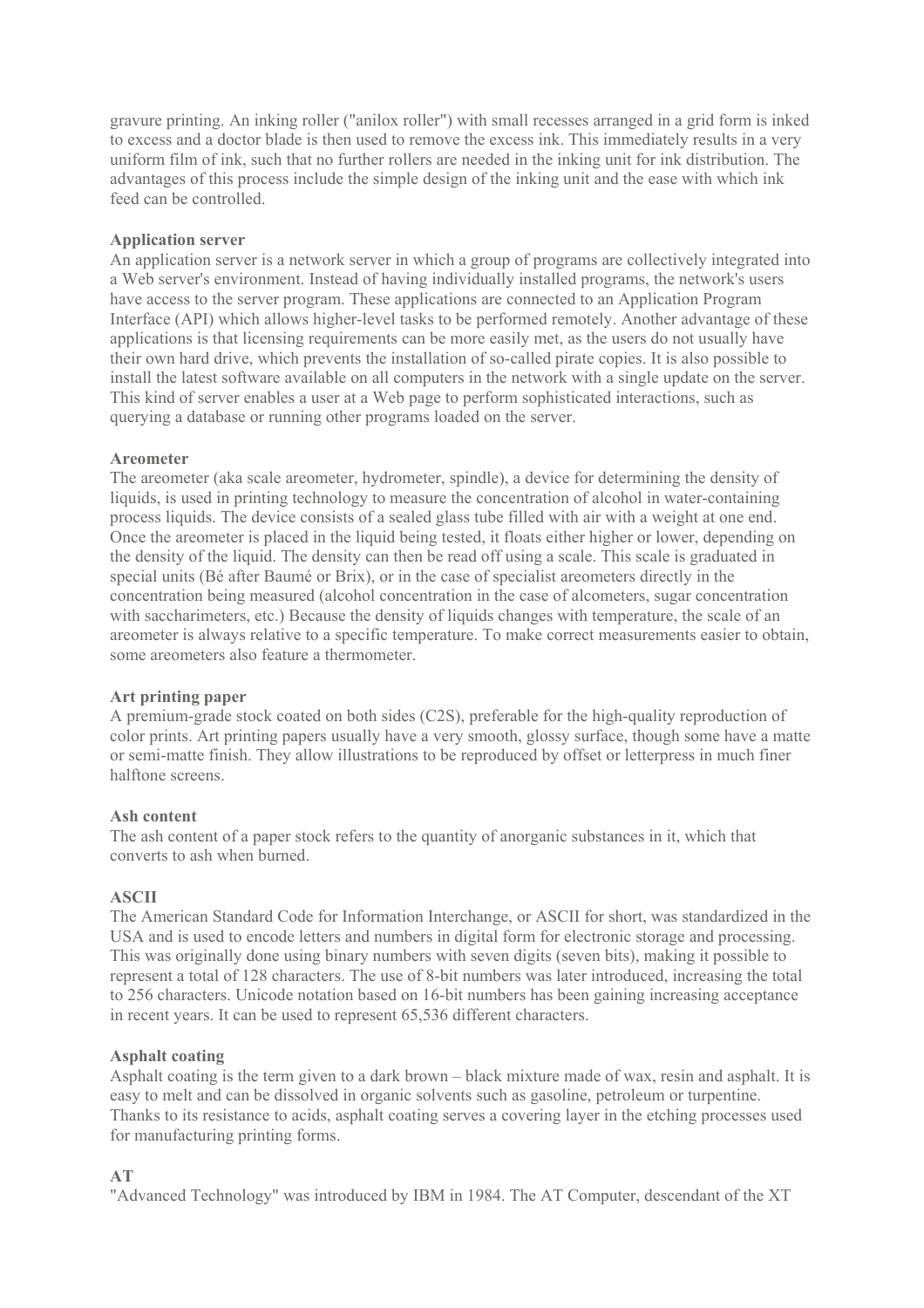computer was built on a 80286-Processor from Intel. Today, every PC that works with 16-or 32-Bit processor is called an AT computer.

### **Attachment or attached file**

This is the name given to data that is included (or "attached") either Uuencoded or MIME-Standard as part of an e-mail message. You can attach almost any kind of file, through most popular e-mail programs. Attachments are usually archived, especially when the files are large. Attachments carry the greatest danger of transferring computer viruses.

### **Autograph**

The word originally comes from the Greek ("self-written") and means a document written, or at least signed, by the author's own hand. There have been collections of the autographs of famous persons, and a corresponding trade in these documents, since the end of the 16th century.

### **B**

### **Balanced Score Card**

Provides an enterprise view of an organization´s overall performance by integrating financial measures with other key perfromance indicators around customer perspectives, internal business processes, and organizational growth, learning, and innovation. The multidimensional concept was introduced by Prof. Robert Kaplan and Dr. David Norton in 1992.

### **Bandwidth**

Refers to the amount of data that can pass through a transmission channel while transmitting data from one computer to another in a given period of time. The normal metric for the bandwidth is "bits per second" (bps), it is also known as the maximum data trasfer rate.

### **Banner**

In Internet terminology, a banner is a rectangular window on a web page with text and graphics used for promotional purposes. A distinguishing feature of banners is that they invite users to interact. By clicking the mouse, the user is usually taken to the web site of the advertiser, where more detailed information is available. Banners have been in widespread use since the mid-1990s. In recent times, they have often been animated to attract the attention of the user.

### **Barcode**

The barcode is used to display characters in such a way that they can be read easily by machine. The code consists of a system of narrow and wide, dark and light strips. One of the most common applications for barcode markings is the EAN code for identifying all types of goods. The EAN code also defines the barcode's representation of the individual figures. Other code systems are also available, including those for representing letters and numbers.

### **Basle II**

Regulation initiated by the Basle-based Bank for International Settlement coming into force worldwide in 2005. It ties bank lending to credit risk: The more risky a transaction, the more capital the bank must advance, resulting in higher interest for enterprises.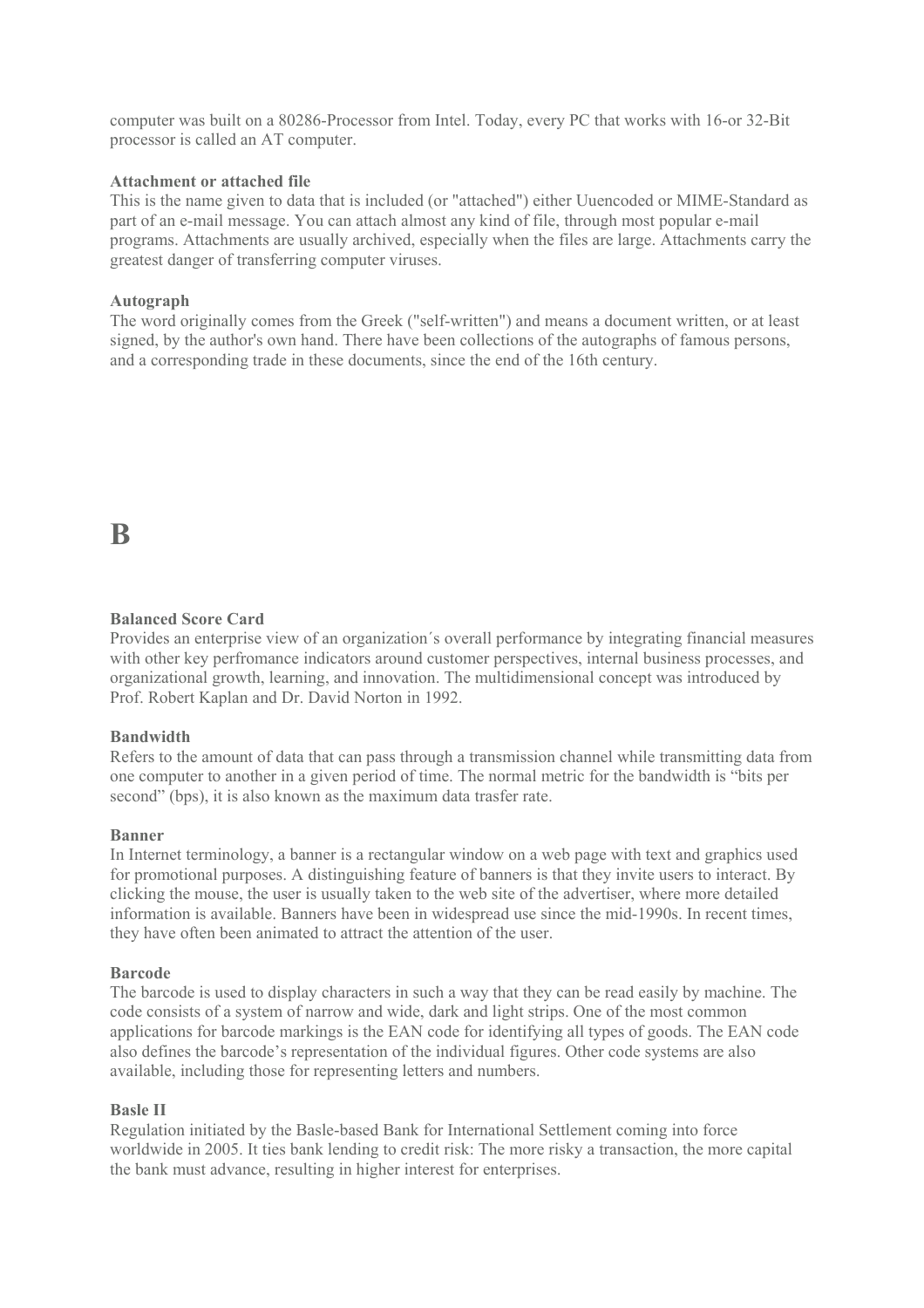### **Bindexpert**

The Bindexpert from Heidelberger Druckmaschinen AG is used for finishing print products. The device functions as an adhesive binder and features two exchangeable glue pans for dispersion adhesive or hot-melt glue. Formats from  $A6+$  to  $A3+$  and all sizes in between can be processed. The Bindexpert is designed to process a maximum binding length of 43 centimeters with a book thickness of 4 cm. The unit also features a spine-processing station that can be used to notch or rout the spine of a book. The Bindexpert has been designed to process many different types of paper, including coated, uncoated and laminated stock.

### **Bit**

The bit (shorthand for binary digit) is the smallest possible unit of information. A bit can only assume two states (1/0, yes/no, on/off etc.) and serves as the basis for the binary system used in all computers. The bit is thus the basic unit for information technology and communication.

### **Bit depth**

The term "bit depth" refers to the number of bits used by a graphic input or output device to display the color value of a pixel. Graphic cards in computers work with bit depths of up to 24 bit, for example. They thus have 8 bits available for coding each of the three color components - red, green and blue - in the RGB mode and can thus display 224 or roughly 16.7 million colors. Modern scanners often have bit depths of 30 bits or more.

### **Bitmap**

The simplest format for graphics, where the pixels within a two-dimensional coordinate system are described by an x,y value (position of the pixel) and a color value.

### **Black generation**

Black generation is a term which describes how the color black is used in a set for four-color printing. In theory, black is not required in the CMYK color system for representing various hues of an image. In practice, however, it is used whenever contrast and detail need to be enhanced in dark areas. The term short black or skeleton black is applied if the color is only used for this purpose (for which only a small amount of black is required). Black can also be used in color mixes to replace equal components of the three chromatic colors cyan, magenta and yellow (Under Color Reduction), thereby reducing the total volume of ink actually required in the print. This is known as 'long black'.

### **Blanket cylinder**

The blanket clamped around a cylinder is the core element of offset printing. It transfers the printed image from the printing form to the paper. The process of depositing the ink on the blanket also gave rise to the term "offset printing". Blankets enable consistent printing over large areas and are ideal for rough or grained papers. The blanket on the cylinder is usually 1.65 or 1.95 mm thick and consists of two, three or four fabric interleaves in addition to the actual covering layer. A distinction is usually made between the conventional blankets, which can be deformed but not compressed, and the compressible, air-cushioned blankets. Standard DIN 16621 sets out the requirements for "blankets for indirect lithographic printing (offset printing)".

### **Blind embossing**

Blind embossing is a paper processing stage in the print process where male and female dies are used to generate an impression in the paper under high pressure. Embossing with raised motifs is known as high embossing and embossing with sunken motifs as deep embossing. There are also multi-stage embossing procedures where the motif has different levels, and relief embossing which creates a spatial effect with three-dimensional profiles. High embossing can also be simulated by applying and melting special powder materials.

### **Blueprint**

In printing, blueprint was the term used for monochrome prints of finished printing copy, owing to their faint blue color. Today, even corresponding, simple black-and-white prints are generally referred to as blueprints. They serve as proofs for checking the completeness, position and content of the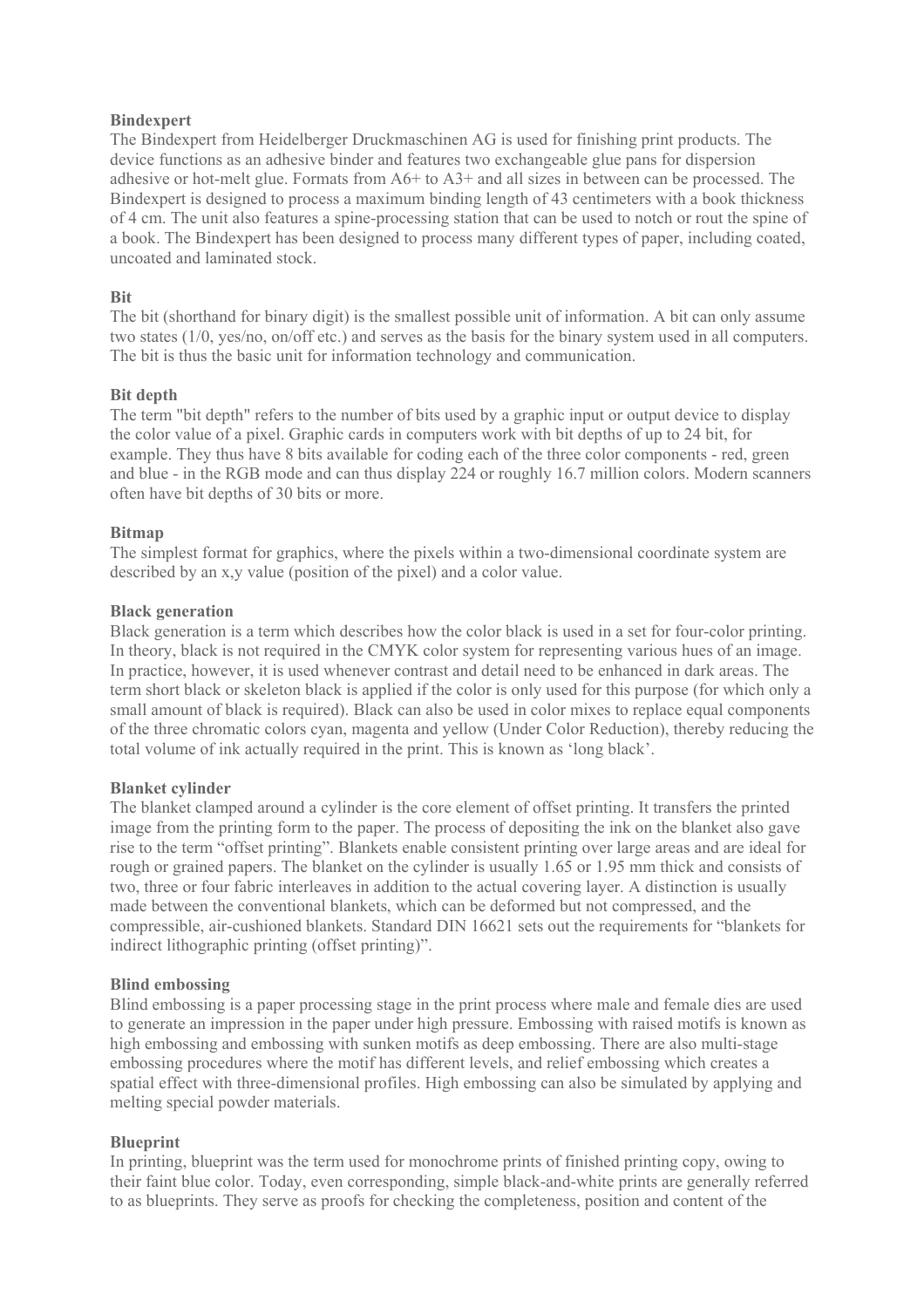individual graphic elements (texts, images, etc.).

### **Bogus paper**

Bogus paper is a very simple type of paper that is made exclusively from unsorted waste paper. It usually has a gray, or sometimes brownish tint, and a weight of 80  $g/m$  2 or more. Bogus paper is primarily used as a starting material for corrugated board.

### **Book face**

A book face is another term for the bread-and-butter face used as a font for the standard mass composition of a print product.

### **Books on demand**

Books on demand are not printed in a production run with a fixed length, but rather are produced and shipped individually on the basis of orders. This method, which is made possible by digital printing, can cut the cost of fairly small run lengths because the expense of storage and unsold copies is eliminated. On the other hand, it is also possible to compile customized books from pre-defined sections.

### **Book Paper**

A bulkier paper used for bound books. Made both with and without woodpulp.

### **Book printing**

Book printing is a general term used for the printing of books and brochures that consist mainly of text and only a few pictures.

### **Brace**

In typography, curly brackets "{ }" are known as a brace.

### **Bread-and-butter type**

Bread-and-butter type (or body type) is the term used for the type used for the running text of a printed product. The term is said to originate from the days of lead composition when compositors were paid by piecework and earned the majority of their pay with texts in this type.

### **Bristol board**

Bristol board is paperboard comprising three or more layers, where the outermost layers are woodfree, while the inner material may contain wood. Bristol board is not coated and is therefore a natural paperboard. It is durable and produces good results in offset printing and finishing. Typical fields of application include postcards, envelopes and packaging materials.

### **Brochure**

A brochure consists of a cover stuck or stitched directly to the spine of a single-layer or multi-layer block. The cover generally has the same format as the book block and is made either of material similar to the interior of the brochure or of card. The brochure was originally a temporary form of binding used until the purchaser of a book had opted for a high-quality book cover, which was often very expensive. Nowadays, this binding technique is used as a low-cost mechanical production method of producing the finished print product.

### **Browser**

A program used to view, download, upload, surf, or otherwise access documents (for example, Web pages) on the Internet.

### **B2B**

A business operation in e-commerce through which businesses can offer and market their products and services.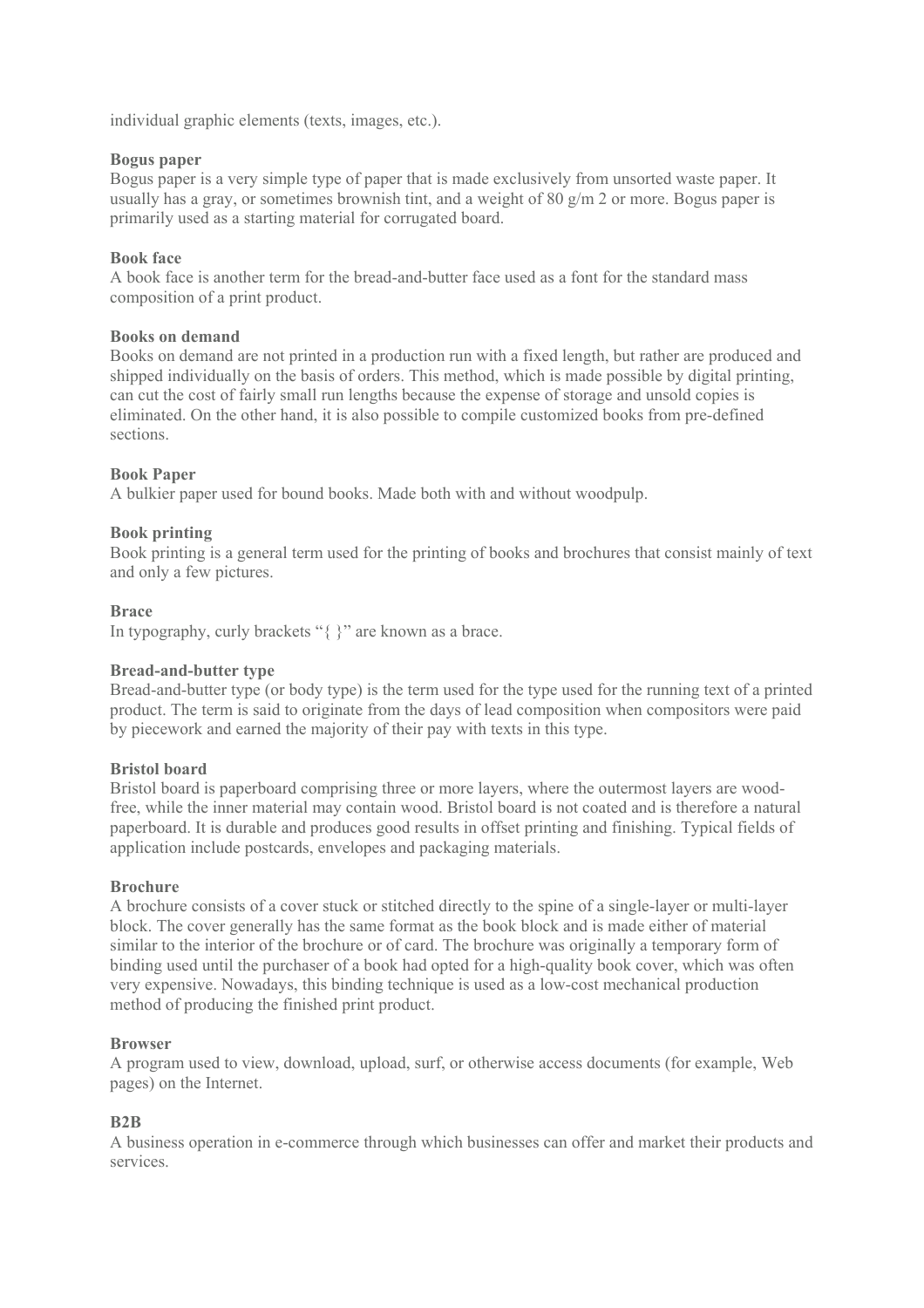### **B2C**

E-commerce business process where consumers can buy goods and services electronically over the Internet. Thousands of companies already sell their products and services to consumers on the Internet. Customers are increasingly using the Web to select business partners and buy goods and services because they can benefit from 24x7 availability as well as price and feature transparency.

### **Byte**

The byte is the smallest addressable unit of memory in a computer. A byte consists of eight bits and can thus assume either 28 or 256 different values. Thus the character sets of most languages can be encoded in single byte. The encoding of character sets using two bytes per character (Unicode) is now also playing an increasingly significant role. When combined, two bytes can assume a total of 65,536 (216) different values, enough for all the characters in all of the world's major languages. The capacity of storage media is expressed in multiples of 210 or 1024 bytes: 1 Kbyte = 1024 byte, 1 Mbyte = 1024 Kbyte, 1 Gbyte  $= 1024$  Mbyte etc.

### **Bulky Paper**

A soft, elastic, extremely thick stock. Also known as thick printing paper.

### **C**

### **Calendering**

Calendering, the last operation on the paper machine, takes place on a special machine calender. The paper is drawn between a series of rolls of varying hardness and composition. The sheets are in effect "ironed out", giving them added smoothness and gloss.

### **Calibration**

In a general sense calibration refers to the task of coordinating devices to ensure correct operation. At the prepress stage, input and output devices – monitors, scanners, imagesetters and so on – are generally calibrated to test how colors are depicted and to take corrective action if necessary.

### **Calligraphy**

Calligraphy (from the Greek: kalos = beautiful, grafein = writing) is the art of handwriting.

### **Cameron**

The Cameron Book Production System from Prosystem Inc., Somerset/New Jersey, is a system for complete book production in a single run from the paper reel to the bound book. The system (now no longer in production) uses letterpress printing. A polymer printing plate is created for each page of the book. All plates are attached to a large chain formed into a ring. The length of this chain depends on the number of pages in the book. The machine prints a complete book with every cycle. The subsequent binding stage produces finished paperbacks or book blocks for hardcover books. Since Cameron systems deliver relatively poor print quality, it was followed by the Cameron offset press (also known as the Book-O-Matic). This unit positions all the pages in the book on an impression cylinder with a circumference of approximately 3 m and a width of 1.5 m.

### **Capstan imagesetter**

As the name suggests, capstan imagesetters operate using a capstan roller, which moves the film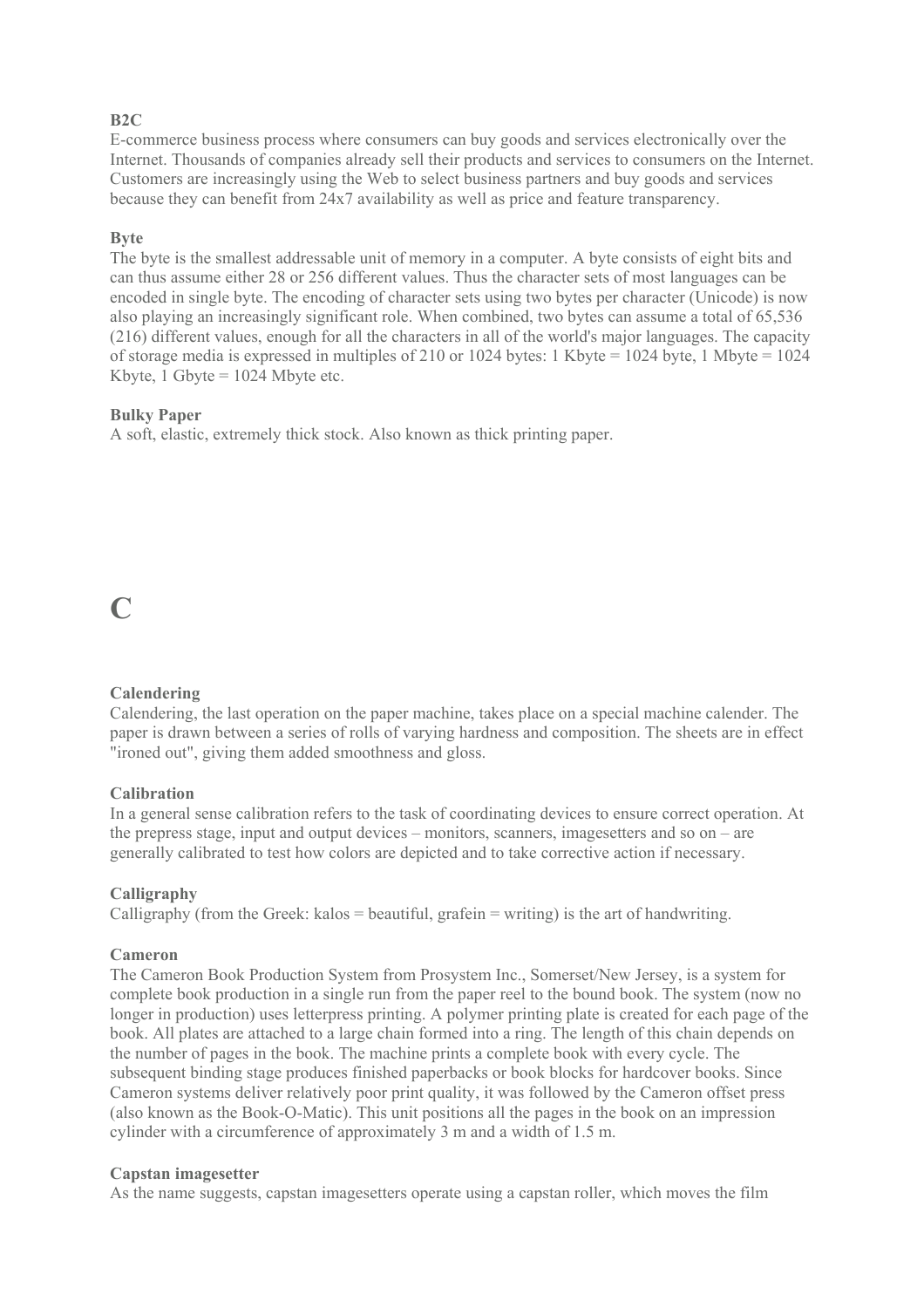material for imaging. The film material is stored on a roll. A laser beam is used for imaging, and its movement is set in line with the film transport so that the imaging process takes place line by line. The use of roll material means that the length of the output film format is theoretically unlimited. This is an important feature of this type of imagesetter.

### **Cartography**

Cartography is the science of producing maps. The special problems of cartography include the correct determination of ground elevations (topography) and the most realistic possible rendering of the curved surface of the earth on plane map material. By nature, only compromises are possible in this connection. Aerial views taken from airplanes, and satellite photos in more recent times, have today largely replaced the originally very complex and arduous methods of terrestrial surveying for the production of maps.

### **Cast-coated**

Cast-coated paper and board has a particularly high gloss. This is obtained not by calendering, but by rolling the moist (or specially moistened) printing material with a chrome-plated drying cylinder polished to high gloss.

### **CeBIT**

Centrum für Büro und Informations-Technik (center for Office and Information Technology). The largest Trade Fair for the Information and Telecommunications Industry in the world, which takes place every spring in Hannover.

### **Cellulose**

In chemical terms, cellulose is a chain molecule consisting of glucose elements (polysaccharides). Being the main constituent of the vegetable material, it is responsible for its mechanical stability. As the most important constituent of paper, cellulose provides strength, either in the form of wood or plant fibers, or chemical pulp consisting of pure cellulose fibers. Cellulose is used not only in paper production, but also as a base material for plastics and fibers - in natural form as cotton or chemically processed in the form of man-made fibers, such as viscose or acetate fibers.

### **Cellulose wrapping paper**

Cellolose wrapping paper is a stock that comprises at least 65% primary pulp (sulfite and groundwood pulp) and a maximum of 30% wastepaper.

### **Character set**

The term "character set" refers to the range of letters, numbers and other characters that a font contains or that an input or output device can process.

### **China grass**

China grass is a fibrous material which is obtained from the subtropic nettle plant "ramie". Its high purity and strength make it ideal in the production of banknote paper. (See also Ramie)

### **Chromo paper**

Chromo paper includes woodpulp or woodfree stocks coated on one side. The coating is always waterproof and is designed for maximum embossing, varnishing, and bronzing performance in offset environments. Chromo paper is used mainly to make labels, wrappings, and cover paper.

### **Chromolux board**

Chromolux is a brand name for a high-gloss, cast-coated board that is white on one side.

### **CIE**

The Commission Internationale de l'Eclairage (CIE) is an international Organisation, which has developed and defined a number of generally used Color definitions. The best known of these is the CIE Lab color space, which was defined in 1976.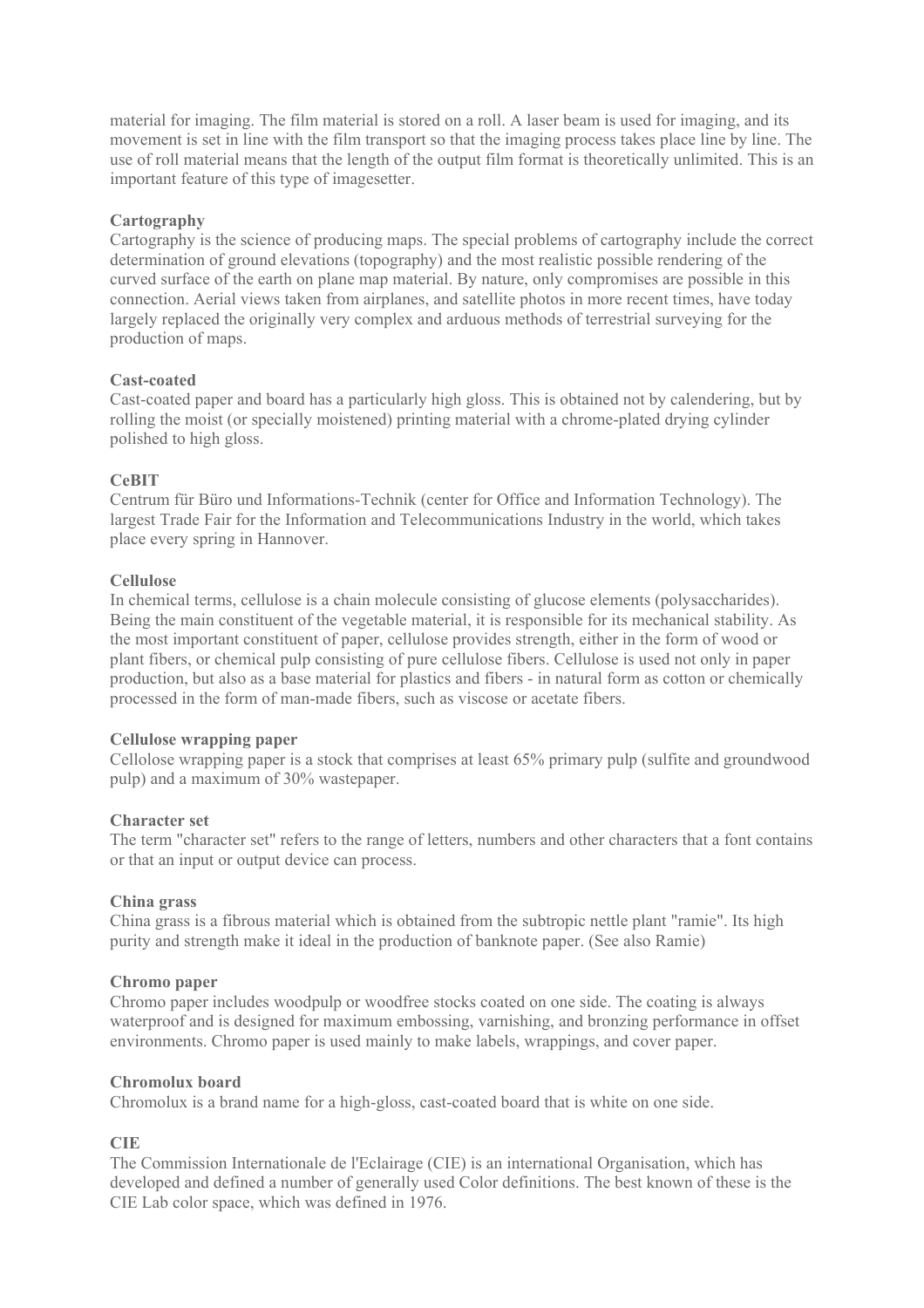### **CIELab color space**

The CEILab color space was defined by the Commission Internationale de l'Eclairage (CIE) in 1976 and represents a three-dimensional, rectangular coordinate system. The vertical coordinate L specifies the lightness of a color, the 2 horizontal coordinates a and b represent the hue and the saturation on red/green and blue/yellow axes respectively. The CIELab color space is also ideal for representing color differences, since geometric distances in the color space more or less approximate the intuitive color differences.

### **CIP3**

The manufacturers' association CIP3 (International Cooperation for Integration in Prepress, Press and Postpress) was established in 1995 in order to promote the non-proprietary digital integration of the printing process covering all stages from prepress to press and finishing. Its most important achievement was in defining the Print Production Format, a data format for recording all information relevant for this process. In 1999, CIP3 was incorporated into CIP4 which covers a broader sweep of themes.

### **CIP4**

Created in the middle of 2000 from the manufacturers' association CIP3, the manufacturers' and users' organization CIP4 (International Cooperation for the Integration of Processes in Prepress, Press and Postpress), headquartered in Zurich, had the goal of providing the basis for the computer-based integration of the entire process involved in the production of print products, from preliminary costing and quotations to delivery and billing. One of the first results has been the agreement of the Job Definition Format (JDF) as a common standard. This was achieved in conjunction with Heidelberger Druckmaschinen AG, Adobe Systems, MAN Roland, Agfa and the Fraunhofer Institut für grafische Datenverarbeitung (IGD).

### **Clean proof**

A page without any misprints.

### **Cleartype**

As a further development of the methods used by the font software TrueType and Adobe Type 1, Cleartype serves to generate the clearest possible typeface on computer screens. This is primarily achieved by "anti-aliasing" to smoothed lines and edges that have a staircase-like appearance due to the pixels of the monitor. Developed by Microsoft, Cleartype is specifically intended to improve the legibility of fairly small fonts on color LCDs, such as those used or envisaged for laptop computers and electronic books (e-books).

### **Client/server**

A relationship in which one computer program (the client) requests information from another computer program (the server), whereby the server responds in fulfilling the request. In terms of "client/server architecture," it is the design model for applications running on a network. The bulk of the back end processing, such as performing a physical search of a database, takes place on a server. In terms of a "client/server network," LAN resources are allocated so that computing power is distributed among the computers in the network, but some shared resources are centralized in a file server. With the advent of powerful individual workstations, most computers can act as both client and server in different situations; this is often described as "n-tier computing," where "n" refers to the multiple levels of clients and servers that exist. For security reasons, the client/server model requires user authentication.

### **CMYK**

CMYK (an acronym for Cyan, Magenta, Yellow, Black) designates the color model usually employed in printing technology which uses the basic colors cyan, magenta and yellow. The fourth "color" is black, which is used to ensure a visually satisfying black tone.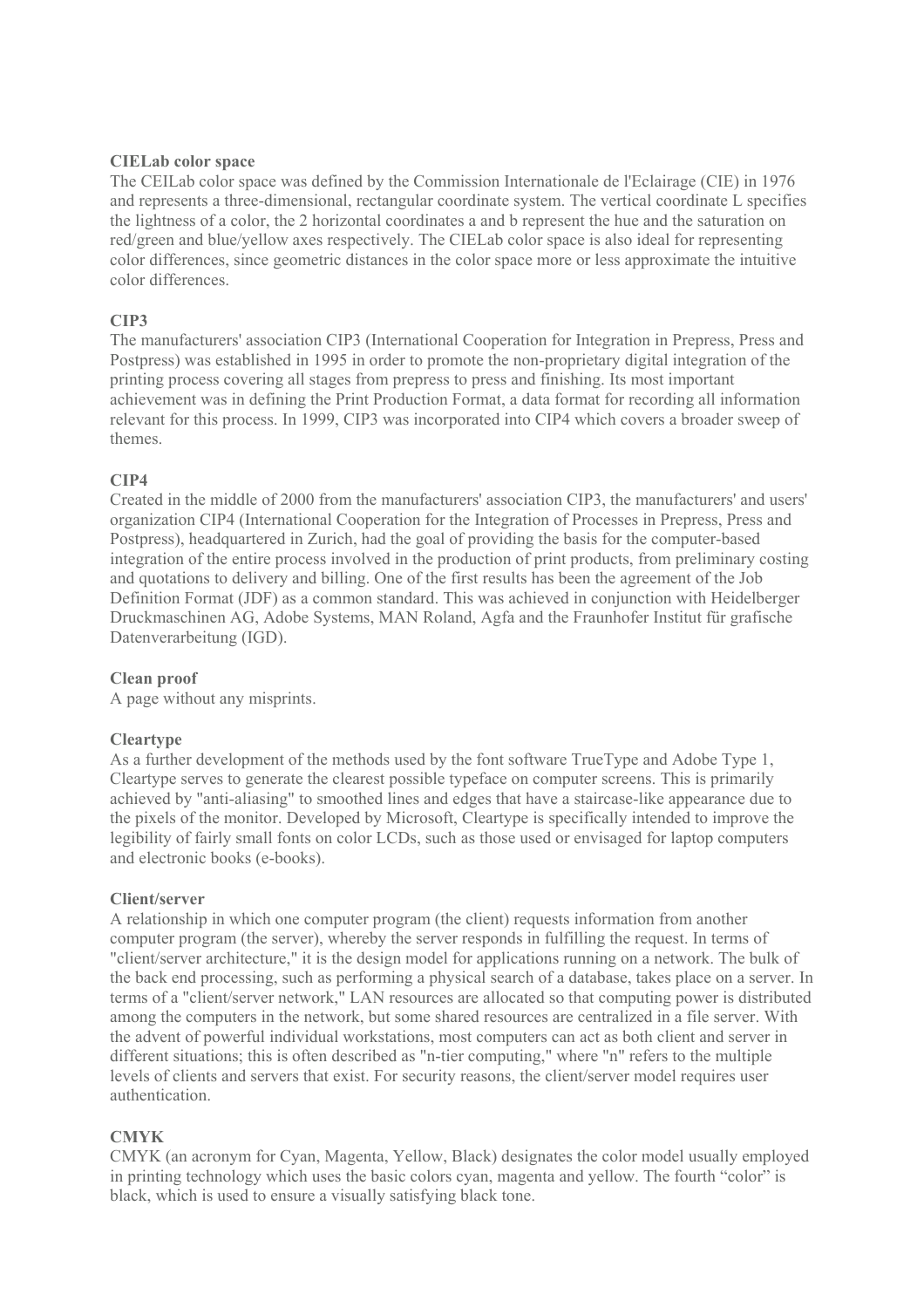### **Coated paper**

Papers are coated to improve surface gloss, lustre, whiteness and printability. The coatings consist of natural pigments, a binder, and various process materials. The procedure is carried out on special coating machines in the paper mill. Coating can have many different effects, giving the paper a surface that ranges in appearance from very shiny (gloss enamel) to somewhat muted (satin velvet) to dull (matte). Cast-coated papers have a shiny mirrored surface achieved through drying on a hot, highly polished cylinder. Paper used to be coated right on the paper machine, which is why the umbrella term "machine-coated paper" is still used to mean coated offset, gravure, and letterpress stocks.

### **Cockling**

When the relative humidity is lower in the environment than in the paper, the edges of stacked sheets can dry out and contract (tight edges), causing the paper to buckle in the middle.

### **Collaborative filters**

The term collaborative filter is the term used in the field of Internet marketing for personalizing customer approaches based on information obtained from customer dialog. The stored information about interests and preferences are used to provide the customer – often automatically – with only those offers that are presumed to be of interest to him.

### **Collating mark**

The collating mark is the name given in book printing to a short line which is printed in a staggered position in the gutter between the first and last page of each sheet. Once the sheets have been folded and collated, the lines appear on the spine of the book block, enabling the sequence of the individual sheets to be checked based on the position of these lines.

### **Color density**

The term color density describes the optical density of areas printed in color. This value is important when monitoring quality in printing processes and can be measured using special instruments (reflected light densitometers). However, it is only ever possible to compare the color densities of an individual hue with each other.

### **Color depth**

The term color depth (or bit depth) refers to the number of bits used to store the color information of a pixel in the pixel format.

### **Color management**

Color management refers to the control of color reproduction in a digital graphic production process. The various input and output devices from the scanner to the printing press support different color spaces, depending on the device. In order to standardize the way colors appear throughout the production process, color profiles are generated for the devices and processes involved in the process. The combination of these color profiles makes it possible to calculate the coefficients necessary for data conversion. Those colors in a given color space that cannot be displayed in another are approximated as closely as possible.

### **Color profile**

The color profile of an image input or output device (scanner, monitor, printer, printing press, etc.) is an element of color management which indicates how the color information supplied by the device behaves with respect to a superordinate, device-neutral color system (e.g. the CIELAB color space). Manufacturers supply color profiles with professional devices. To ensure high-quality results, profiles need to be created individually using special measuring instruments. This procedure may need to be repeated at regular intervals.

### **Color proof**

A color proof is used for a binding, advance check of the colors of a printed product. It entails much less effort than a press proof on the press itself and can also be produced away from the printing site.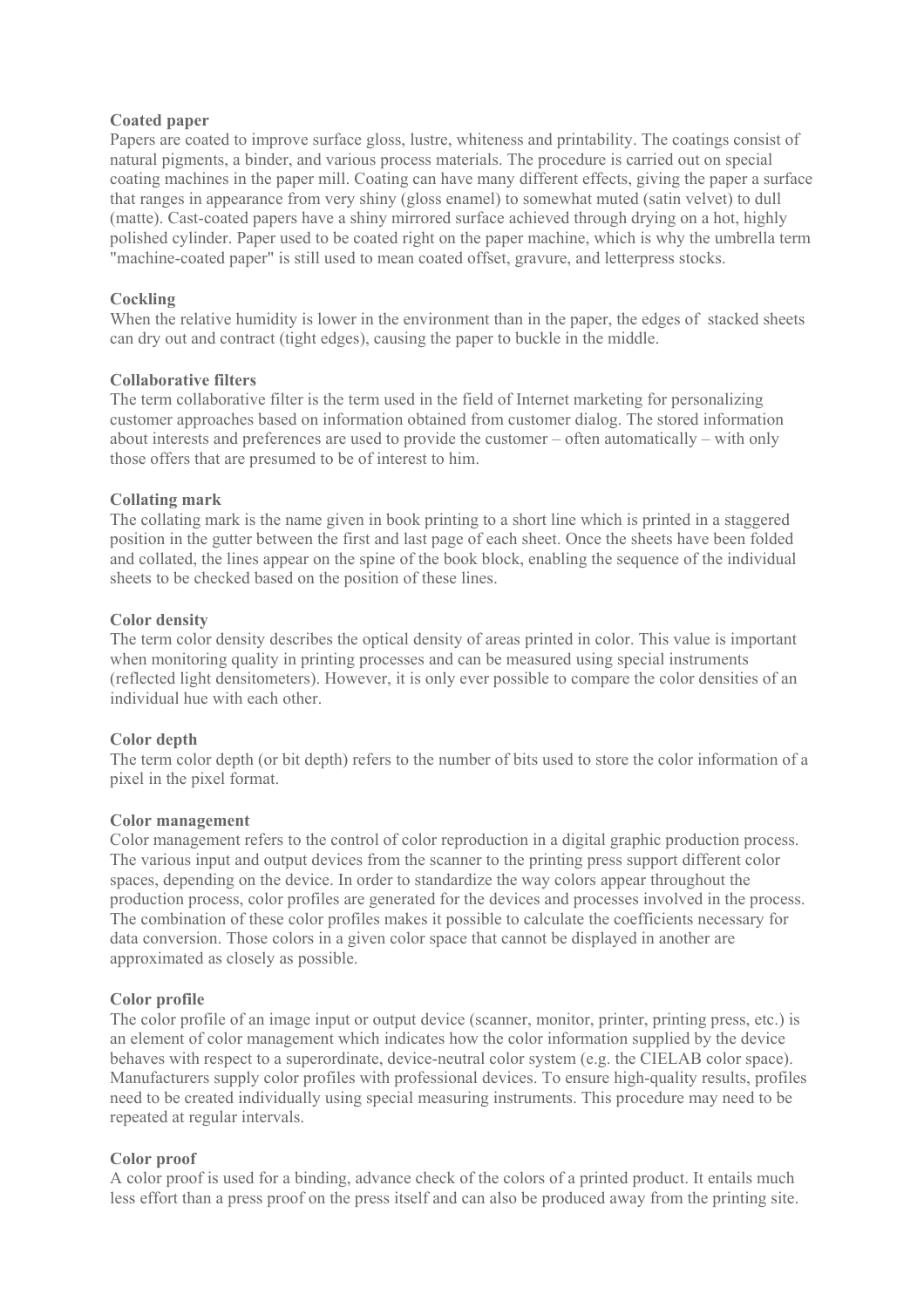In addition, there has recently been a major drop in the price of printers that reliably produce highquality color prints. The prerequisite for an accurate color proof is, however, the reliable control of the (electronic) preprint process with a color management system that also includes the press and the paper used.

### **Color separation**

A color separation is the color component of a digital print original which corresponds to a color in multicolor printing. The most popular four-color printing process is the CMYK color model which requires four separations in the colors cyan, magenta, yellow and black for producing the corresponding printing plates. The color separations which together form a complete color original is known as a color set.

### **Color space**

A color space is the set of all colors which can be portrayed by a single color system. Well-known color systems are CIELab by the CIE, Kodak's PhotoYCC, RGB used in PCs and CMYK used for printing. CIELab and PhotoYCC are suitable for processing and storing images. The color spaces of the RGB and CMYK systems on the other hand are noticeably smaller. In addition CMYK data is only ever useful for a given printing process and cannot be used again in other output media.

### **Column**

In common speech, the term "column"(from the Latin "columna")refers to the vertical sections in a newspaper or magazine, or also to a brief, regularly published opinion article in this format. In technical printing terminology, a column is the text designed for a page of a printed product. The titles at the top edge of a page are called "heads". In this context, a distinction is made between running heads and folios. The former vary according to the content of the respective page. The latter do not change and contain, for example, fixed section titles or page numbers.

### **Computer-to-film**

Computer-to-film refers to the process of creating films for printing plate production which uses electronic sheet assembly. To this end data are gathered from various sources and transferred to a filmsetter. A more recent version of this, suitable for linework or contone originals, is desktop computer-to-film. Here the film used for producing the printing plate is not processed photographically, but instead is printed. This requires the printer in question (laser, inkjet printer) to be capable of true-to-size printing on the foil.

### **Computer-to-plate**

In the computer-to-plate process, data from the computer is imaged directly onto the printing plate, without using film as a transference medium. This reduces costs, but the printing foils used in this process wear out faster than conventional printing plates and may need to be replaced on a periodic basis. What is more, depending on the process, the foils cannot always be stored once they have been printed. Recently, new materials, which use thermal energy instead of visible light for imaging purposes, have made it possible to process film in daylight conditions and to develop film without using chemicals.

### **Computer-to-print**

The term Computer-to-Print covers all printing processes which do not require physical printing plates. Using processes derived from computer technology – e.g. laser printing – appropriately equipped presses can print directly from suitably processed data. Computer-to-Print is ideal for short runs, and in particular personalized printing.

### **Concertina fold**

A concertina fold is the continuous parallel folding of brochures and similar printed products in the manner of an accordion, where the fold is alternatively made to the front and back.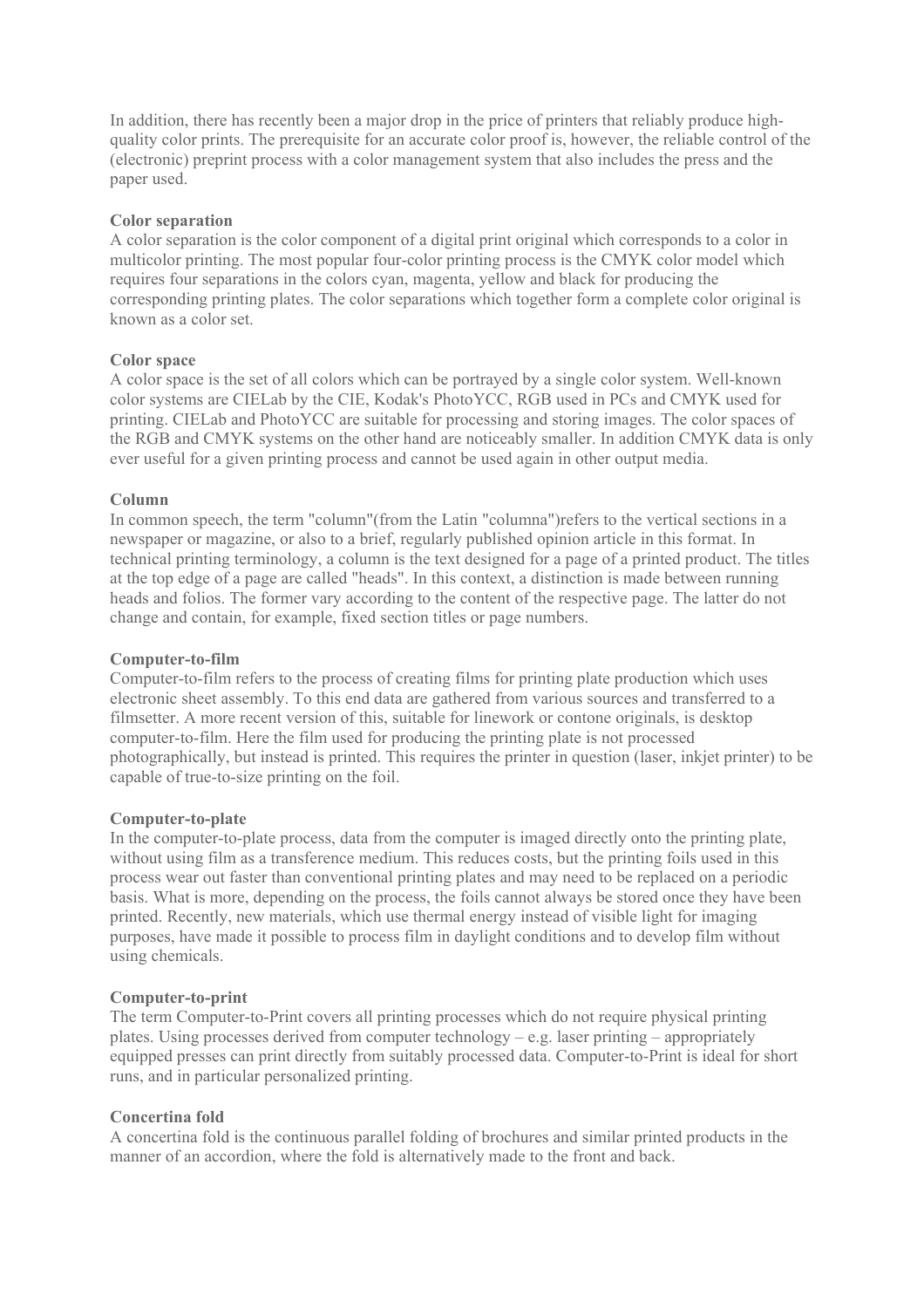### **Content**

The textual and graphical information contained in a Web site, as well as the structure and design in which the information is presented. Writers and companies who create this information are known as content providers. Content is one of the three big C's (content, commerce, and community), and Web sites often get judged and rated on the quality, quantity, and navigational flow of this information.

### **Contone original**

Contone originals are generally print originals with more than one lightness level for the colors. Because printing technology can only recognize full colors, contone originals must be screened before reproduction, i.e. broken down into dot systems. By varying the size or frequency of the screen dots, the impression of different shades is created in the printed image.

### **Cookies**

A funny name for a small piece of information about you (about your computer, actually). It is a small file that a Web server automatically sends to your PC when you browse certain Web sites. Cookies are stored as text files on your hard drive so servers can access them when you return to Web sites you've visited before. Cookies contain information that identifies each user, for example: login or username, passwords, shopping cart information, preferences, and so on. When a user revisits a Web site, his or her computer automatically "serves up" the cookie, which establishes the user's identity, thus eliminating the need for the customer to reenter the information. Basically, the server needs to know this information in order for the Web site to work correctly, and the information is nothing more than a string of letters and numbers. Cookies are commonly "handed out" when you, as a user, login to a Web site where you've registered a username and password. The server finds the cookie information on your computer, checks with its own information, and if they match, retrieves your file. You then have either a personalized version of a portal, or easy access to your online shopping account, for example.

### **Corrugated board**

Corrugated board is a packaging material which, in its simplest form, consists of a corrugated sheet of paper which is produced using two intermeshing, grooved rollers with the application of pressure and heat, with flat paper sheets glued to either one or both sides. Corrugated board was invented in the USA in 1871 and, thanks to its excellent packaging characteristics (high strength and low weight) quickly grew in popularity. 1.2 million tons of the product are currently produced in Germany each year.

### **Copper gravure**

As the most popular rotogravure process today, copper gravure (also known as halftone gravure) uses copper-coated impression cylinders onto which the motif (text and image) is transferred directly using a screening process throughout. This is done either using chemicals (etching) or by engraving recesses using a stylus or other means. Copper gravure is ideal for long runs. High setup costs are offset by long print runs that can be increased to several million copies by chrome-plating the prepared press roller. What is more, the use of low viscosity, fast drying inks allows high printing speeds. One of the special features of this printing process is the high print quality of images that can even be achieved with low grade papers, though fine type suffers from the screening which is used throughout. Copper gravure presses also offer greater flexibility in print formats than is possible with rotary offset presses, since impression cylinders of different circumferences can be used in a single press. This printing process can also print foils, packagings, wallpaper, etc. Gravure printing was invented by the Czech painter and graphic artist Karel Klic (\* 1841 in Arnau/Ostböhmen, † 1926 in Vienna). In 1904, the Elsässische Maschinengesellschaft in Mülhausen built the first rotogravure press.

### **Corporate design**

Corporate design is part of corporate identity and refers to a company projecting a consistent, identifiable corporate image through its communication media, such as brochures, catalogs or packaging. This includes graphic elements, such as a distinctive company logo, the company's 'house colors' or a particular typeface. In many cases corporate design also encompasses product design and can even extend to include the architecture of the company building.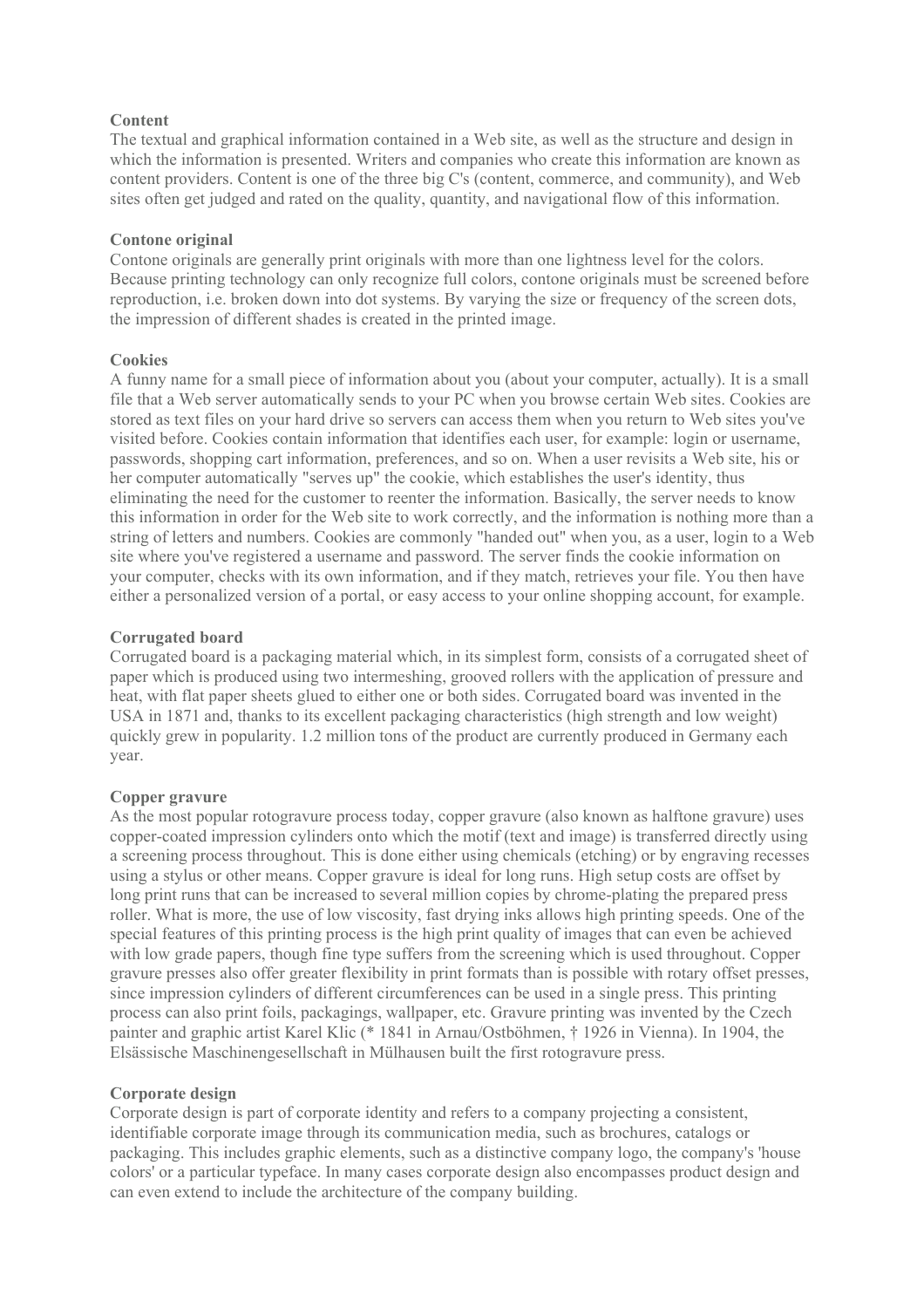### **Correction marks**

The print industry uses special characters and rules for correcting texts, and these have also been made into a binding standard embodied in DIN 16 511.In Eastern Germany, the TGL 0-16511 standard was used, which contained some different or additional correction marks that are still in use today.

### **Couching**

The term "couching" is used in papermaking to refer to the dehydration of the paper by means of pressing, where the fibers combine to form the paper structure. This process is also the basis of an old printer's custom, where typesetters and printers admit new colleagues, who have just finished their apprenticeship, into their group in a humorous ceremony: the candidates are dunked in a vat filled with water or deposited on an enormous, wet sponge.

### **Crossmedia**

Crossmedia is a term used to describe the common processing of content for different media. By way of example, texts and images saved in a database can be used to produce printed catalogs, but also corresponding data media (CD-ROM) and electronic catalogs which can be accessed via the Internet. One important benefit of this procedure lies in the fact that changes to the content only need to be performed once for all three media jointly.

### **Cyan overhang**

In contrast to the theory, in most cases in four-color printing you don't need equal quantities of the three basic colors cyan, magenta and yellow to create a neutral gray. Instead, you generally need a significantly higher quantity of cyan. The extra cyan is known as the cyan overhang.

### **Cyrillic text**

The Cyrillic alphabet (named after the Slav apostle Kyrillos, who lived from 826/27 to 869) originated from the Greek uppercase alphabet which was intended originally for church use and was adapted to the phonetic peculiarities of the Slav languages. The alphabet today is used in a simplified form in Russia, in several states of the former Soviet Union as well as in Bulgaria, Serbia and Mongolia.

### **Cut size paper**

Cut size paper is, in contrast to roll paper, and as the name suggests, cut to a certain format.

**D** 

### **Dampening system**

The dampening system of offset presses has the task of drawing a thin film of dampening solution – water with a component of isopropyl alcohol and other additives – over the non-printing areas of the form. We can distinguish between, on the one hand, vibrator-type dampening systems and dampening systems where direct contact exists between the dampening solution holder and a vibrator cylinder and, on the other hand, centrifugal, turbo or brush-type dampening systems which do not have this direct contact. With indirect systems, the dampening system feeds the dampening solution to an inking form roller which in turn feeds ink and dampening solution in dispersion form to the printing plate.

### **Data compression**

In computer engineering, "compression" is the term used for the reduction of the memory space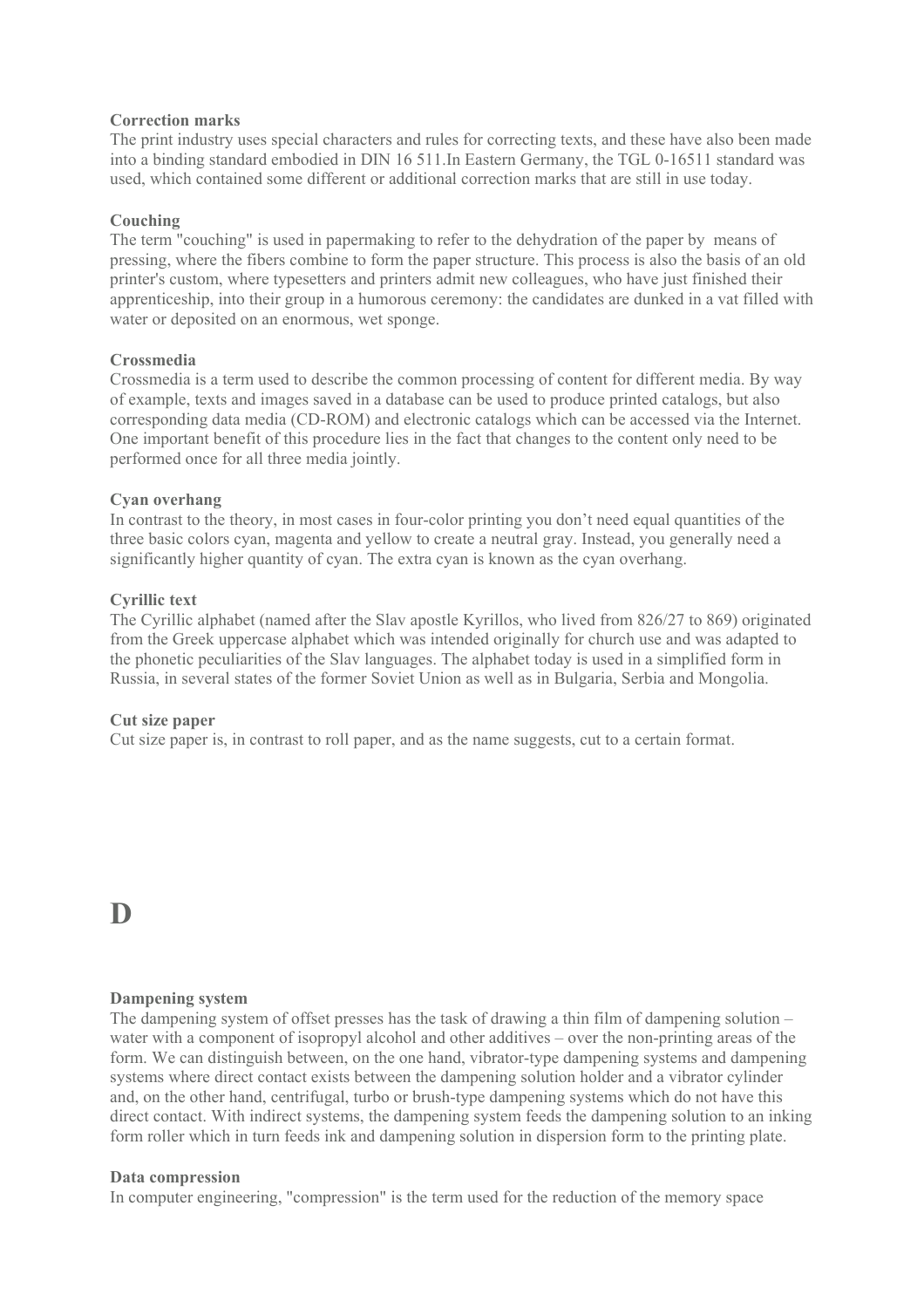required for data by optimizing the binary notation of the information. Depending on the nature of the original data and their coding, compression ratios of 1 : 100 and more can be achieved in this way, thus saving memory space and/or transfer time. A distinction is made between compression methods that involve a (more or less acceptable) loss of information and "non-lossy" methods. Typical "lossy" methods are JPEG for images and MP3 for music. Methods for compressing numerical data, such as MNP5 and V.42bis for data transmission, and also compression methods for files (zip, lha, rar, etc.), are of the non-lossy type for obvious reasons.

### **Data mining**

The term data mining embraces a range of processes that are used to glean information which is not immediately obvious from databases. Data mining involves statistical and artificial intelligence methods, and can reveal information about the typical behavior of groups of people based on characteristics that at first glance do not seem to be linked. Data mining is a favorite tool of banks and insurance companies, for example, who collect huge quantities of data on their customers.

### **Database**

A Database is an electronic filing system; An organized collection of information, characterized by the use of data fields, it provides a foundation for procedures such as retrieving information, drawing conclusions, and making decisions. Traditional, computerized databases are organized by fields, records, and files. A field is a single piece of information; a record is a complete set of fields; and a file is a collection of records.

### **Data Xceed**

The Data Xceed software package, a product of Heidelberger Druckmaschinen AG, allows the Digimaster 9110 digital printing press to be connected to a local network and incorporated into mainframe applications. Data Xceed supports common data formats and is simple to operate. It offers a range of functions for managing the data used.

### **Default**

A computer software setting or preference that states what will automatically happen in the event that the user has not stated another preference. For example, your computer may have a default setting to launch or start Netscape whenever a GIF is opened; if you prefer to use Photoshop whenever you need to view a GIF, you can change the default setting.

### **Deinking**

A treatment to remove the printing ink from wastepaper so that the secondary fibers can be reprocessed. The deinking process makes it possible for higher-grade stocks to be manufactured from recyled content. The reprocessed pulp that results is known as DIP, or deinked pulp.

### **DFTA**

The Deutschsprachige Flexodruck Fachgruppe e.V. (DFTA) came into being in fall 1979 and was modeled on the FTA (Flexographic Technical Association). The association is headquartered in Stuttgart and currently has more than 400 members made up of flexographic printshops, their suppliers and scientific establishments. The association's goals include the technical advancement of flexographic printing, basic and advanced training and the exchange of expertise and experience. The DFTA does this through a technology center at the Media College of Stuttgart Technical University.

### **Dialog marketing**

The term dialog marketing includes all company activities aimed at addressing potential customers directly in order to obtain a direct response. One typical tool of dialog marketing is mailshots (personalized communications) containing various response options. Many advertising professionals regard the Internet as the customer dialog medium of the future.

### **Digimaster 9110**

The Digimaster 9110 is a digital black-and-white printing system from Heidelberger Druckmaschinen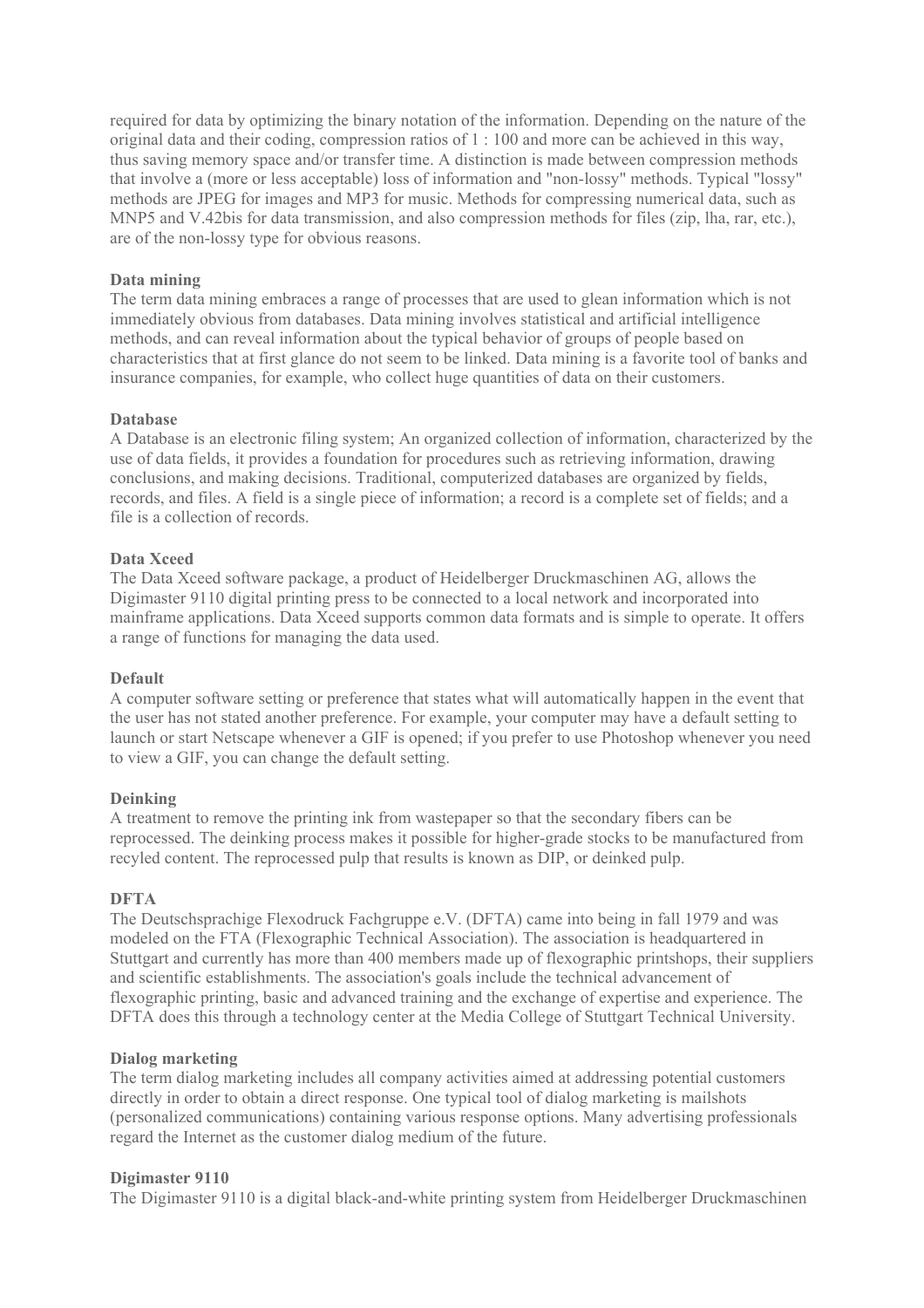AG. It combines functions from the prepress, press and postpress stages and allows production of everything from individual prints to large production runs. The features of the press include a printing speed of 110 A4 pages per minute and six paper containers, each storing up to 8000 sheets and suitable for grammages of between 60 and 200 gsm. Up to 17 different paper formats are supported, and duplex printing is also possible. The system processes standard data formats such as Postscript, PDF, TIFF and PCL, which means that data conversion is often not necessary. The system can produce booklets, brochures and prospectuses, which are folded, bound and stacked to the desired height and direction.

### **Digital printing**

In a general sense, digital printing refers to printing processes in which the information is transferred from the computer directly onto the paper, without need for film and printing plates. It links color printing technology with the printing press' mechanical system. Digital printing cannot achieve the same level of quality as conventional printing processes, but it is faster and more cost-effective for small print runs and allows special techniques such as personalized printing or printing-on-demand.

### **Digital photography**

As an alternative to conventional processes which use film imaging and film development, digital photography uses cameras which capture images directly in digital form. The image data is transferred by means of special storage media or a data interface to a computer for further processing.

### **Digital holography**

Digital or synthetic holography is the term used for generating holograms, i.e. illustrations in the form of interference patterns, through computer calculations instead of light interference. Future applications for digital holography include high-capacity, long-term data storage devices based on plastic foil and ultra-small, forgery-proof markings for packaging, etc.

### **Digital signatures**

A digital signature is a type of "seal", which is created using a chip card and is based on encryption software (mathematical processes). Digital signatures are used in electronic communication to provide a legal alternative to the handwritten signature. These are ideal, for example, for electronic tax returns, home banking and electronic transactions (e-commerce).

### **Digital camera**

Instead of conventional light-sensitive film, digital cameras use highly-integrated components (CCD chips), which convert the image captured by the lens into digital data. This circumvents the use of film imaging, film development and scanning. In print and non-print media production, this saves time while also offering greater flexibility. There are digital cameras available for a whole range of applications, from recreational use to use in a professional capacity. As a rule studio cameras use separate digital units instead of traditional film cassettes.

### **Dimensional stability**

Dimensional stability measures how much a paper's dimensions change when its moisture is altered. This is a key criterion affecting a stock's suitability for multicolor offset printing.

### **DIN sizes**

These standard metric sheet sizes are widely used outside the United States. The most important ones belong to the A series, in which the next-smaller size has a length corresponding to half that of the next-larger size. They include A4 (210 x 297 mm) and A3 (297 x 410 mm).

### **Direct imaging**

Direct imaging refers to a new technology which uses PostScript data from the prepress stage to simultaneously image all the printing forms of a printing press with complete register accuracy. To do this, the screen data supplied by a RIP (raster image processor) controls 64 infrared laser diodes,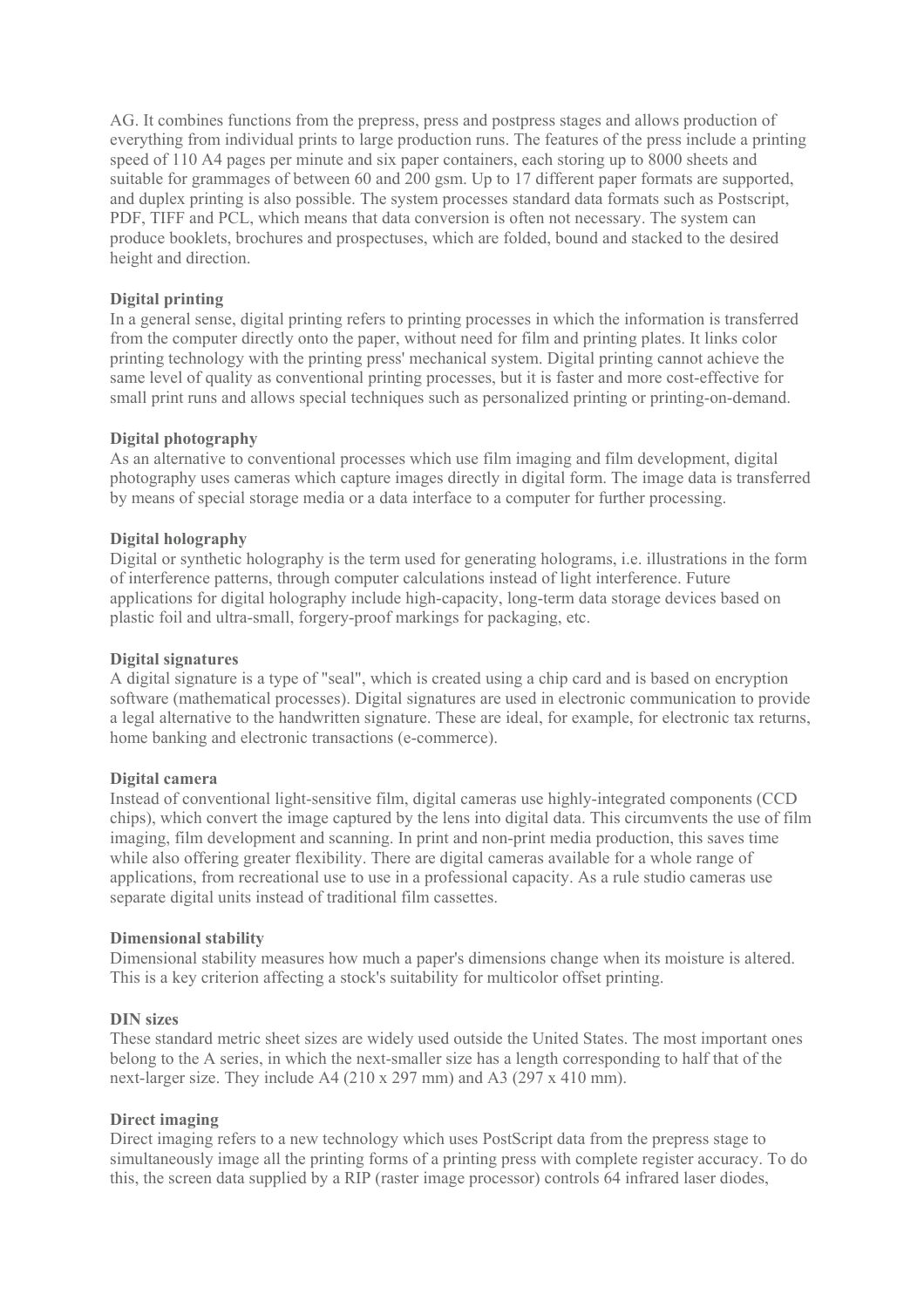creating small recesses on a special printing foil with an ink-repellent surface, thus revealing an inking layer. The result is a printing foil which can be used for water-free offset printing.

### **Document paper**

Document paper is one of the highest grades of paper and bears a real watermark. The grade is generally used for official documents and certificates, and features special properties to that end.

### **Dot gain**

Dot gain is a term used to describe the growth in the size of screen dots during the prepress and press stages. This can have very different causes depending on the process stage in question. The effect is most marked in areas of medium image brightness and should be taken into account when performing settings in order to prevent color shifts during print.

### **Double**

A double is the term given to a word that has been typeset twice in error in the text.

### **DTP**

This concept - the abbreviation stands for desktop publishing - refers to the combined processes of text creation, page makeup and image assembly as an integrated activity performed on the computer. As a result, DTP delivers data in the form of pages which are then further processed at the sheet assembly stage – either in the form of films or in electronic form (computer-to-film / computer-to-plate). DTP data uses the PostScript page description language. In electronic printing this data is used directly to produce print copies or for printing.

### **Dummy**

Sample of a print product which is designed to demonstrate the production features of a product such as format, page count, paper grade, finishing and binding. The pages remain unprinted.

### **Dummy text**

Dummy text is the term used for meaningless text whose purpose is to communicate the intended typographic impression of layouted pages or to reserve a space. Dummy text should be instantly recognizable as such - otherwise, as has occasionally happened, it may erroneously end up being left as valid text and printed.

### **Duplex images**

Duplex images are used to enlarge the tonal value range of a grayscale image in print. A black/white reproduction, for example, can contain up to 256 grayscales. The technical limitations of the print process mean that only around 50 levels, for example, can be depicted. To increase the number of grayscales, the entire brightness spectrum of duplex images is divided into two ranges which are represented by two different colors. In the simplest case, black ink is used for the dark hues, while gray is used for the brighter ones. However, a hue is often used for the bright areas. This gives the image a certain color toning which also enhances the level of contrast.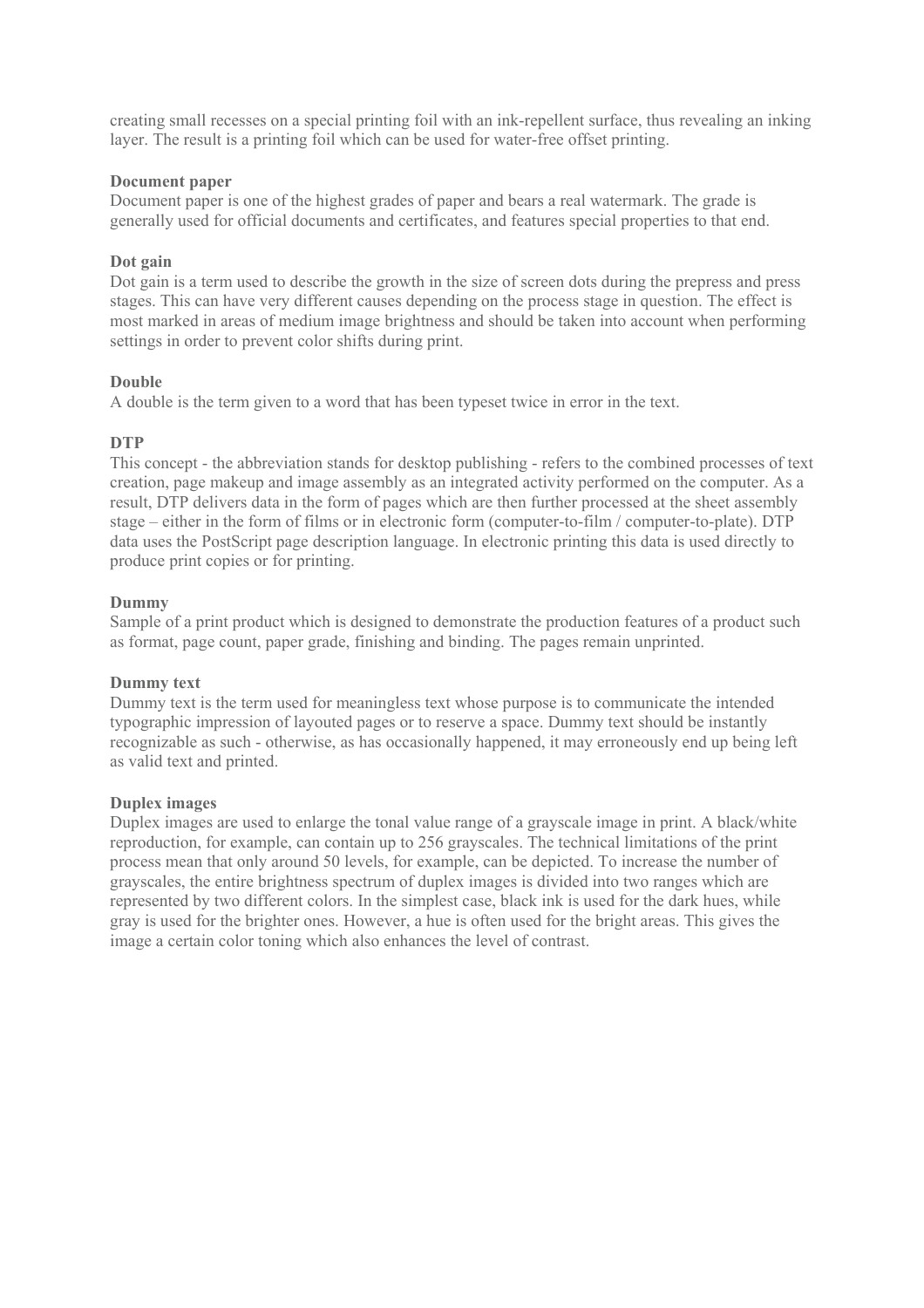### **EAN code**

The EAN (European Article Numbering) code was defined to assist in the universal identification of all types of goods by means of an internationally-standardized article number. Two different versions exist of this code, one containing 13 figures and the other 8 figures (EAN-13 and EAN-8). An EAN code generally includes the country of origin, the manufacturer and the product's article number. For books, the purchase price and currency can also be specified in a further code comprising 5 figures (EAN-5 add-on). For magazines, there is also a two-figure code (EAN-2 add-on) for the issue number. The EAN figures are displayed by means of a machine-readable barcode, which consists of a system of dark and light stripes. It is therefore possible to represent the individual figures in different ways.In the USA and Canada, the five-figure UPC (Universal Product Code) numbers are used for product identification.

### **E-book**

An electronic book or e-book is a portable computer used to display stored texts on its monitor for reading. As an alternative to the production and distribution channels of conventional books, texts of this kind can - usually for a fee - be downloaded from the Internet and read. To this end, the e-books available to date all have a flat, more or less book-like format.

### **E-commerce**

Describes doing business – primarily buying and selling of goods and services – on the Web.

### **EB inks**

EB inks are printing inks that are dried by electron beams. Similar to UV inks, which are cured by ultraviolet light, EB inks are cured by means of polymerization. This is brought about by the direct effect of the electrons on polymerizable substances. Unlike UV inks, special initiators are not required for EB inks. As a result, EB inks are, among other things, better in storage. Their special advantage is considered to be the option of processing them in thick layers, because the electron beams penetrate deeply. However, curing must be carried out in an oxygen-free environment (under a gas blanket) in order to avoid oxidation of the ink and the printing material caused by the high-energy electrons.

### **Editor**

A software program used to write and edit HTML code.

### **Effect coating**

In the printing technology sector, effect coatings are coatings that are used to achieve special effects. Generally speaking, these are pigmented coatings that vary greatly, according to the pigments in the ink, the shape and the size of the particles.In screen printing, for example, layers can be printed so thickly that you can actually feel the printed structures. These applications can be used, for example for wallpaper printing, since they enable relief effects to be achieved without any need for embossing tools. Effects can also be created using 'scratch-and-sniff' coatings. These contain aromatic materials that are either released by scratching or give off their smell continuously.

### **Electronic signature**

See digital signature.

### **Electron beam colors**

These are printing inks that are dried using electronic beams. Similar to UV - colors, which dry through ultraviolet light, ES inks solidify by polymerization. This occurs through the direct exposure of the electrons on substances that can be polymerised; unlike the UV colors, special initiator are not required. As a result, ES-Colors can be more superposable . Their special advantage is the possibility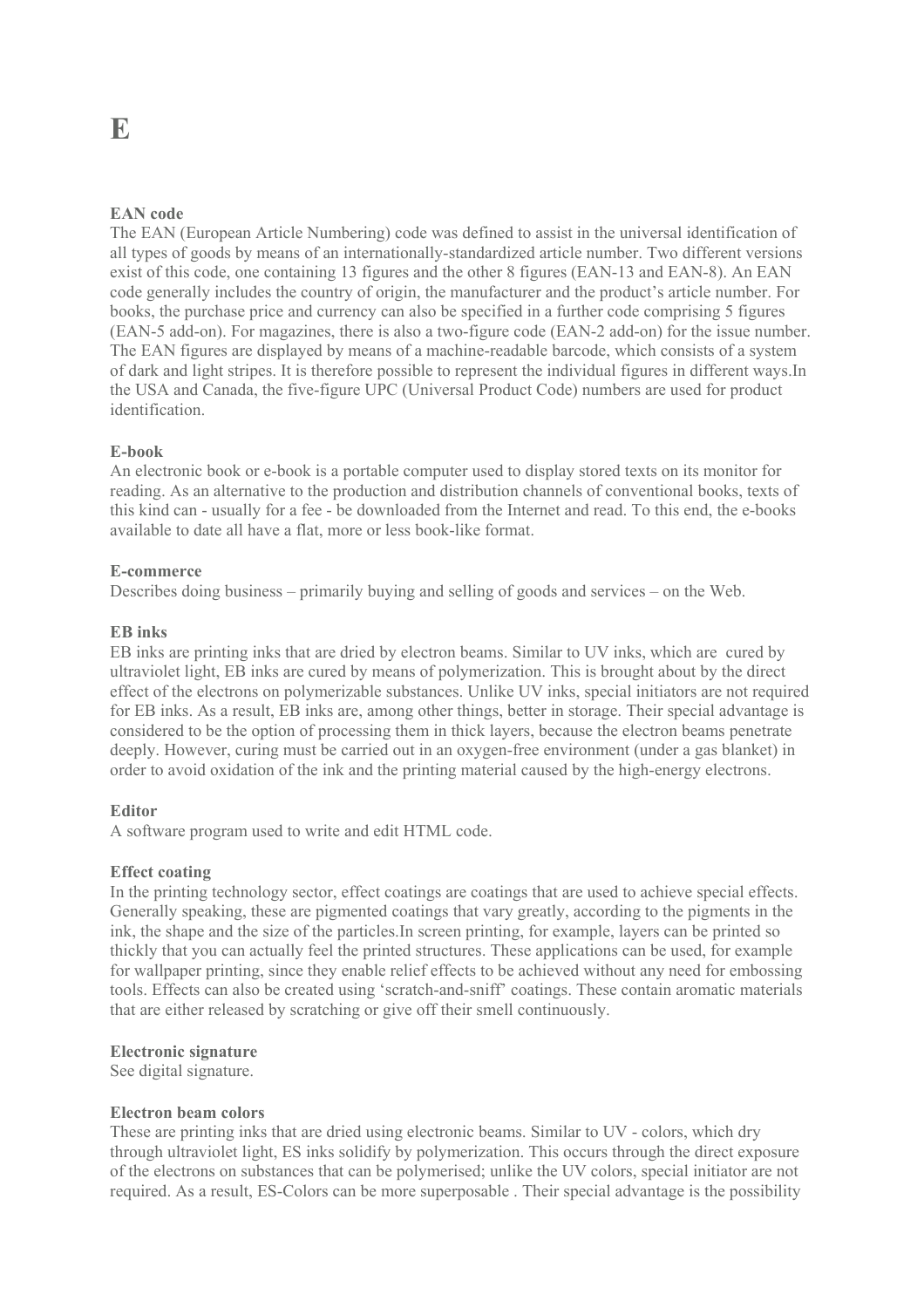of applying them in thick layers, as the electronic beams permeate deep. Drying must however take place in exclusion of oxygen (under cover gas), to prevent an oxidation of color and print substrate caused by the electrons which are full of energy.

### **Electronic paper**

In an attempt to combine the electronic activation of a monitor with the superior legibility of printed paper, Massachusetts Institute of Technology (MIT) and various manufacturers are working on what is known as electronic paper. In one version, the paper contains tiny spheres with different colors on different sides, which rotate when exposed to electric fields and thus present different colors. Another type of electronic paper contains small, transparent capsules filled with dye and white particles. When an electrical field is applied, these particles float to the top, making the surface of the paper look white. Otherwise, the effect of the dye is dominant.

### **E-payment systems**

An e-payment system is a system whereby purchases and payments are handled electronically via the Internet for customers and retailers. A system of this kind often uses trust centers and digital signatures to safeguard business transactions (against misuse by third parties). Electronic payment requires a complex IT infrastructure to provide the necessary data protection, accessibility, usability, acceptance and cost efficiency.

### **E-procurement**

The business-to-business purchase and sale of supplies and services over the Internet, in other words, Web-enabled electronic purchasing. It automates the traditional manual and paper-based procurement process, and thus results in reduced maverick buying, lower transaction costs, lower cycle times, and increased efficiency.

### **EPS**

Encapsulated Postscript. A standard file format for importing and exporting. Postscript language files among applications in a variety of heterogeneous environments. Pure EPS- Format can not be presented on the monitor and therefore provides a preview picture in TIF-Format. EPS graphics can be enlarged without loss of quality.

### **ERA**

The European Rotogravure Association (ERA) e.V. headquartered in Munich was founded in 1956 and is an association of European gravure printshops with manufacturers from the industry as associate members.

### **Esthetic program**

As a function of a layout program, an esthetic program ensures that the text flows with visual appeal, in accordance with typographic rules. The features of such a program include the individual adjustment of the spaces between certain letter combinations (known as 'kerning'), and corrections to the positions of line starts (e.g. a line beginning with an 'A' must be moved very slightly outwards).

### **Esparto paper**

A soft, bulky printing paper made from esparto grass, this stock is extremely opaque and, thanks to its low moisture pickup, features relatively high dimensional stability.

### **EUPRIMA**

Established in the middle of 2000, EUPRIMA (European Print Management System Association) is an association for suppliers of management information systems. Its primary task is to promote the electronic exchange of data between manufacturers, customers and suppliers in the print industry using the Job Definition Format (JDF). EUPRIMA works closely with CIP4 in advancing development work.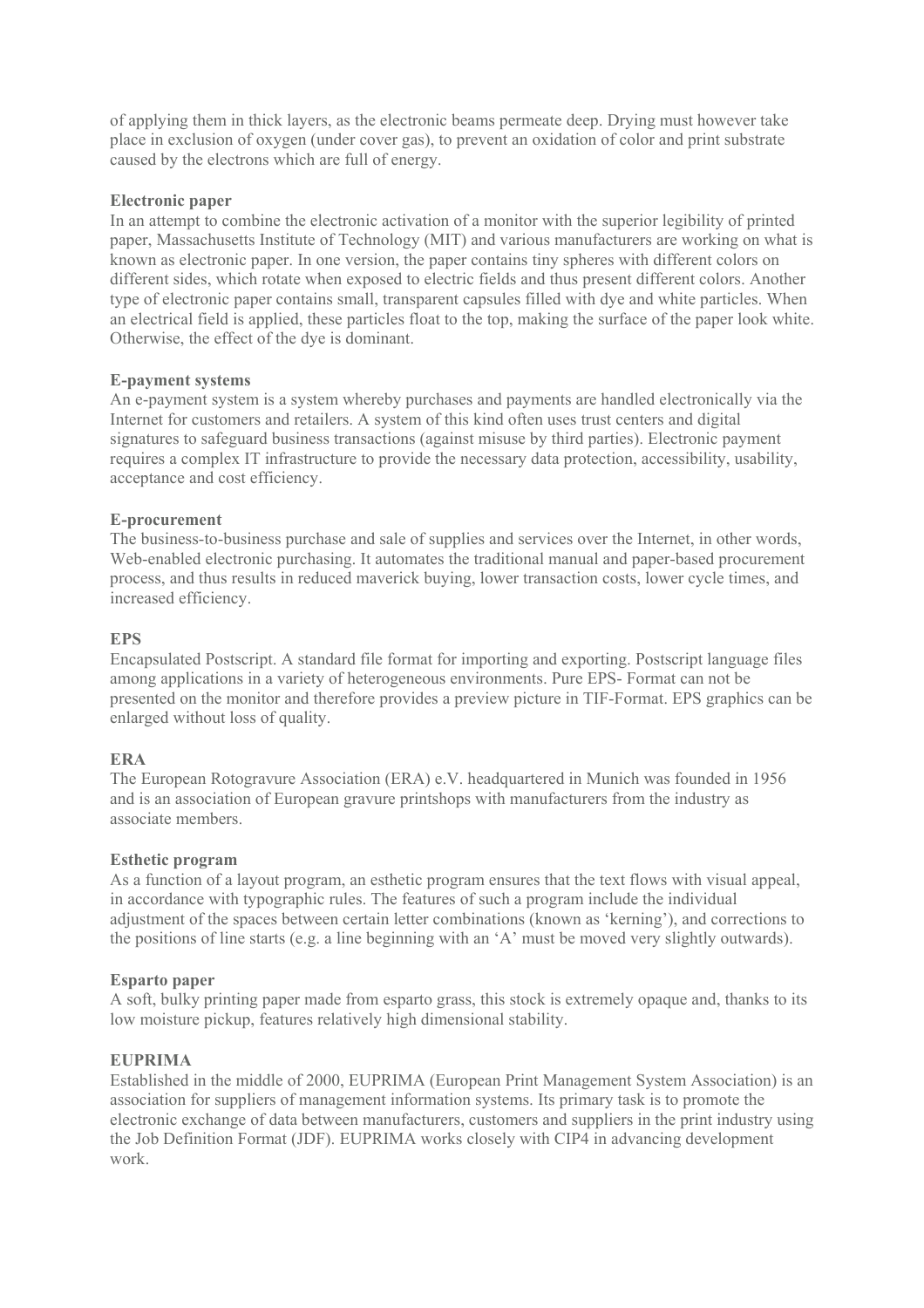### **Euro scale**

The Euro scale is a color scale for the CMYK four-color model which is standardized in Europe in accordance with DIN 16 539 for offset printing and DIN 16 538 for letterpress printing. This defines the printing colors yellow, magenta, cyan and black according to hue, saturation and print sequence and enables them to checked under standardized conditions.

### **F**

### **Faber und Faber Verlag**

Faber und Faber Verlag, founded in 1990 in Leipzig, has – according to information from the company – produced the world's smallest book ever to have been manufactured in a production run. Measuring just 2.4 x 2.9 mm, the copies were bound in leather by hand. The volume is entitled "Bilder ABC" ("Picture ABC") and contains images of letters by Josua Reichert.

### **Facsimile**

Facsimile (Latin: fac simile – to make similar) is the term generally used to describe the most natural possible reproduction of an original (image, handwriting, book) complete with all its characteristics including dirty marks, damage or traces of use. This is the highest degree of similarity which a reproduction can achieve in comparison to the original, and nothing is added, left out or improved. Copyists in the Middle Ages were already trying to achieve reproductions of texts and books which were true to the originals by writing them out and illustrating them by hand. The first full facsimiles date from the early 17th century, and were engraved in copper. Facsimiles were also produced using the wood engraving method. The invention of lithography in the late 18th Century and collotype in the mid 19th Century made facsimiles as we understand them today possible. Collotype is still an ideal method of reproducing color originals, but it is very expensive.

### **Felt side**

The side of the paper not in contact with the wire of the paper machine. Especially in lower-quality grades, this side offers much better performance characteristics than the reverse, called the wire side. The wire side bears a slight imprint from the metal mesh and contains fewer fillers due to the flow of water.

### **Ferro-gallic ink**

Ferro-gallic ink is a very durable type of ink that consists of gallic acid (also known as tannin - 3,4,5 trihydroxybenzoic acid, chemical formula: C6H2(OH)3COOH), iron sulfate and possibly a binder (gum arabic). Ferro-gallic ink has been known since antiquity. It got its name from the oak galls used as a source of tannin. The ink was used for documents of all kinds until the advent of chemical dyes in the very recent past. When fresh, pure ferro-gallic ink has only a pale color. Only after being applied to paper and exposed to atmospheric oxygen does it form a strongly coloring, black pigment. It is insoluble in water and thus very difficult to remove. After extended periods of time, ferro-gallic ink attacks paper and parchment, causing what is known as ink corrosion.

### **FGD**

The Forschungsgesellschaft Druckmaschinen e.V. (FGD -Printing Press Research Association) headquartered in Frankfurt was founded in 1955 by leading German printing press manufacturers as a non-profit organization. It acts as a coordinating office between the printing press industry and the research activities in the field of printing presses and printing processes. In particular, it works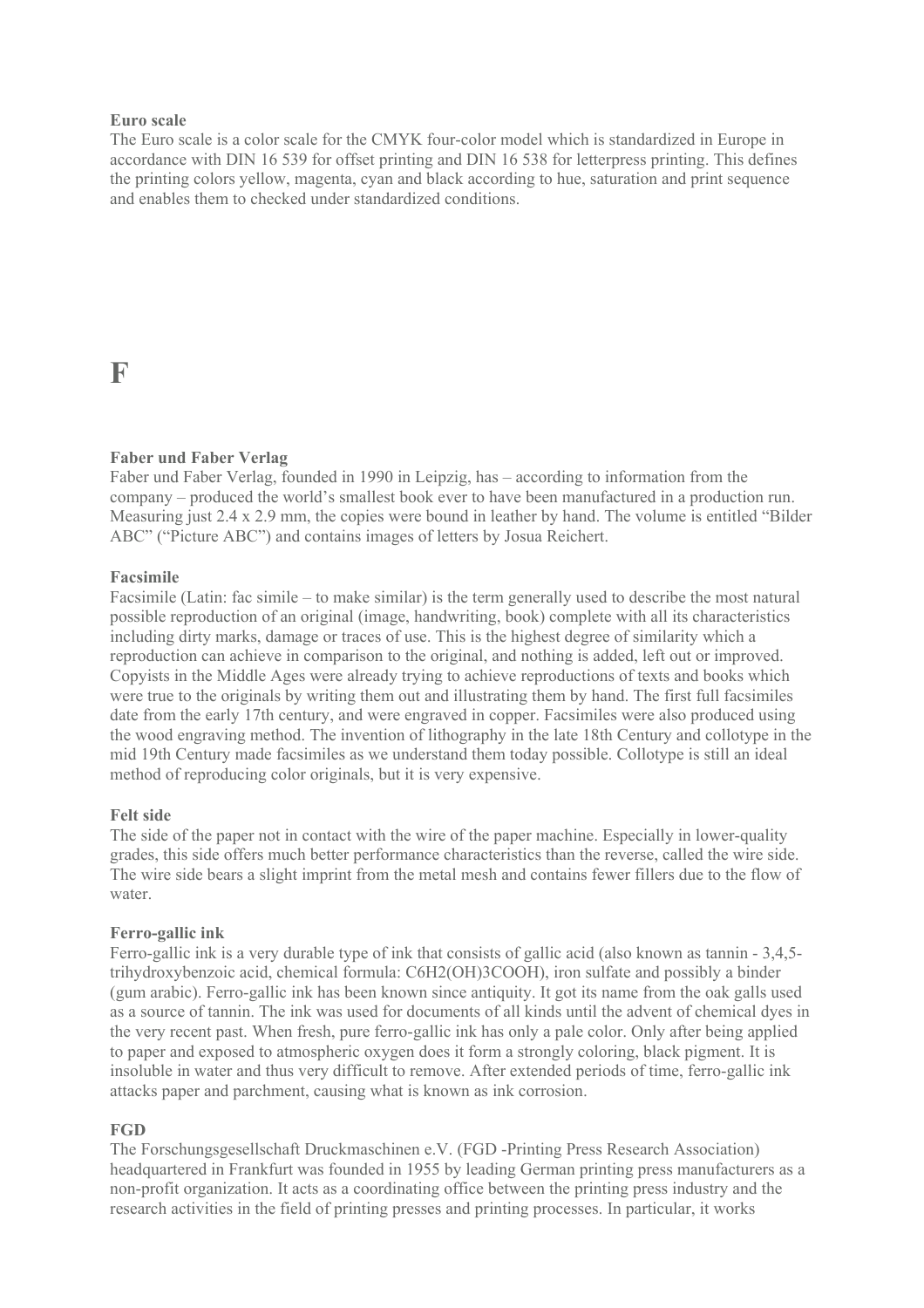together with the Institut für Druckmaschinen und Druckverfahren (IDD -Institute for Printing Presses and Printing Processes) at Darmstadt University of Technology.

### **Fillers**

Fillers are additives used in paper manufacture that fill the gaps between the paper fibers and enhance opacity, whiteness, and smoothness. The most common fillers are mineral compounds such as kaolin or calcium carbonate; they are generally added to the liquid pulp mass. In finished papers, the filler content can be as high as 35%.

### **Fine Paper**

Fine paper is the general term used to describe paper of superior quality. In production, particular attention is given to the stability of the surface as well as good, even transparency (also with watermarks) and of course good printability.

### **Finishing**

In printing, the term "finishing" is used to cover the operations that take place after the actual print run and lead to the finished printed product. Depending on the type of product, this includes folding, collating and trimming of the printed sheets, as well as binding and possibly also packing.

### **FireWire**

The name FireWire was coined by computer manufacturer Apple and refers to a serial interface with a high transfer rate that complies with US standard IEEE 1394. Up to now, this standard specifies transfer rates up to a maximum of 400 Mbit/s. Even higher rates have already been proposed for standardization. FireWire interfaces are becoming more and more common in workplace computers and are today mainly used for connecting video cameras and similar products to computers, although they are also increasingly being used for mass storage devices, scanners and other peripherals.

### **Flatbed scanner**

See Scanner.

### **Flash**

Developed by Macromedia Inc., Flash is the popular modern method of adding graphic animations to Internet pages. Macromedia offers various software tools for creating Flash animations. To make these animations visible, a web browser needs the Flash Player plug-in, which is available free of charge.

### **Flexographic printing**

Flexographic printing, a letterpress process, uses photopolymer wash-off printing plates (letterpress plates) or variations of these (rubber printing plates) as printing forms. Using low-viscosity ink it is possible to print on very different materials with screen rulings of up to 54 l/cm. Flexographic printing is a very fast, uncomplicated printing process suitable for packaging printing and multi-color newspaper printing.

### **Fluorescent printing inks**

Fluorescent printing inks are stimulated into shining, thus changing color, when exposed to ultraviolet (UV) light. There are various types that react to UV light of different wavelengths. Fluorescent printing inks are used for protection and to identify documents at risk of being forged.

### **FOGRA**

The Forschungsgesellschaft Druck e.V., Munich, (FOGRA) was set up to promote printing technology. The association has its own institute with over 50 employees. The duties which the organization has set itself include research into orders, development work focussing in particular on quality control tools, knowledge transfer through the use of brochures and printed materials, lectures, advice, seminars, symposia, a literature database, cooperation in standardization bodies and the provision of expert reports in the case of conflicts.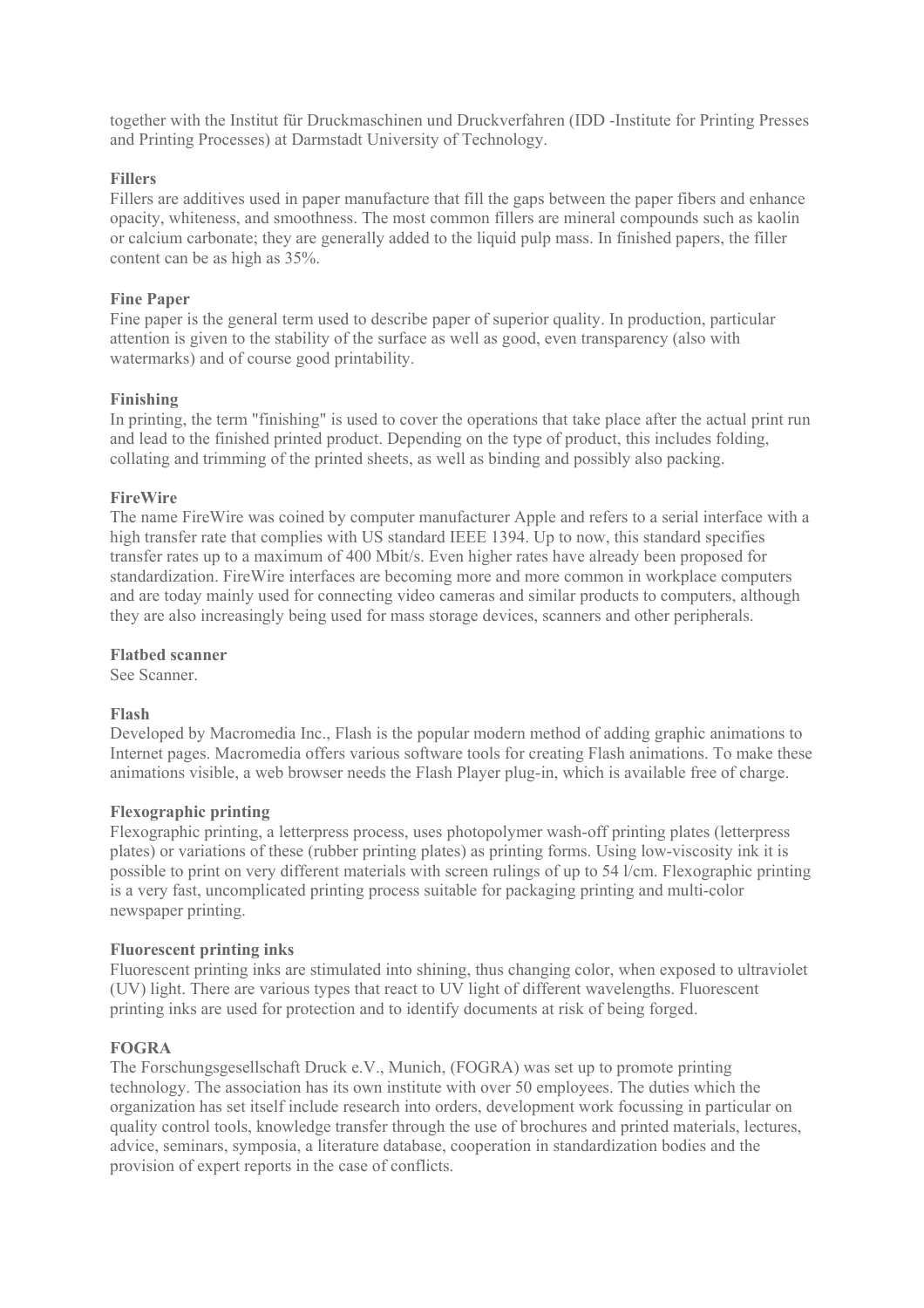### **Fold**

In bookbinding a sharp break or bend in the papers. By folding either a product with consecutively numbered pages or simply a smaller format is produced. Folding is generally done by special folding machines. A distinction is made between right angle and parallel folds. In right angle folding the next fold is always at a right angle to the previous one. In parallel folding, always parallel to the first.

### **Folding machines**

A distinction is made between two main types of folding machine. First the knife folder, where a blunt edged knife presses the paper between two continuously moving rollers. The paper is caught between the rollers and carried away, a fold being made where the knife made contact. The buckle or plate folder feeds the paper end first between a pair of continuously revolving rollers. Both methods of folding ca be combined in one machine - the combination folder.

### **Font**

Font is the word for a type face. A font usually has several styles in various weights and versions.

### **Four-em quad**

A four-em quad is a typographical unit of measurement corresponding to 36 points.

### **Fraktur**

Fraktur is a black-letter typeface created in 1517 that was the most common typeface in Germany right up to the 20th century. Fraktur was also widespread at times in countries neighboring Germany to the east and southeast. Its name (Latin for "broken") is based on the broken strokes in which it was originally written by hand. Precursors to Frankfurt are considered to the Ghotic typeface, which Johannes Gutenberg used to typeset his 42-line bible of 1455, and the Schwabacher typeface, which has been used since roughly 1570 and which the first Lutheran bibles were printed.

### **Frame**

A Technology introduced in Netscape Navigator 2In computer-speak, a frame is a rectangular area absolutely positioned on the display screen. In the online world, a frame refers to a single section of a Web page that's been coded to display "frames." In computer-speak, a frame is a rectangular area absolutely positioned on the display screen. In the online world, a frame refers to a single section of a Web page that's been coded to display "frames."

### **Front matter**

The term front matter (or prelims) is used for all the pages of a book that appear before the actual text. These can consist of the bastard title, full title, imprint, dedication, contents page, foreword and unprinted pages.

### **Full ink coverage**

The full ink coverage is the smallest quantity of ink that can completely cover the surface of a particular printing stock so that no gaps are visible. In offset printing, the full ink coverage for smooth coated art papers is 1.5 to 2 gsm, and for uncoated papers is in the region of 3 gsm.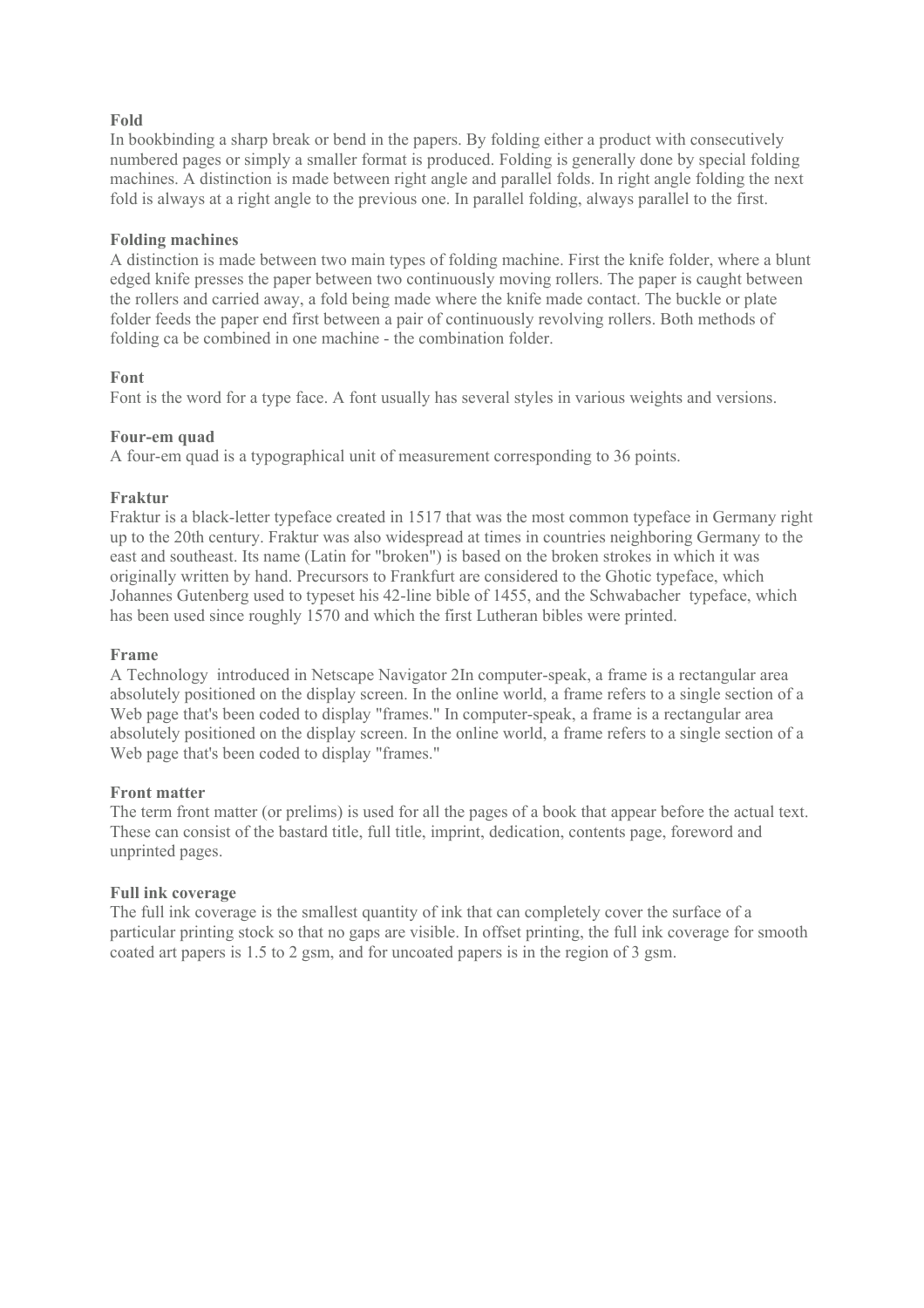## **G**

### **GATF**

GATF (Graphic Arts Technical Foundation) is a technical association for the printing industry which is based in Sewickley, Pennsylvania, USA. The organization joined forces with the Printing Industries of America (PIA) at the start of 1999 and has some 14,000 members in 60 different countries.

### **Gatherer-stitcher**

The gatherer-stitcher (also known as a gang-stitcher) is a device for stitching printed products and creating issues – magazines, brochures, etc. – from printed and folded sheets. The print sheets and the jacket are put together in the correct order, aligned and then stitched using wire staples. Finally, the volume is cut on three sides. This separates the sheet folds that do not lie on the spine edge, and thus the issue takes on its familiar shape.

### **GCA**

The Graphic Communications Association is the former name of the International Digital Enterprise Alliance (IDE Alliance).

### **Ghosting**

Ghosting is an error which can occur with indirect printing processes such as offset printing. This is produced when screen dots have double or multiple contours and can occur in single-color printing, but more often in multi-color printing. Faulty printing of this type increases the screen tonal value and leads to dot gain. This slight shift in the position of the printing elements is caused by register fluctuations during printing, which may themselves be caused by the paper or the press.

### **GIF**

GIF stands for Graphics Interchange Format, and describes a data format for space-saving storage of images and graphics. It works using lossy compression, and allows 256 colors to be displayed from any pallet. The data format was introduced by the Compuserve online service in 1987, which makes it one of the oldest of its type. GIF remains one of the most widely-used formats for online publication, and also allows animated images to be displayed in a modified form ("animated GIF").

### **Gigabyte**

### abbreviated as G -or- GB

A unit of measurement approximately equal to 1 billion bytes. A gigabyte is used to quantify memory or disk capacity. One gigabyte equals 1,000MB (actually 1,024 megabytes). One thousand megabytes or one billion bytes.

### **Glassine**

Glassine is a highly greaseproof, but not wet-resistant paper grade made of finely ground pulp. It is highly supercalendered and therefore relatively transparent.

### **Glyph**

A glyph is a symbol carved in stone. In typography, a glyph is a letter which a character set contains in several forms. The letter "s", for example, has this property in both the German and Greek alphabets.

### **Goffering**

Goffering is a process for shaping the surface of paper into a pattern, usually of fine grooves.

### **Gradation**

The gradation (or gamma value)of a picture –such as a photograph or an electronic image stored on a computer –indicates the steps in which the gray values of the original are rendered. With a flat gradation, there are many steps between white and black, while a steep gradation has fewer steps or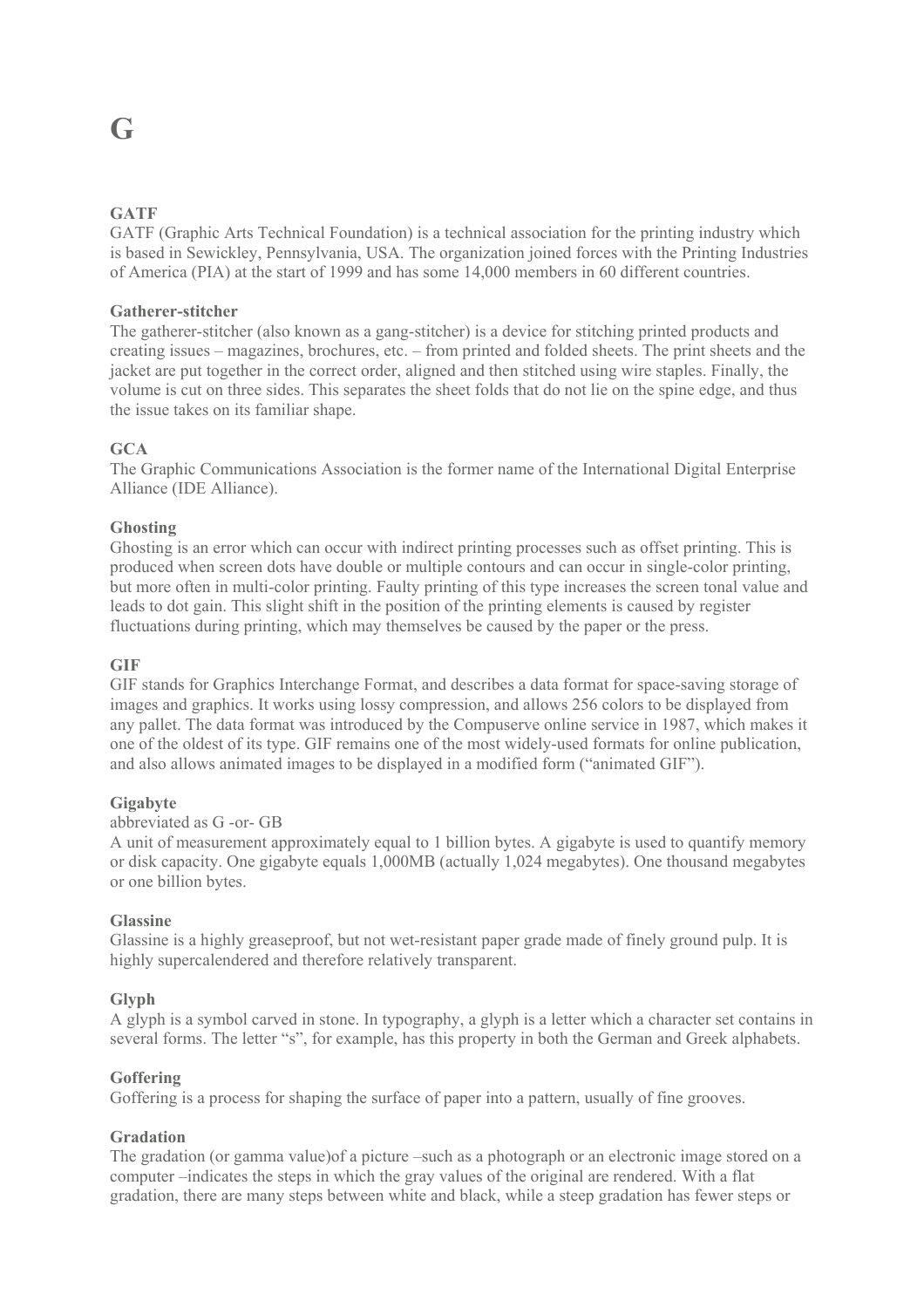even just pure black-and-white. This is also referred to as a "soft" to "hard" rendition.

### **Grain long, grain short**

These two terms are used to indicate whether the paper web should travel through the paper machine lengthwise or widthwise. This is generally indicated by marking whether the width or length of the paper should correspond with the machine's reel width. The fibers (and thus the grain) lie parallel to the edge not indicated.

### **Grammage**

The standard international unit of measurement for paper weight, expressed in grams per square meter, or gsm. Grammages range from 7 to approx. 225 g/m2 for paper, and approx. 150 to 600 gsm for board. The system differs in the U.S., where the term "basis weight" is used, i.e. the weight in pounds of a ream (500 sheets) in the basic size for a grade of paper.

### **Gravure printing**

This printing process is used in high-output rotary presses. Here the printing elements take the form of small cells on the surface of the gravure form cylinder. The print image is generally transferred onto the cylinder by means of electromechanical engraving using a diamond stylus. During the course of the printing process, the printing cylinder is entirely coated in ink. A doctor blade then removes the excess ink from the surface and the only ink remaining is the ink in the cells. Then a rubber roller presses the paper web against the printing cylinder and the ink remaining in the cells is applied to the paper.

### **Gravure printing paper**

An especially soft, absorbent grade of paper. Includes handmade papers from Japan (Japanese vellum) because the long, silky Japanese fibers these contain are specially suited to capturing the nuances of handpressed copperplate prints. In four-color printing, gray balance refers to the color components (measured as a percentage of the particular full color) with which neutral gray can be achieved. Depending on the lightness required, these components generally deviate considerably from the equal components expected from theory. In many cases, a higher cyan component, known as the cyan overhang, is required.

### **Griffo, Francesco**

The Venetian diecutter Francesco Griffo (1450-1518) is known as the inventor of italic type. In February 1496, the letterpress printer Aldus Manutius published an essay by the Italian scholar Pietro Bembo. The italic type "Bembo", which was developed by Griffo from an official papal font, quickly gained in popularity and played a highly influential role in font design in later years.

### **Grippers**

Grippers are the mechanical clamps used to transport the sheets of paper in sheetfed presses. Grippers grip the individual sheets and feed them into the printing unit. The printing unit's rollers are equipped with further grippers, which fix the sheets in place for the various stages of the print process. The printed sheets are output in a similar way at the end of the printing process.

### **Grotesque face**

The term "grotesque face" covers fonts whose letters have constant weights and no serifs. Commonly used examples of sans-serif fonts of this kind are Futura, Helvetica, Arial, Optima, Univers, Franklin Gothic and Frutiger. Grotesque faces are generally regarded as functional and modern, and are mainly used for graphic reasons. From the point of view of legibility, they are less suitable for running text that serif typefaces.

### **Guilloches**

Guilloche (from the French guilloche - graver) is the term used for fine, interwoven geometric patterns of lines or ornaments. They are printed on banknotes, securities, certificates, etc., in order to make forgery more difficult. Guilloches are also often used as screen lines for illustrations. Metal works of art are not seldom decorated with guilloches engraved either by hand or by machine.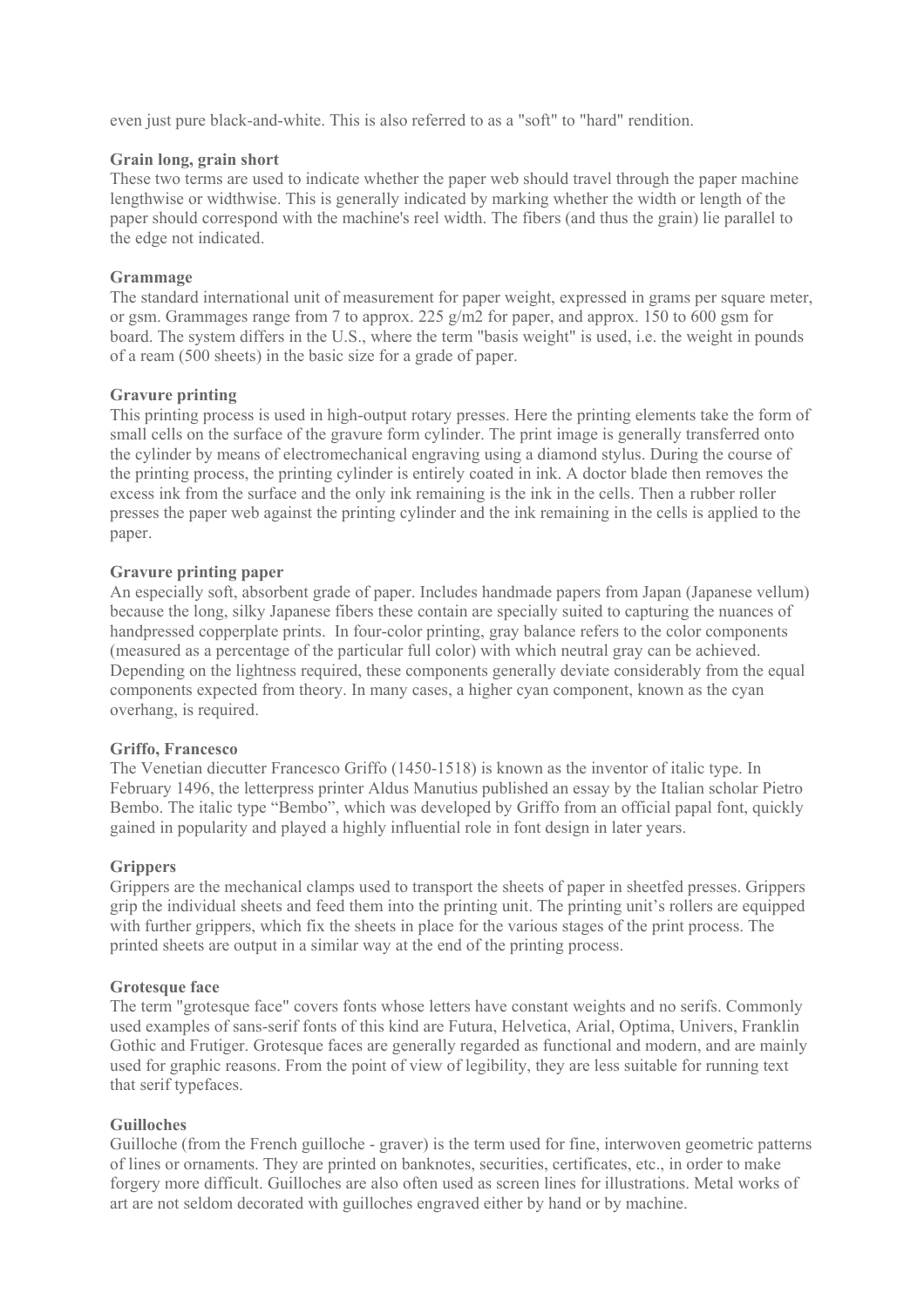### **Gutenberg**

Johannes Gutenberg, real name Johann Gensfleisch, (\* around 1397, † 1468 in Mainz) was the son of Mainz patrician Friele Gensfleisch zur Laden. During the period 1440 to 1450, Gutenberg invented "printing with moving letters" – i.e. letterpress printing – in either Mainz or Strasbourg. His invention was based on cast type, a corresponding manual casting instrument, a suitable metal alloy and a printing press. Gutenberg's invention, which is today considered the trigger for one of the greatest revolutions in human history, spread throughout the whole of the then known world within a matter of years.

### **H**

### **Halftone**

Halftone is the term used to designate a contone image which has been prepared for printing using screening technology. This is a pure black/white or full-tone original which uses screening to simulate contones. The inventor of halftone technology is considered to be Georg Meisenbach (1841-1912), from Nuremberg, who in 1882 patented a screen that he had produced (DRP 22244).

### **Halftone color synthesis**

Halftone color synthesis designates the way in which a color impression is generated when printing screened color images. The individual screen dots – in the CMYK basic colors when using four-color printing – are printed either next to each other or on top of each other. Both additive and subtractive color synthesis is encountered. Even unprinted portions of an image – which are generally white – contribute to the color impression.

### **Handfolding**

Folding a sheet by hand using a "folder", a flat, smooth piece of plastic about 15 cm long. Only special versions in limited editions are still folded by hand.

### **Hard proof**

The term "hard proof", as opposed to "soft proof", covers the processes for simulating or checking printed results that produce a material result, generally a hardcopy print. Depending on the characteristics to be checked, a distinction can be made between blueprint, imposition proof (layout proof), color proof, screen proof and press proof (also known as a machine proof).

### **Heat-set**

Heat-set inks are printing inks that are essentially dried after the printing process by means of brief heating. This is achieved using hot air at temperatures between 120 and 150 ºC. Heat-set inks are used in rotary offset printing.

### **Helio engraving**

Unveiled by the Czech painter and graphic artist Karel Václav Klíc in 1878, helio engraving (also known as heliogravure – from the Greek 'helios' meaning 'sun') or photo engraving is a photochemical process for creating gravure plates. The first stage with this method is to copy a positive image onto pigmented paper. Its gelatine coating hardens in the presence of light. A fine layer of asphalt powder is then melted on to the polished copper plate which serves as the printing plate. The gelatine layer from the pigmented paper is then applied to the plate by pressure. The carrier paper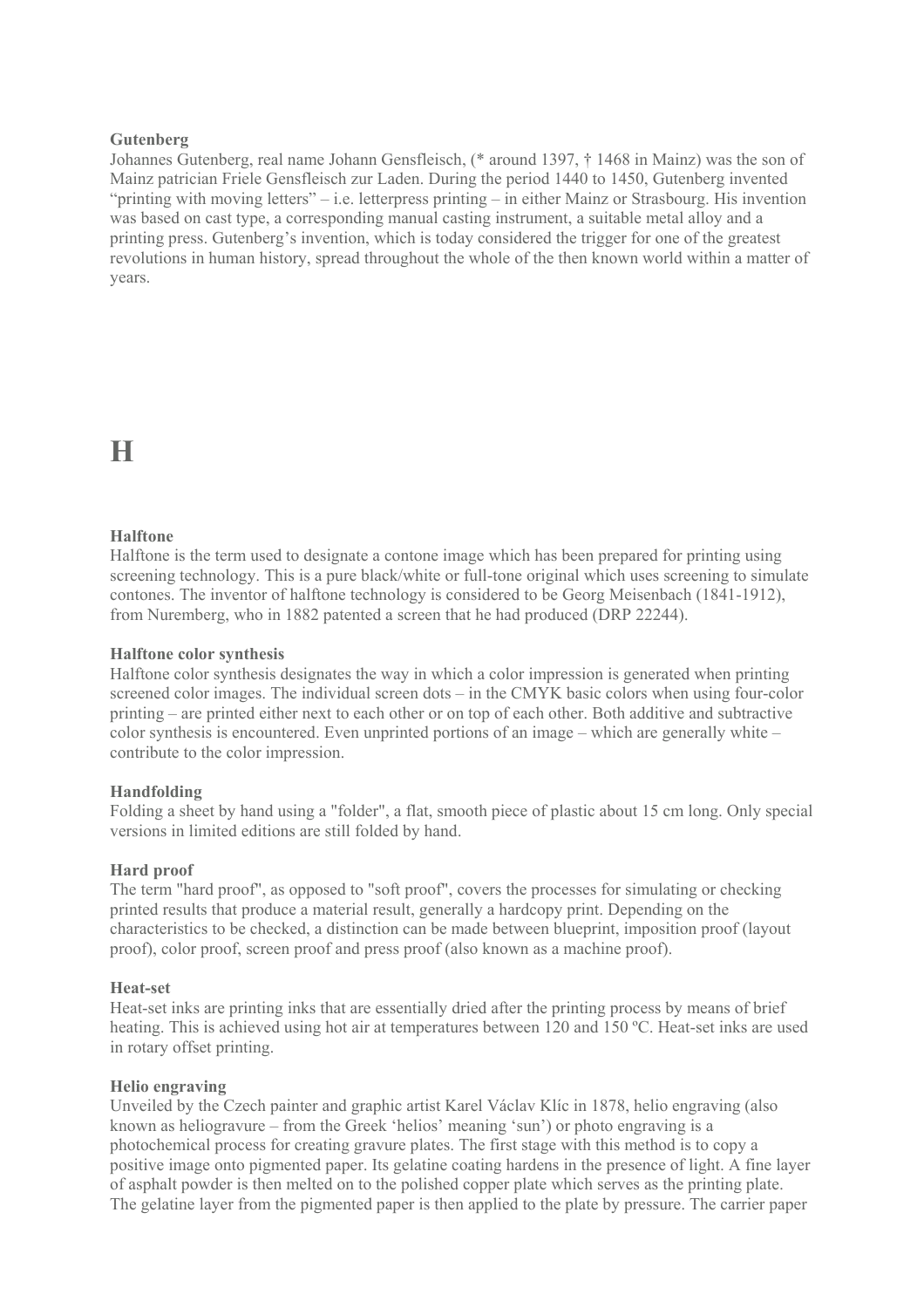is then washed off. The unhardened gelatine also washes away, creating a relief effect of the original. In the subsequent etching process, which involves multiple stages and uses iron chloride solutions, the acid removes various thicknesses of copper, depending on the thickness of the gelatine layer. This only takes place in areas that lie between the asphalt particles, however. The result is a system of tiny pockets of different depths in the copper material. In the gravure process, these pockets take up appropriate volumes of ink and thus reproduce the contones of the print original.Helio engraving was particularly popular between 1890 and 1910 for creating monochrome illustrations in high-quality books.

### **Hermann**

Caspar Hermann (b. March 9,1871 in Königsberg near Cheb/Eger, d. November 6, 1934 in Mainz)was one of the pioneers of offset printing. After Ira Washington Rubel came out with the first offset printing press in 1904, Hermann converted bookprinting rotary presses into offset printing presses for the first time in 1904/5 for the Harris Automation Press Company in Niles/Ohio. The first German offset printing presses emerged the same way starting in 1907. Hermann also designed the world's first rotary offset printing press, which was patented in Germany in the same year, and the so-called satellite printing system in 1922, in which several printing units are grouped around a common impression cylinder and print several colors in a single cycle.

### **HKS inks**

HKS is a hybrid system for inks which comprises 84 different color tones. It is jointly published by the three ink manufacturers Horstmann-Steinberg, Kast + Ehinger and H. Schminke & Co. It is structured on nine basic colors plus black and white. Ink series are available for sheetfed offset on coated and uncoated papers, newsprint and continuous paper.

### **Hologram**

A hologram is a three-dimensional image created by holography. It is not obtained by focusing light on an image converter (photographic film, optical sensor) through a lens. Rather, the interference image which results from interaction of the light reflected from the object to be imaged with a reference beam of the light source is recorded. This method demands extremely coherent light (i.e. synchronously oscillating light), such as that generated by a laser. Strictly speaking, viewing also requires coherent light on which the hologram superimposes the same interference image that it was produced with. If you make concessions as regards the accuracy of detail, holograms can also be viewed in normal light, in which case direct light produces better results than indirect light.

### **Host**

A computer that functions as the beginning and end point of data transfers. It is most commonly thought of as the place where your Web site resides. An Internet host has a unique Internet address (IP address) and a unique domain name or host name. A host can also refer to a Web hosting company.

### **House typeface**

In the area of corporate design it is not uncommon for companies to choose a distinctive typeface for projecting their company's image. Similarly some publishing houses select a standard typeface for their publications in order to make these products more identifiable. In both cases it is customary to speak of a house typeface of a given company.

### **HPGL**

Originally, HPGL (Hewlett-Packard Graphic Language) was a command language for driving plotters developed by the American manufacturer Hewlett-Packard. Today, many printers can also print out HPGL-encoded graphics.

### **HSB**

The HSB color model describes colors in the same way as the human eye perceives them, using hue, saturation (also known as chroma) and brightness (or luminance). The hue is defined by its position in a color circle and is specified by an angle lying between 0 and 360°. The saturation corresponds to the amount of gray in the color mixture and has values of between 0 percent for gray and 100 percent for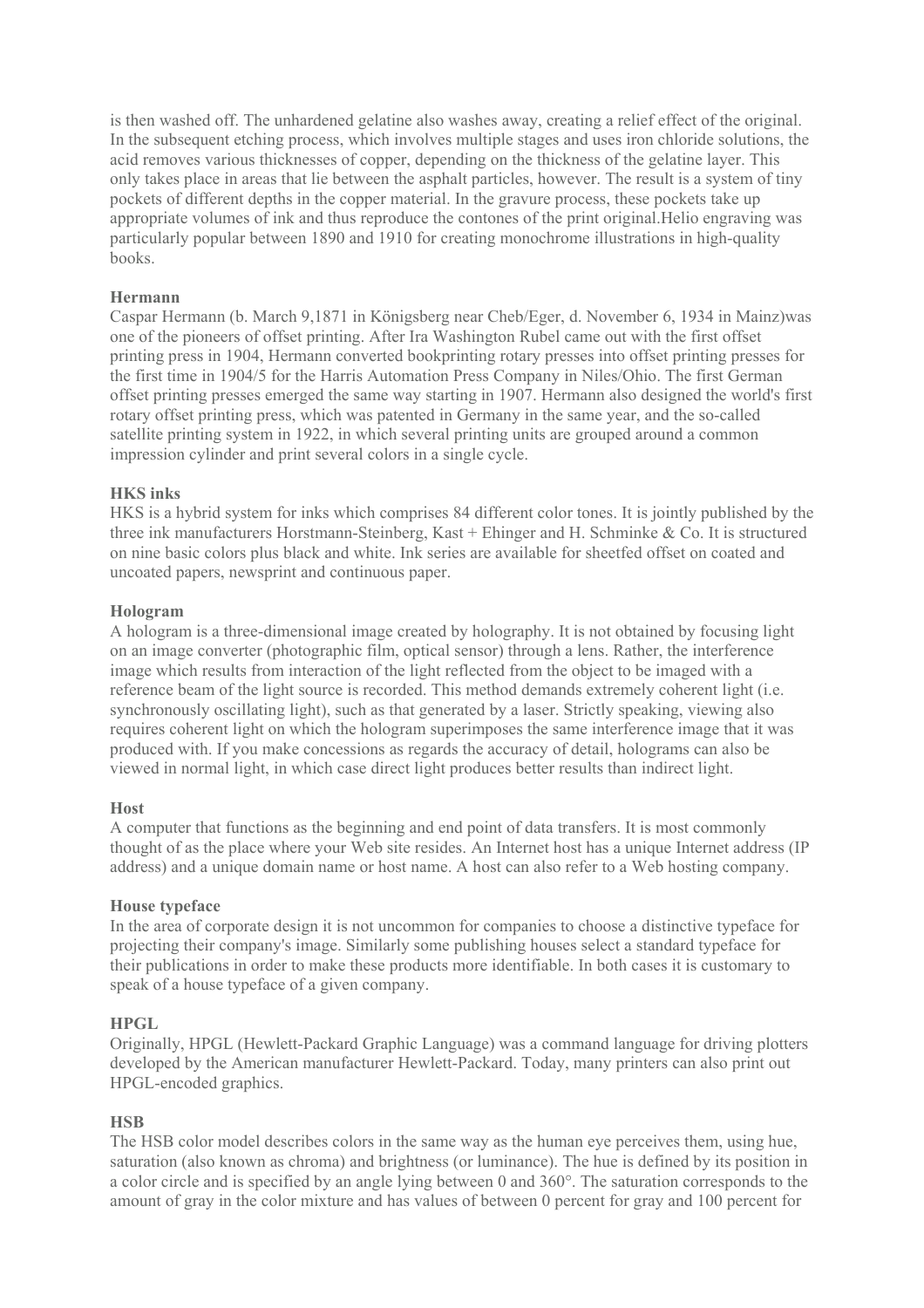pure color. The values for brightness also range from 0 percent for black and 100 percent for white.

### **HTML**

The page description language HTML (Hypertext Markup Language) is used for formatting documents for the World Wide Web on the Internet. HTML makes it possible to create links between pages in different parts of the Internet and allows you to present multimedia material. With the help of a web browser, HTML documents can be read in the same way by any computer with a popular operating system. A distinctive feature of these pages is that they do not have a fixed typography. The reader determines the typeface and font size on his own computer.

### **HTTP**

Acronym for "Hypertext Transfer Protocol", a data request protocol used in the World Wide Web. HTTP is based on the TCP/IP network protocol and is used to organize communication between the Internet server and the user's browser. HTTP sets up a new connection to the server every time a browser requests data. When data is requested, HTTP informs the web server about the hardware and software used by the client (screen display, browser, HTTP version, etc.) and transfers a "response form". The WWW server completes and returns the form and transfers the file information (e.g. file size, response code, type and creation date of the data). This somewhat laborious procedure enables data to be exchanged – within certain limits – between communication partners which are unknown to each other and thereby enables the World Wide Web to function.

### **Hue**

Hue, defined within the context of a color space, is a term used to identity a (white) paper's exact shade. Not to be confused with whiteness, which is a different property of paper.

### **Hyperlink**

a.k.a. link -or- a link

The text or graphics on a Web site that can be clicked on with a mouse to take you to another Web page or a different area of the same Web page.

### **Hypertext**

Hypertext is a function which is used to connect electronic documents by means of links. A link can be connected to any object of a document (text, image, etc.) and ties in with the content of this object. By clicking the mouse on the screen the user will jump automatically to the associated document. Here, he may find explanations or additional information on the content in question. Originally, hypertext systems were housed on individual computers or in local networks. Thanks to the World Wide Web which makes substantial use of hypertext, this technology is now used worldwide.

### **I**

### **ICC**

The International Color Consortium (ICC) brings together manufacturers of prepress products in order to promote color management, in other words device-independent processing of color. Fogra (Deutsche Forschungsgemeinschaft für Druck- und Reproduktionstechnik e. V., München) is in overall charge.

**I code**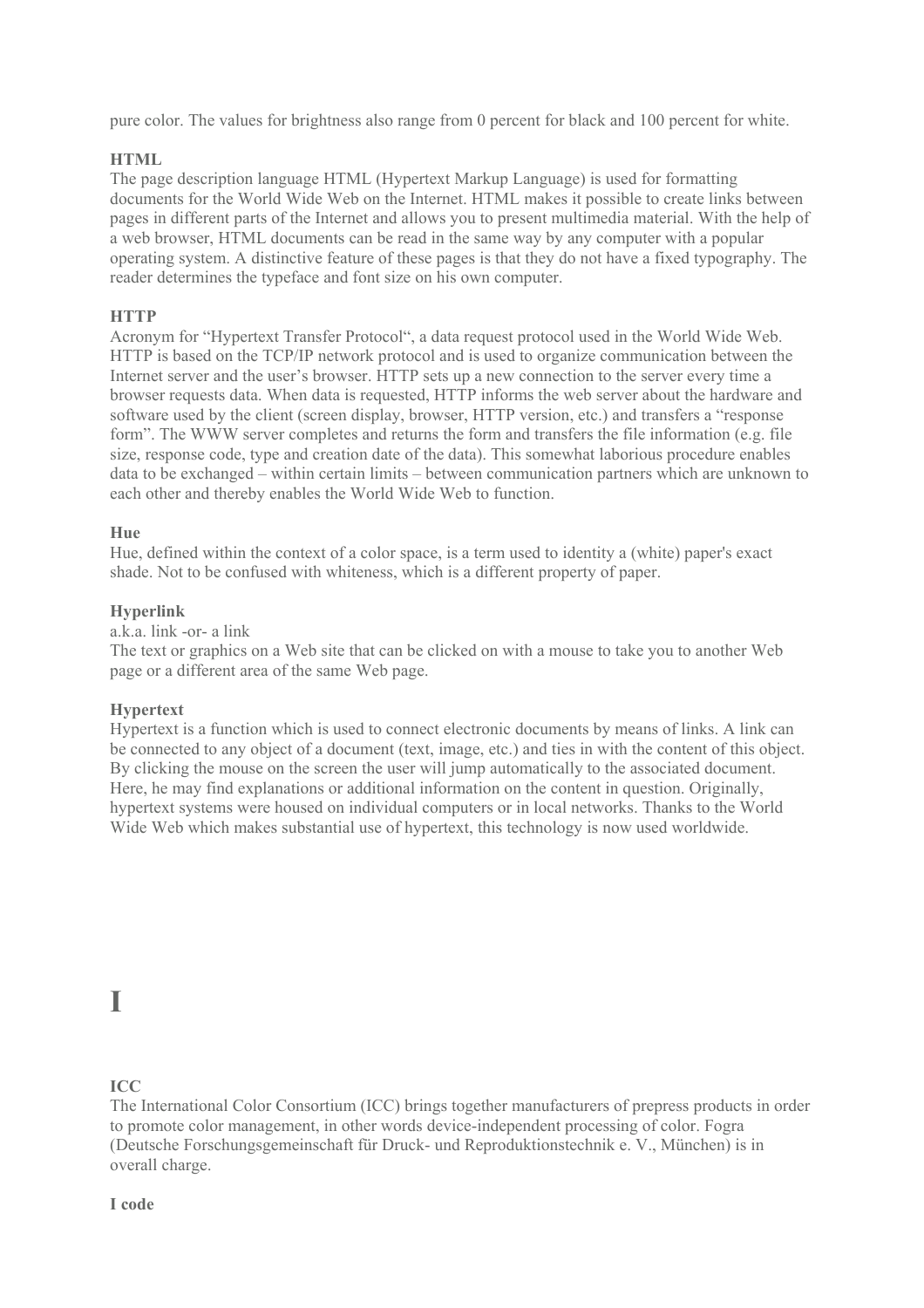The I code is the name which electronics manufacturer Philips gives to its products to identify goods using transponders which respond to radio waves. The transponders, which are used with Smart Labels, are less than 0.5 mm thick and, depending on the type, can be applied in stickers measuring up to 2 x 2 cm. The transponders can store up to 512 bits of data and use the scanner's radio waves to obtain the energy they need to function.

### **IDE Alliance**

The International Digital Enterprise Alliance (IDE Alliance) was founded in 1966 as the Graphic Communications Association (GCA). It promotes the development of IT standards in the publishing industry. This non-profit-making organization currently has more than 300 members.

### **Ifra**

The Ifra is based in Darmstadt and is an international association which currently has more than 2000 members from the publishing industry. Its goal is to promote the exchange of technical information and experience. To this end, it arranges research projects, workgroups, symposia and seminars. The Ifra Expo exhibition devoted to newspaper production is held in October each year. The name Ifra derives from "INCA-FIEJ Research Association". INCA is the acronym for "International Newspaper Colour Association" and FIEJ stands for "Fédération Internationale des Editeurs de Journaux".

### **Illustration printing paper**

Illustration printing paper is made from chemical pulp and may have a slight woodpulp content. This is a coated stock that is often calendered as well. It offers opacity similar to that of woodpulp paper, features excellent nonaging properties, and does not yellow.

### **Image Control**

The Image Control component of the Prinect workflow concept from Heidelberger Druckmaschinen AG is the world's only quality assurance system in the print process that measures complete print sheets using spectrophotometric technology. After a comparison of the measuring results with the values of the OK sheet, the color deviations that have been identified are fed online to the press in order to adjust the ink zone settings. This method processes a thousand times more information than is possible using print control strips.

### **Imposition proof**

Like the blueprint, the imposition proof (or layout proof) is mainly intended for checking the content and completeness of the elements of printing copy. In contrast to a blueprint, this proof is in color, although the colors are not binding. Large-format inkjet printers are mainly used for printing imposition proofs of this kind today.

### **Imprimatur**

(lat. let it be printed) is the official approval of submission by the client. The phrases "good to print" or "ready for press" are also used.

### **Imprint**

The imprint is the information required by German publishing law which stipulates that the name of the publisher and printer of printed goods must be stated. In recent times, this has also extended to Internet publications. As a rule, the imprint also contains further details, some of which are required by law, such as the name of the editor responsible, the editorial address, information on how to advertise in the publication and on sales, and also a copyright notice.

### **Incubator**

This word comes from the Latin, and in conventional usage is the name for a device used to care for premature babies. Since the advent of the new economy, the term has also come to be used to describe various methods of supporting new companies (start-ups) and enabling them to become established with the assistance of professionals. Professionals providing these services are usually paid in the form of shares in the new company.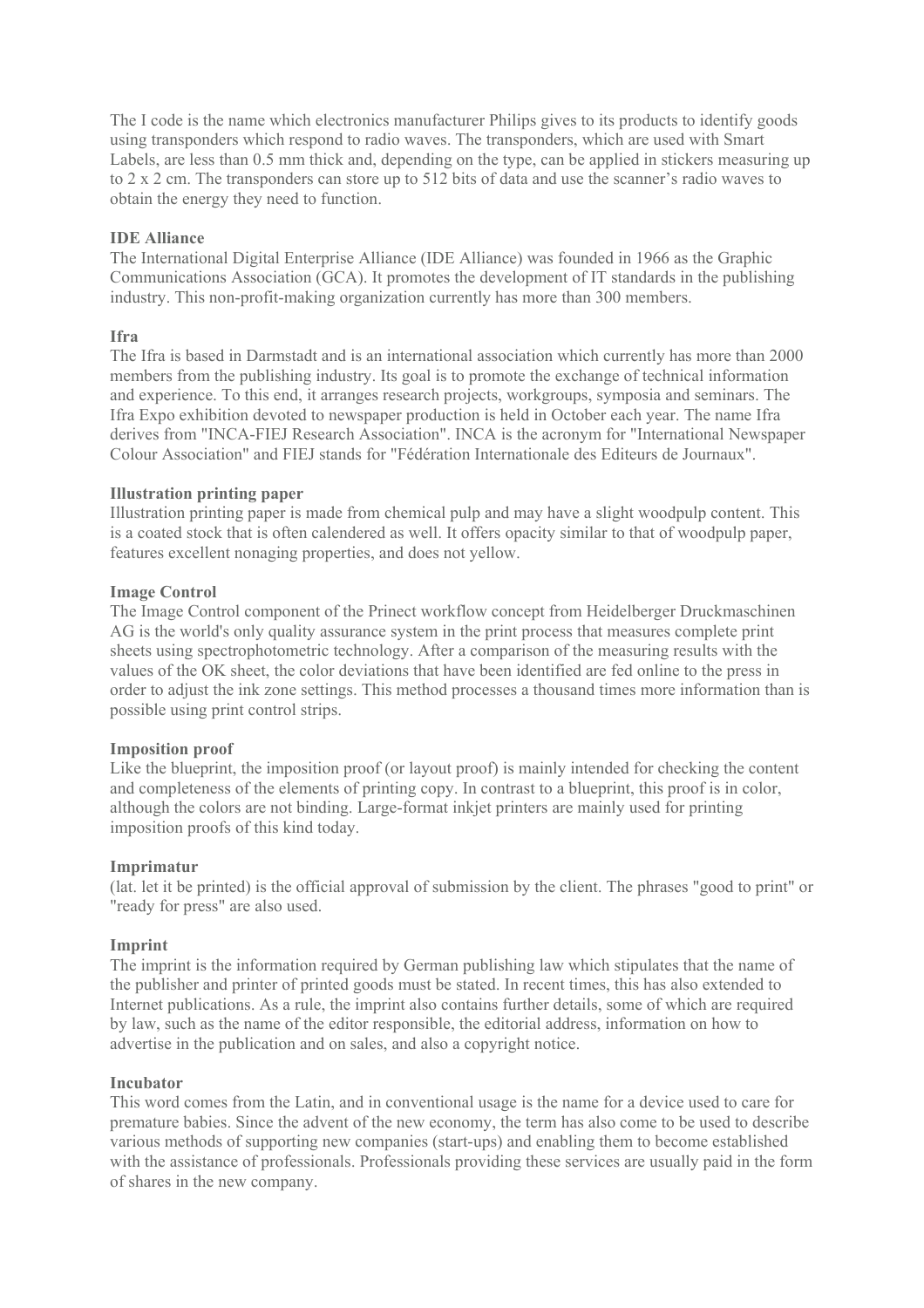### **Incunabulum (plural incunabula)**

Incunabula are letterpress printing works made using movable letters and produced before the end of the year 1500. The term comes from the Latin (incunabula, meaning something in an early stage of development). It is estimated that between 27,000 and 40,000 such works were produced during the 15th Century. Incunabula do not usually have a title page, and there is often no reference to the printer or place and year of printing. Since it is assumed that the early printers also produced their own type, the origin of incunabula can be determined by methods such as comparing the type used. The formal cut-off data for this type of printing work is December 31, 1500.

### **InDesign**

The InDesign software package from Adobe is a more recent program for computer layouting and typesetting, comparable to the familiar QuarkXPress. InDesign is available for both Windows and Macintosh computers. The special features of the software stated by the manufacturer are the extensive options for graphic design, such as texts on paths, nested text and graphics frames, surfaces and contours with color gradations, the scaling and bending of text and graphics, as well as paths in the form of Bezier curves (Curved lines defined by end-points and control points. Named after the french mathematician Pierre Bezier).

### **Initial**

The initial is a letter placed at the beginning of text or paragraph, which is emphasised . It is larger than the body text, so that it spans two or three lines. In old handwritten material, initials are characterised by special color and decoration. The first initial can be found in the Greek and Copt scripts of the 4th century.

### **Inkfountain**

The inkfountain in a printing machine has the task of supplying the block with the designated amount of printing ink. To do so it uses several components, such as ink storage containers, transport mechanism as well as transfer inking rollers.

### **Inkjet printing**

Inkjet printing is a printing process where minute drops of ink are applied to the surface to be printed by means of a jet. The jet is applied using either piezoelectric or thermal technology. Color inkjet printers now work with up to six colors and well over a hundred individual jets. Nowadays, depending on the process, they are capable of achieving the same standard as high-quality four-color printing.

### **Inkjet paper**

A surface-finished grade of paper designed to quickly absorb the tiny droplets of ink that an inkjet printer sprays in quick succession. It includes properties that prevent ink from running or smearing. Brown-colored paper (also called sulfate paper) consisting at least 90% of virgin, generally unbleached sulfate pulp. Known for its outstanding strength and durability.

### **Inline processing**

In the print industry, inline processing is the term used if the process takes place directly on the press or the modules required for that particular stage of production are linked firmly to the press. These can include coating, folding, stitching or quality control devices.

### **Intaglio process**

Unlike rotogravure which uses rotary presses, this gravure process uses printing plates into which the print motif is engraved in the form of lines and dots. It is employed primarily for high-quality publications, securities and banknotes. It also allows ink to be applied in thicknesses of up to 0.1 mm, such that the print can be felt in relief form. Relief printing can be used in banknotes to protect against counterfeiting.

### **Intaglio rainbow printing**

Intaglio is the term used for artistic engraving. In art printing, it is used as a general term for the drawing techniques that result in gravure plates: copperplate engraving, steel-plate engraving,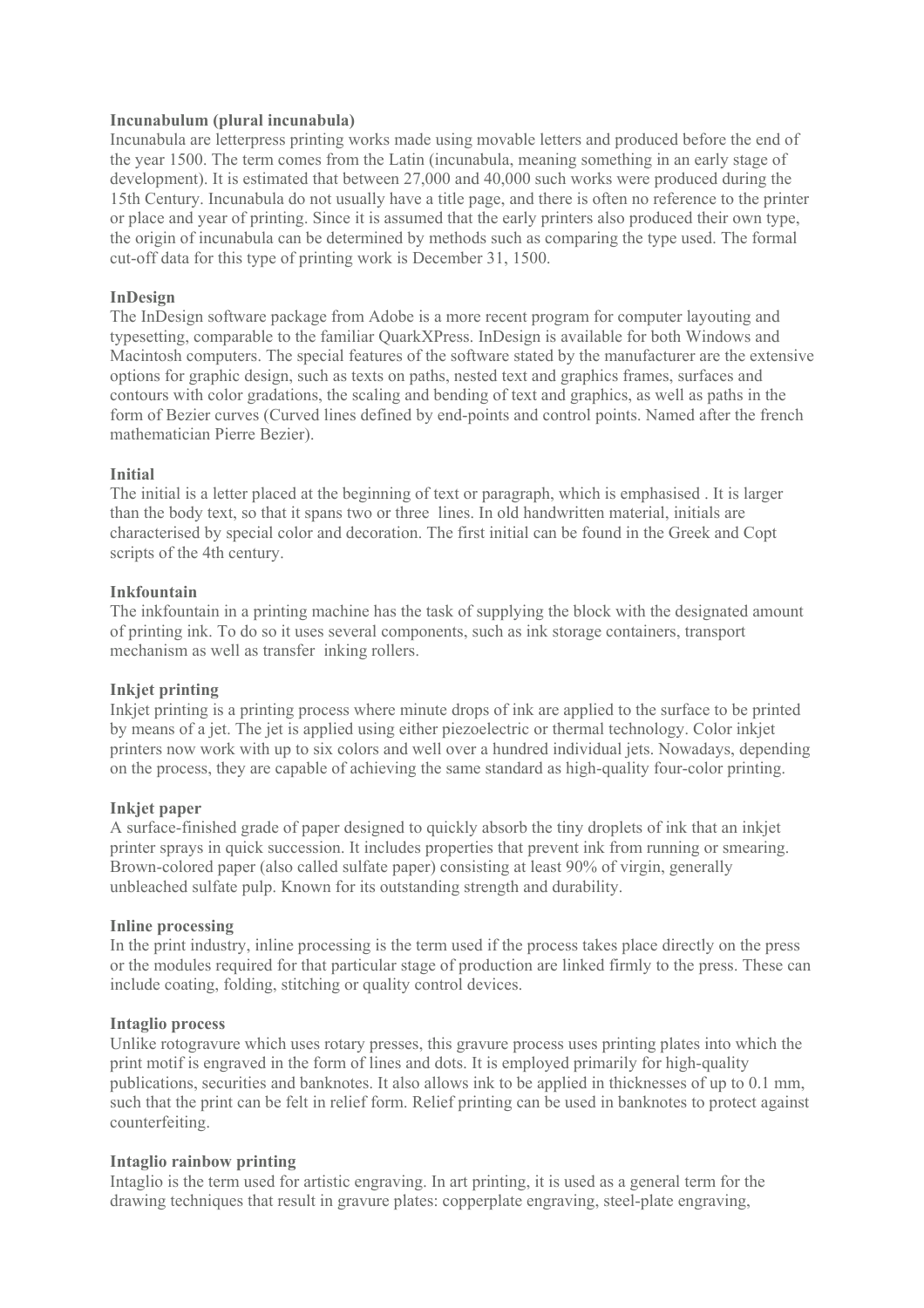engraving, etc. Rainbow printing - also known as iris printing - is a form of multicolor printing from a single printing plate that is inked in different colors in different areas for this purpose. This printing technique originates from art printing, where it was developed and applied in conjunction with intaglio techniques.

### **Integrated publishing**

The digital linkup of all production stages in the print process - including electronic job input, prepress, press, postpress and preparation for dispatch – is known as integrated publishing. The International Cooperation for Integration of Processes in Prepress, Press and Postpress (CIP4), which involves more than 100 companies, strives to promote the integration of such computer-assisted processes within the graphic arts industry.

### **Integration**

Allows data to flow freely from one corporate area to another without having to pass through timeconsuming and trouble-prone interfaces. Integration also permits companies to maintain the same data from various sites.

### **Interface**

The actual connection between two applications or two hardware devices, which facilitates the exchange of data. This can include hardware, software and can take place using similar or different categories of data "To interface" is to make an appropriate physical connection between two pieces of hardware so that the equipment can communicate or work together effectively. This can be the plug or cable that links the PC to the modem or software that connects text with Tables or even the keyboard, which acts as an interface between computer and user.

### **Internet**

The Internet is a global computer network to which several million fixed computer (node computers) are connected in approximately 30,000 individual data networks. Several million users today are connected to the Internet via PC and remote data links (modem, ISDN etc.). Important services on the Internet include the multimedia World Wide Web, e-mail, newsgroups for exchanging information and opinions, and relay chat for spontaneous communication. Access to the Internet is made by means of a service provider against a fee. Online services such as America Online (AOL), Compuserve and T-Online also provide access to the Internet. It is today seen as an important future area of commerce for private consumers, but particularly for companies trading with other companies.

### **Interpolation**

In mathematics, interpolation is used to find intermediate values within regularly structured series of numbers. Numerous different methods are used for this purpose, depending on the nature of the series. In image editing, pixels are interpolated, i.e. additional pixels calculated from the values of surrounding pixels, in an attempt to increase the resolution beyond the physical capacity of an input device (scanner, etc.).

### **IQ paper**

IQ paper from X-ident GmbH of Düren is a type of sticker used to identify products. The labels are made of paper or plastic foil and, depending on the type, contain a transponder from the I-code series from Philips or the Tag-It series from Texas Instruments. The size of the labels varies from between 5.5 x 10.5 cm to 10 x 15 cm. The stickers are available on rolls and can be printed using a special printer, which can also apply data for their later use.

### **ISBN**

The ISBN number is an international , ten-digit standard numerization for books which indicates the language, publisher, internal publishing title number as well as a check digit. The ISBN system was started in England in the mid 1960's. It was adopted in Germany in 1969.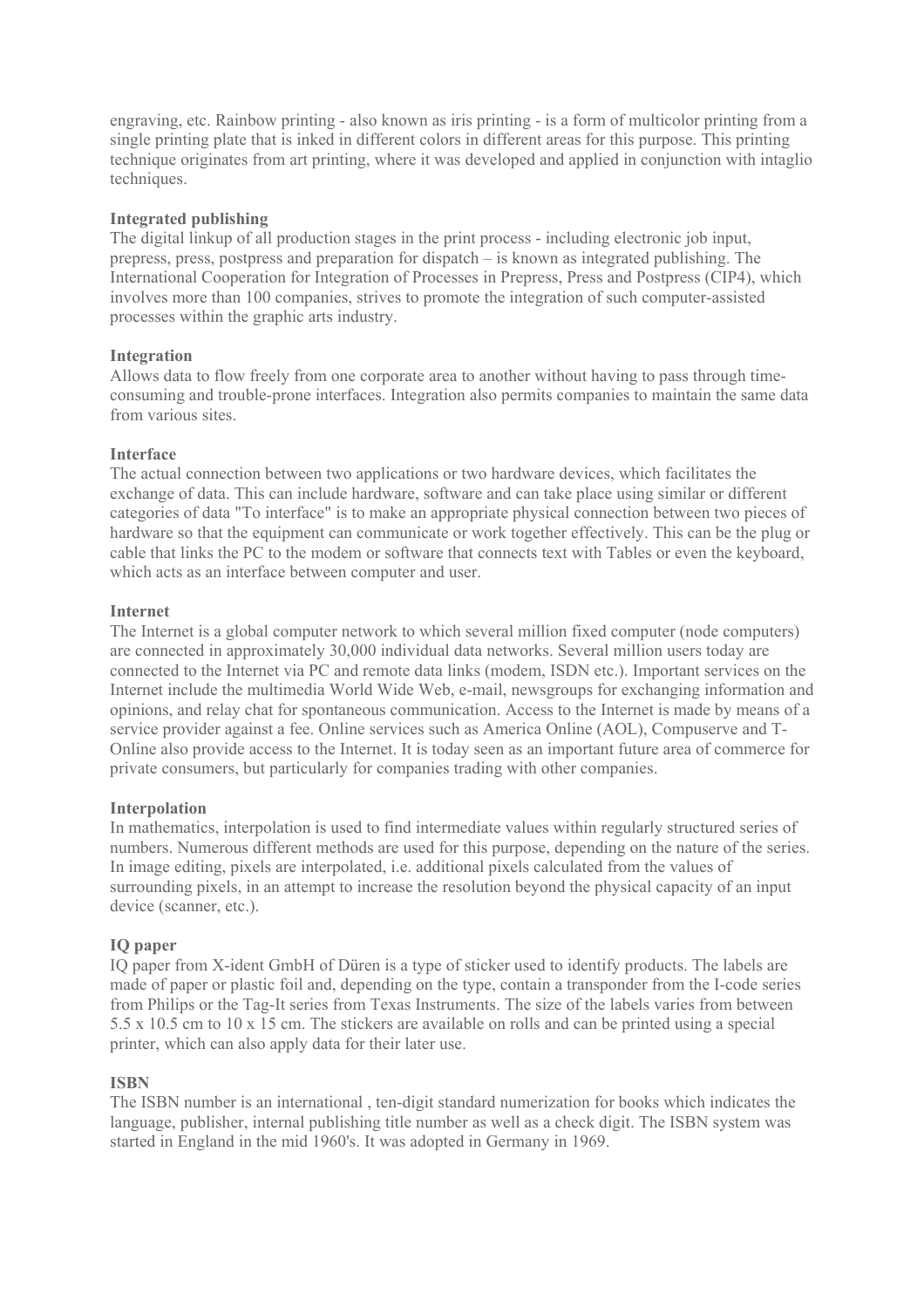### **ISDN**

ISDN (Integrated Services Digital Network) is a method for the uniform digital transmission of voice and data in the local telephone network, users also having more functions at their disposal than with a conventional, analog connection. In Europe, a normal ISDN connection has two data channels with a transmission capacity of 64 kbit/s each and a control channel with 16 kbit/s. If required, more channels can be connected and also bundled to obtain higher transmission capacities. Control is standardized throughout Europe and uses the Euro-ISDN protocol. There are ISDN systems with different technical characteristics outside Europe - e.g. in the USA.

### I**SO**

Abbreviation for the International Standardization Organization headquartered in Geneva. Germany is represented by the Deutsches Institut für Normung (German Standardization Institute, DIN). The ISO has the task of developing or harmonizing standards in all areas of technology, with the exception of electrical technology.

**IT** Information technologies.

### **J**

### **Japanese papers**

Japanese papers are types of paper made in Japan using the fibers of indigenous plants. Real Japanese paper, known in Japanese as washi (wa = Japan and shi = paper), should be made of the plants kozo, mitsumata, gampi and kuwakawa (mulberry tree). Manual production features the particular art of dipping the sieve, which is usually made of bamboo, several times into the paper pulp using a particular rhythm.Papers made of pure fibers have a particularly attractive gloss which increases as the paper ages. The technique of paper-making reached Japan from China via Korea in the 7th Century.

### **Java**

Java is an object-oriented programming language developed by computer manufacturer Sun Microsystems specifically for Internet applications. So that programs written in Java can be executed on every computer, they are not translated into "machine language" for execution, but into a computerindependent code. In a second step during execution, it is then converted into a code that the computer in question "understands". Every computer that is to execute Java programs needs a program module called a "Java Virtual Machine" for this purpose. This module is available for all common operating systems and is also included in the standard Internet browsers.

### **JavaScript**

JavaScript is a so-called script language for Internet sites, i.e. a language for programs which are directly integrated into Internet sites and executed by the browser when loading these sites. It can be used to trigger processes that are impossible with the HTML formatting language. JavaScript was developed by software producer Netscape and has similarities to the Java programming language in relation to the language elements.

### **Job Definition Format**

The Job Definition Format (JDF) grew out of an initiative by Heidelberger Druckmaschinen AG, Adobe Systems, MAN Roland and Agfa which is now supported by CIP4. It forms the basis for the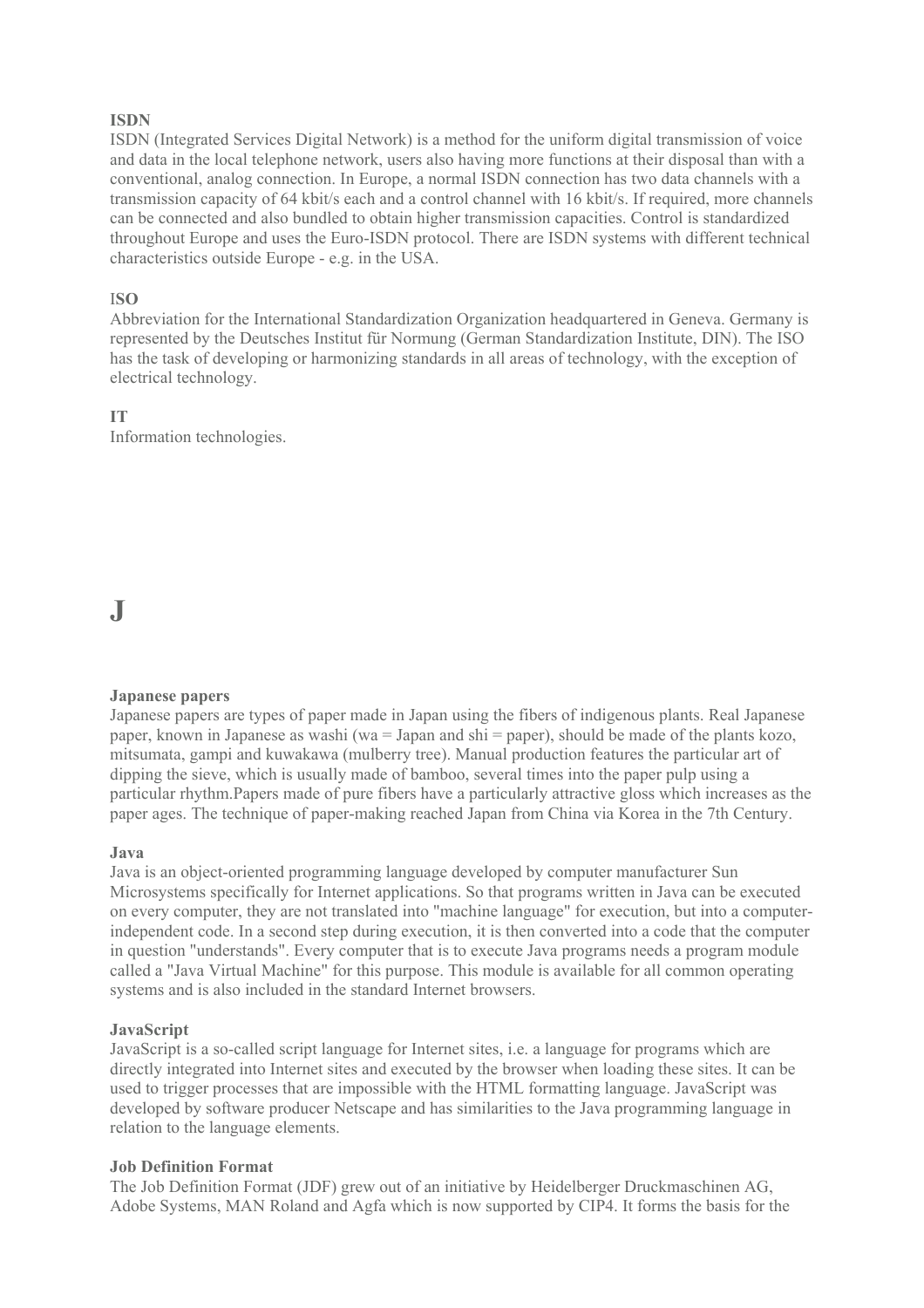non-proprietary integration of print processes. JDF is based on the XML formatting language and embraces a definition for describing print jobs (job tickets), a message format and an associated transfer protocol. The new standard succeeds the Postscript-based Print Production Format supported by CIP3 until mid-2000 and in future will also embrace business management aspects of the print process (from costing and quotation to billing).

### **Job printing**

Job printing is the term used to describe printing in smaller volumes for example for private individuals businesses etc. Printing newspapers, magazines and written works is not job printing. Probably the oldest example of job printing is the letter of indulgence from the Roman Church which dates back to the 15th century.

### **Job ticket**

The job ticket is a digital 'job folder' at the prepress stage of the production process. It is used to store instructions relating to imposition operations, trapping and OPI, as well as output parameters and printing and finishing information.

### **JPEG**

JPEG is a common method, developed by the Joint Photographic Experts Group, for compressing image files in RGB mode. It can reduce the file size by up to 95 percent. It involves a loss of image information, although the degree of compression can be selected such that these losses remain within acceptable limits. JPEG requires no license and is internationally standardized (ISO 10918). It uses the "Discrete Cosine Transformation" (DCT) method, where image sections of 64 pixels each are processed. A new compression method, known as JPEG 2000, is currently being developed. It uses what are known as "wavelets" and is said to be able to compress images by 20 percent more than JPEG. The image quality also suffers less at high compression rates, as the image is processed as a whole. Moreover, JPEG 2000 is also to support non-lossy compression, as well as other color modes (such as CMYK) and color management. The new standard is scheduled for presentation to the public in the fall of this year.

### **JPG**

On Windows computers, JPG is the customary file name extension of files containing images compressed by the JPEG method.

### **Just-in-time**

The term "just-in-time" is used in industrial production to describe a process where suppliers deliver their goods at the precise moment they are required in the production flow. This obviates any need for goods to be stored at the production location. Just-in-time production requires efficient production management, particularly if there are several varieties of the products in question (e.g. inks), and an effective logistics system that guarantees timely delivery. For just-in-time production to work efficiently it is vital that a data link exists between the suppliers and manufacturer.

### **K**

### **Kerning**

In typography, kerning is the reduction in the spacing between two letters (uppercase and lowercase letters) for esthetic reasons so that the squares they occupy overlap. Typical letter pairs for this are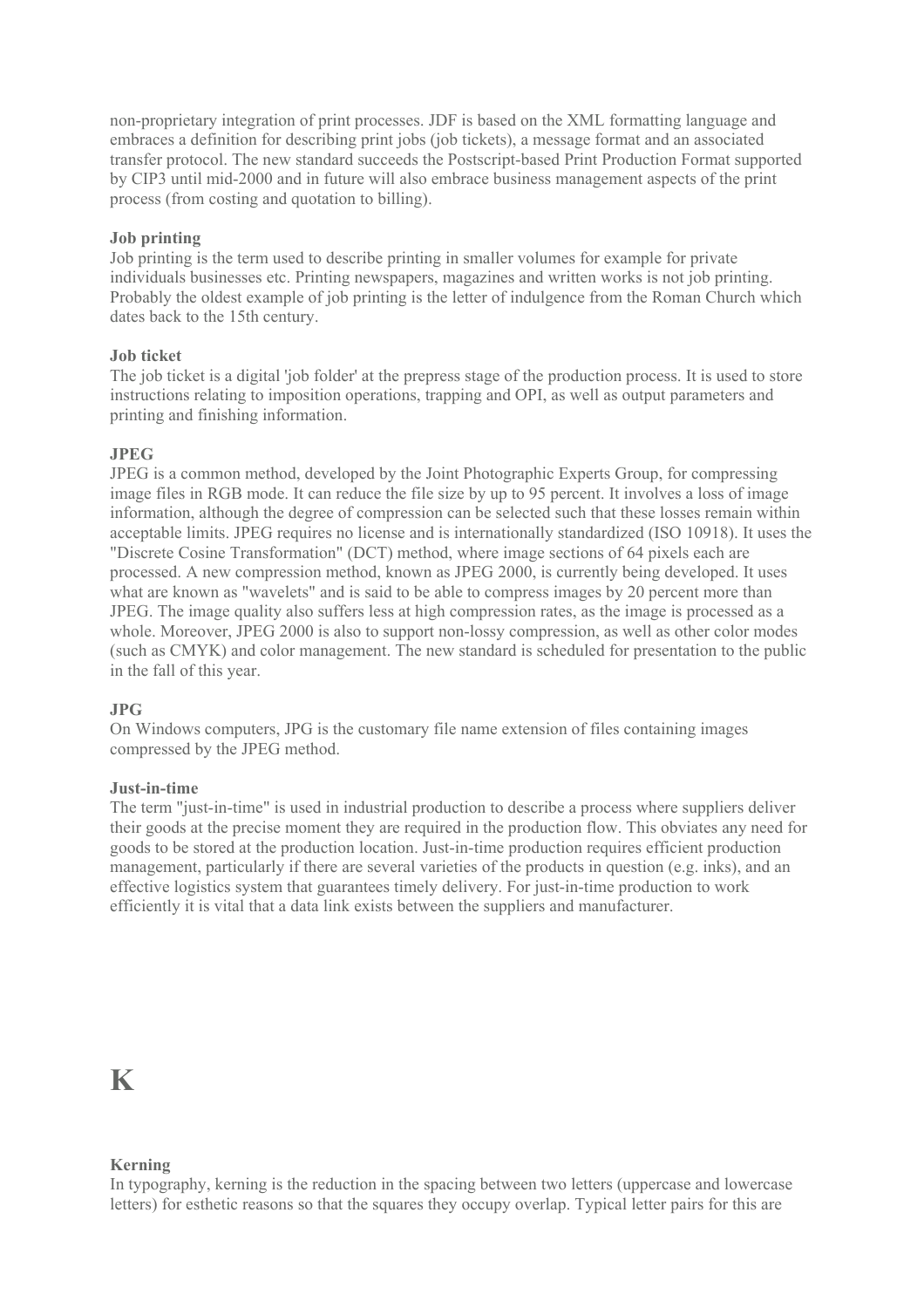### **Keyword**

On a search engine, Alta Vista, Lycos or Yahoo! for example, it's the term or phrase you type in order to begin an online search.

### **Koenig**

Johann Friedrich Gottlob Koenig (\* 17 April 1774 in Eisleben, † 17 January 1833 in Würzburg) is the inventor of the flatbed cylinder press, the first major development in printing technology since the times of Gutenberg. At the end of 1806, Koenig moved to London where he developed the flatbed cylinder press over the years 1811 and 1812. Koenig achieved a considerable further increase in speed in 1813 by using two impression cylinders. This meant that the carriage holding the printing form could be used in both directions. This machine was used for the first time in 1814 at the Times printshop in London. In 1814, Koenig also patented a perfecting press capable of printing both sides of a sheet in a single operation. In 1817, Koenig joined forces with Andreas Friedrich Bauer to found Druckmaschinenfabrik Koenig & Bauer at the Oberzell monastery near Würzburg. Koenig's son Friedrich Koenig jr. started the construction of rotary presses here in 1876. The company today is considered the international cradle of web press construction.

### **Klíc, Karel**

The Czech painter and graphic artist Karel Václav Klíc (also known as Karl Klietsch - born April 30, 1841 in Arnau/Ostböhmen – died November 16, 1926 in Vienna) was the inventor of helio engraving and copper gravure or rotogravure. After many years' development, Klíc unveiled helio engraving in 1878 in Vienna. Helio engraving is a method used for photochemically producing etched copper printing plates based on photographs.Klíc also worked successfully as a painter, caricaturist and photographer, and lived partly in Hungary and partly in England. It was in Lancaster that he cofounded the Rembrandt Intaglio Printing Company in 1895, the first company to use the copper gravure method. Klíc finally settled in Vienna in 1897.

### **Kurzweil, Raymond**

Raymond Kurzweil, born in New York on February 12, 1948, studied computer engineering and literature at the Massachusetts Institute of Technology (MIT) in Cambridge, in the US state of Massachusetts, and has been an entrepreneur, scientist and developer over the course of his career. His creativity has given rise to a range of inventions, including electronic musical instruments (synthesizers), reading machines for the blind, voice-recognition systems and a machine that translates instantly from English into German during telephone conversations.Kurzweil also provided food for thought during the 1990s with his books devoted to futurology. In his most famous book, "The Age of Spiritual Machines. When Computers Exceed Human Intelligence", he expounds the theory that the lines between human and artificial intelligence will blur. Mankind will lose his central position in the world, and his intelligence will grow based on technological evolution – equating to the end of biological evolution and ultimately of man himself.

### $\mathbf{L}$

### **Laminating**

Laminating refers to the general process of covering or coating one type of material with another, creating a firm bond between the two materials. In the postpress stage, laminating is one of the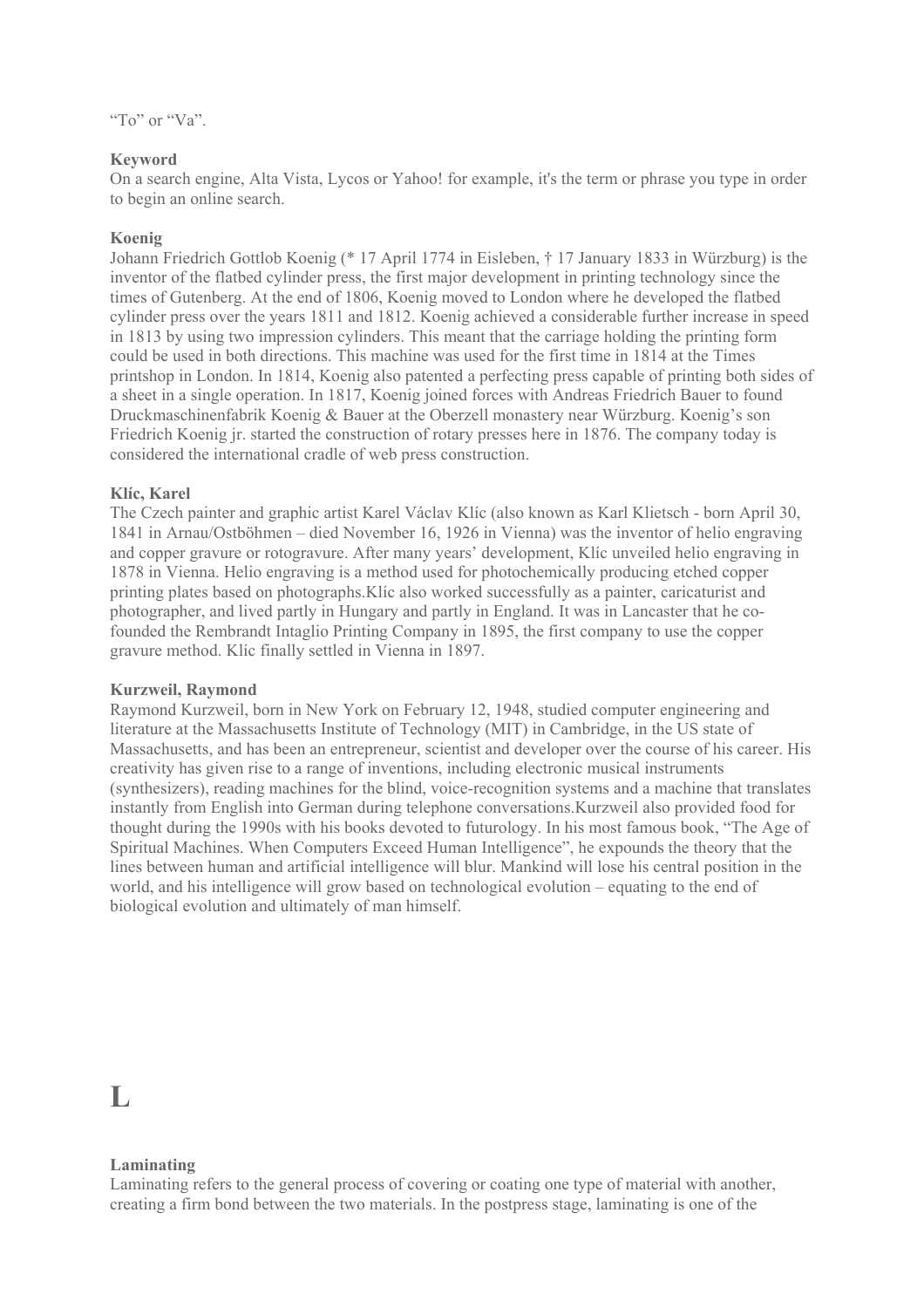finishing methods used to give the product protection and/or a more attractive appearance. To do this, films containing photographic or other print motifs are applied under pressure to the material being finished. If a transparent polyester film is applied, this is known as film laminating. Laminated materials are often found on drinks and food menus. For packaging liquids, the industry generally uses films that also protect the product's aroma.

### **LAN**

LAN is a computer network that normally spans an area of no more than 10 km.

### **Laser**

Light Amplification by Stimulated Emission of Radiation.

### **Laser printers**

This common type of printer works using a rotating drum, the surface of which conducts electricity when it comes into contact with light. The surface of the drum is first electrically charged. A beam of laser light then records the printing information on the drum line by line by means of a rotating mirror wheel. When light comes into contact with the surface of the drum, it is discharged. The toner which is then applied only adheres to the places that are not illuminated. When transferred onto the paper and fixed in place using heat, the toner produces the print image required.

### **LDAP**

LDAP is a relatively new standard that is used to standardize the query of address directories on the Internet.

### **Letterset**

Letterset is the term for indirect letterpress printing. In this printing method, the ink is transferred from the printing form onto the printing stock via a blanket cylinder without dampening. It is also erroneously referred to as dry offset, which causes confusion with waterless offset printing. Applications of the letterset process include continuous forms and packaging printing.

### **Letterpress printing**

In letterpress printing the elevated sections of a printing form are inked up and, in the printing process, deposit some of the ink on the material to be printed. There are three forms of letterpress printing. In the case of a platen press, one surface presses against another surface; a cylinder press involves a cylinder pressing against a surface; and in rotary printing two cylinders roll against one another. Letterpress printing, the oldest industrial printing process, is used in sheetfed printing for small print runs and special assignments (punching, stamping, perforating, numbering etc.) and also for printing newspapers, although this is now becoming less common. Letterpress printing, in the form of flexographic printing, has been able to hold its own against offset and gravure printing in the area of packaging printing.

### **Light-fastness**

The light-fastness of inks –specifically also of printing inks –refers to their resistance to the influence of the spectrum of natural light. According to the German standard DI 54003/4,the "wool scale" defines eight levels from "very low" to "excellent". Level 3 – moderately light-fast –means that the ink can be exposed to sunlight for 4 to 8 days in summer and 2 to 4 weeks in winter without the occurrence of any noticeable fading. At the highest level of light-fastness, the ink can withstand exposure to summer sun for more than 18 months.

### **Line engraving**

Line engraving refers to a printing plate (generally for letterpress printing) which is created by etching on the basis of a line original.

### **Line original**

Single-or multi-colored original in which each color is present in a single tonal value. Generally speaking, line originals are used for black/white illustrations, e.g. drawings.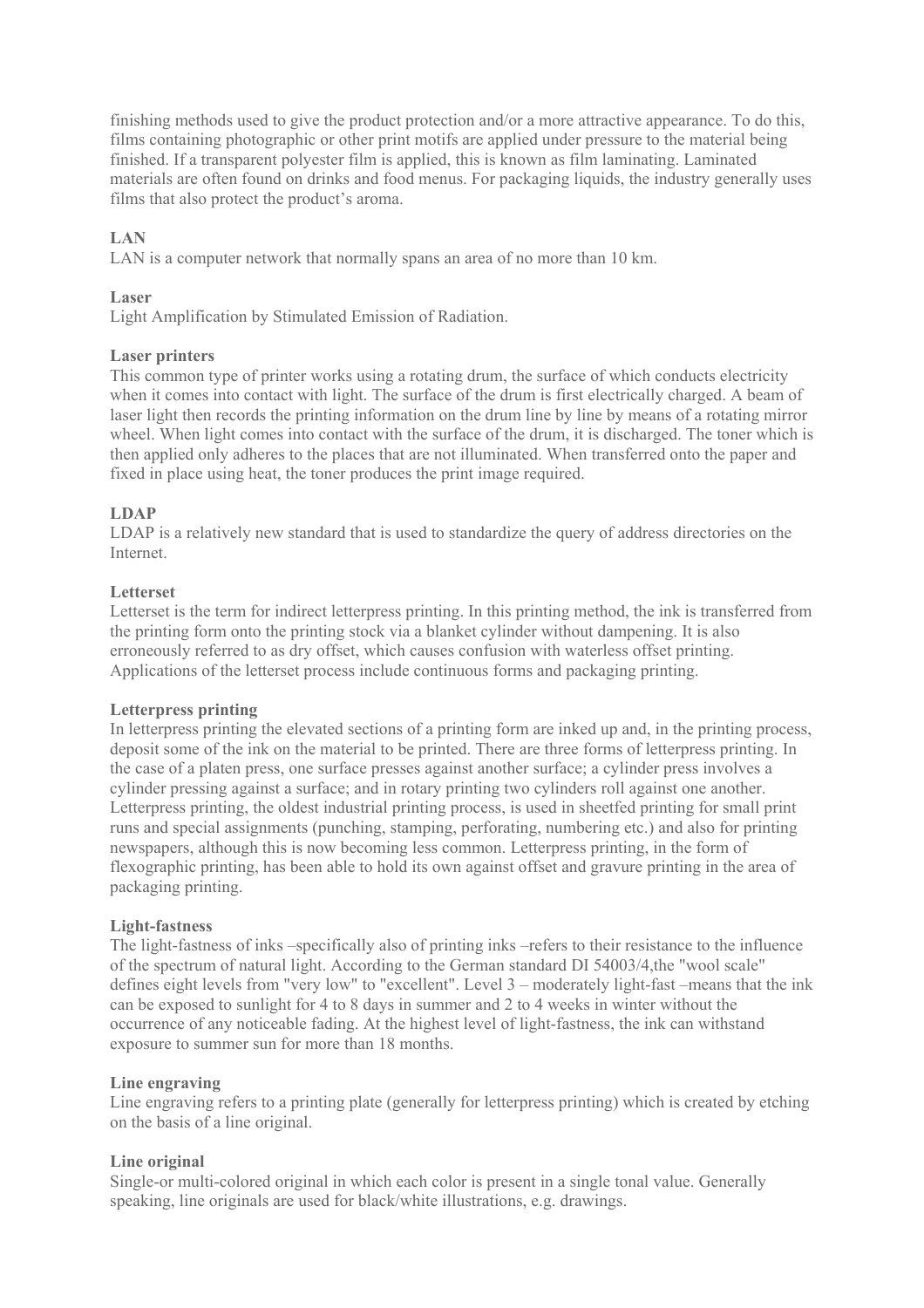### **Link**

In hypertext systems, especially on the World Wide Web, references to other pages or sites are referred to as links. Text segments, or also images and other graphic elements, have links of this kind, which can be followed by clicking on them with the mouse. In texts, links are generally indicated by a special type format. Otherwise, a link can be recognized by the fact that the cursor changes (usually into a pointing hand) when positioned on it. In modern word processing programs, it is also possible to define links in normal texts that refer to other, locally available files or Internet sites.

### **Linotype**

The Linotype patented by Ottmar Mergenthaler in 1882 was the first fully functional – and even today unequalled – line composing machine and revolutionized the entire printing industry, in particular newspaper production. Used for the first time by the New York Tribune newspaper in 1886, the Linotype remained basically unchanged in its basic functions – despite numerous improvements – until it was replaced by electronic typesetting procedures. Using a keyboard similar to a typewriter, it assembles the metal matrices of letters and other characters and the interlying spaces to form lines of print which are automatically cast using a lead alloy. Lines of print created in this way can then be compiled into text columns. One of the Linotype's major innovations was the fact that the matrices could be reused, the machine automatically sorting and assigning these to their stock positions using a mechanical coding system.

### **Linux**

Open source operating system based on UNIX System V and BSD UNIX.

### **Lithography**

Invented by Alois Senefelder in 1789, lithography (Greek "writing on stone") is a method for producing printing forms for stone printing. Using special ink or chalk, the printing copy is transferred directly onto a smooth-ground block of carbonate of lime (calcium carbonate - CaCO3). The stone block is moistened before being inked up with oil-based printing ink. The printing areas then take up the oil-based ink, while the unchanged limestone repels it. The word lithographs ("lithos" for short) is also used colloquially for copy for offset printing (screened images, line engravings).

### **Lithographic printing**

The term lithographic printing covers all printing processes where the printing areas of the printing plate lie on the same or virtually the same plane as the non-printing parts. This technology uses the fact that it is possible to create both oleophilic (oil-friendly) and hydrophilic (water-friendly) areas on the printing surface. When the plate is inked, only the oleophilic areas retain the ink. These are used to produce the print image. The first lithographic process was stone printing, invented by Aloys Senefelder in 1796. Offset printing, so prevalent today, is based on this technology.

### **Logging**

the recording of computer activity used for statistical purposes as well as backup and recovery. Log files are created for such purposes as storing incoming text dialog, error and status messages and transaction detail.

### **Log on**

Signing on to a computer system. (Also Login or log in.)

The act of connecting to or accessing a remote computer system, network, server, or Web site. To login, you must provide a username and a password. An exception to this rule is a test visit in a Mailbox, where "guest" is sufficient or a visit to an anonymous FTP-Server.

### **The "Lumbeck system"**

Polyvinyl acetate adhesive binding system used for brochures, books etc. The ends of a pile of sheets are fanned out. After clamping, the leaves are fanned out in one direction and coated with glue. This process is repeated on the other side. The process is named after the bookbinder Emil Lumbeck. (1886-1979).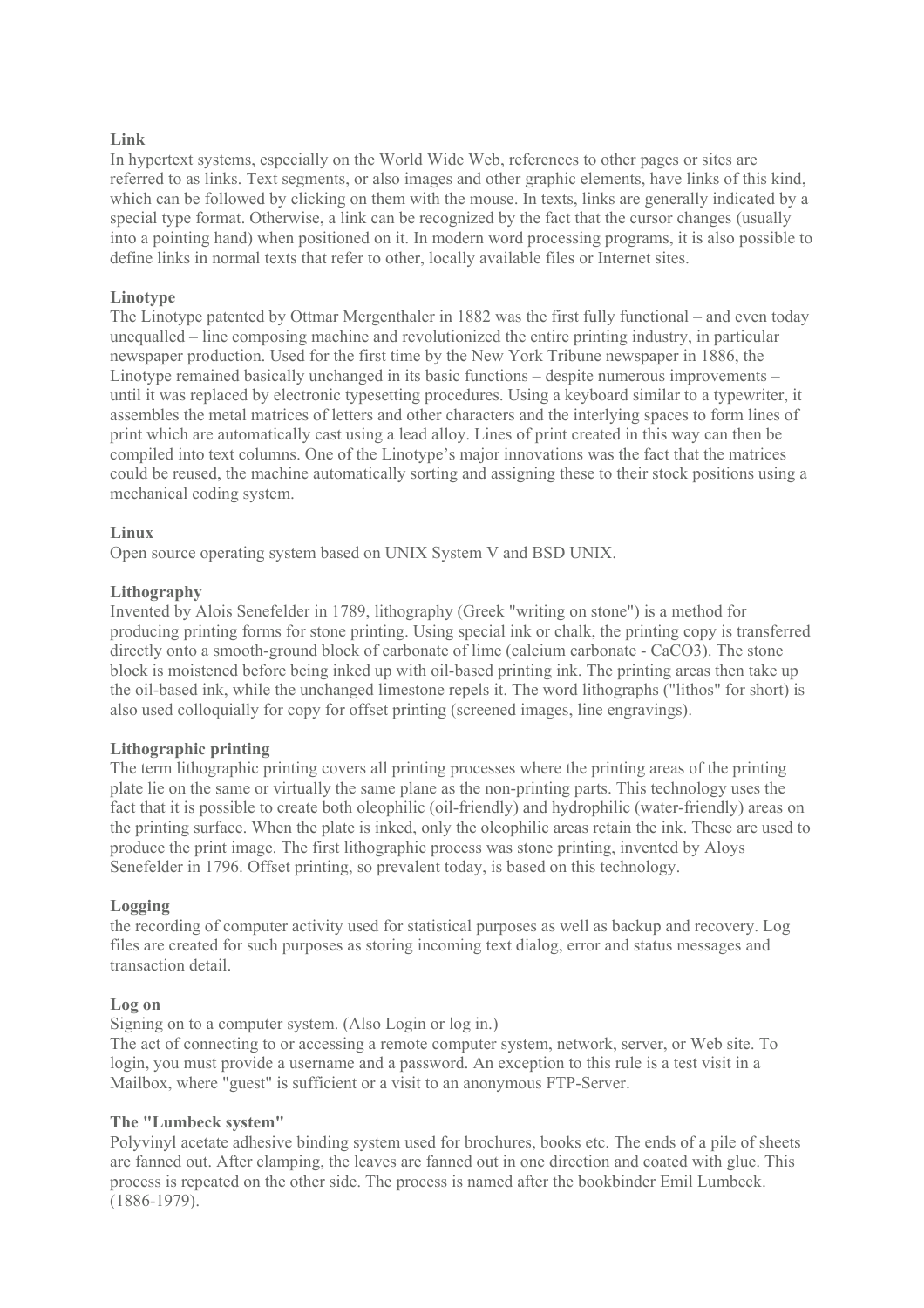### **Lumen**

As the unit of luminous flux, 1 lumen (lm - Latin for "light") is the amount of light emitted by a light source with a luminous intensity of 1 candela (cd) into the spheridian unit of 1 steradian (sr - quotient of the superficial content of a segment of a spherical surface and the square of the associated radius of the sphere). Today, the lumen unit is mainly used in a form defined by the American National Standards Institute (the "ANSI lumen"). To this end, the average of the brightness values measured at nine points on an illuminated surface is taken and the luminous flux determined on the basis of a table published by the Institute.

### **LWC, MWC etc.**

Standard international acronyms for weights and grades of papers used in rotary offset and letterpress printing. Coated stock can be termed HWC (heavy-weight coated), MWC (medium-weight coated), LWC (lightweight coated), or ULWC (ultra-lightweight coated). All are woodpulp-based, but available in an array of varieties, including calendered. MFC (machine-finished coated) paper is made primarily from groundwood pulp, has a grammage of 48 to 80 gsm, and may be high volume. LWC paper is particulary lightweight stock for use on rotary offset machines. SC (supercalendered) paper is an uncoated woodpulp stock based mainly on groundwood and recycled content. It features an additional finish applied by a separate supercalender.

### **M**

### **Machine-finished paper**

Machine-finished stock is given its characteristic surface gloss while still inside the paper machine, a process known as calendering. Additional smoothness can be obtained with supercalendering.

### **Machine proof**

The machine proof - also known as a press proof - is used to check the printed result as the outcome of the entire printing process. It is the most complex control tool in the printing process. Its greatest advantage is that it provides a realistic impression of the printed result, independently of the preceding preprint process. Machine proofs come closest to the subsequent printed result when produced on the original paper that is later to be used for the print run.

#### **Magazine paper**

Also called illustration printing paper, magazine paper is uncoated, generally woodpulp-based, calendered stock containing fillers. It is specially suited to the reproduction of graphics and is primarily used to produce magazines using the photogravure process. A stock featuring excellent dimensional stability.

### **Magnapak**

Magnapak is the term given by Heidelberger Druckmaschinen AG to a device used for inserting supplements into newspapers and magazines. The unit can process up to 30,000 copies an hour and can be scaled up to 80 magazine deliveries, i.e. it can insert up to 80 different products. The Magnapak can insert and sort either in sequence or simultaneously, and has been designed without shafts for simple operation and minimal maintenance.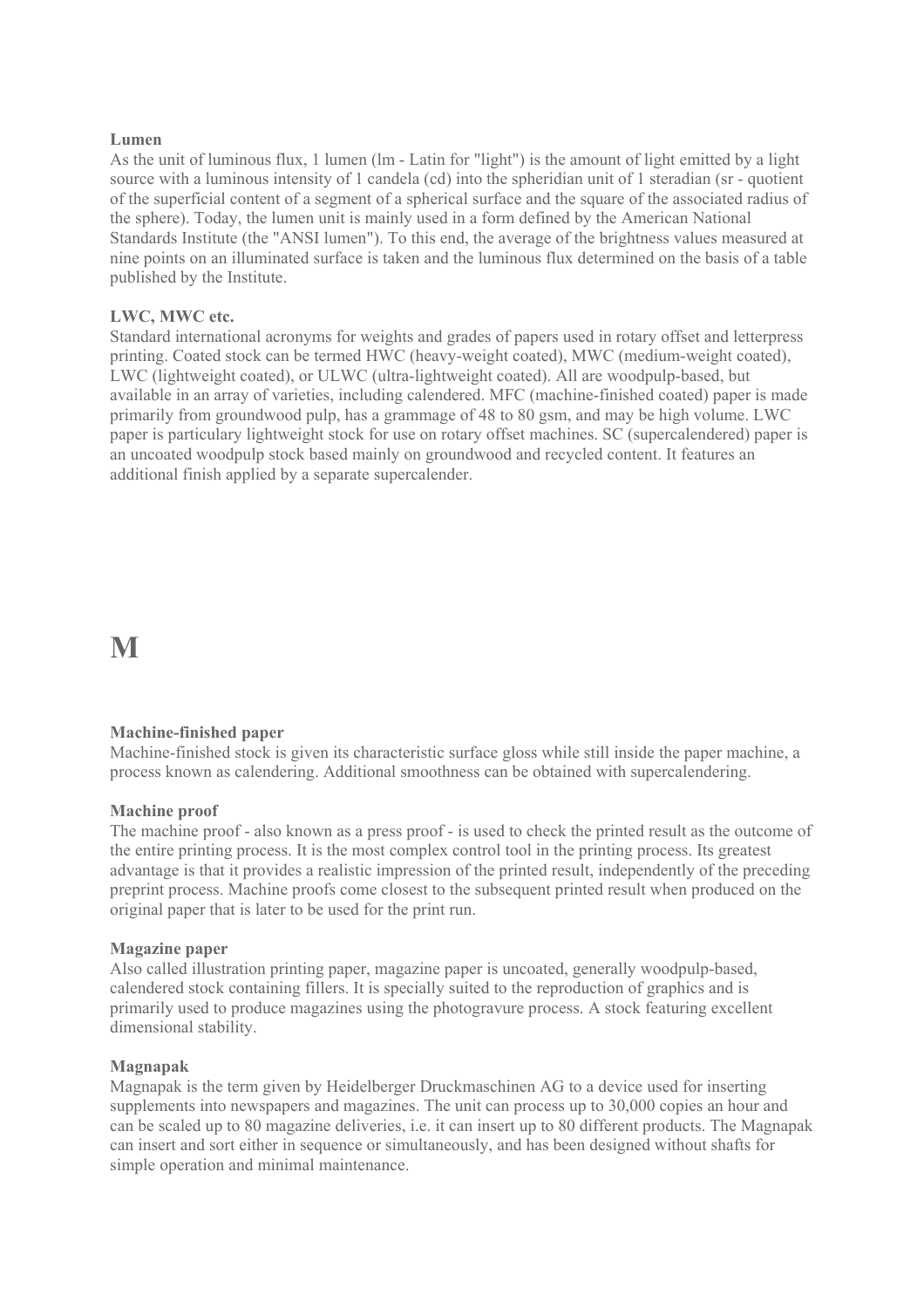### **Magnetic printing inks**

Magnetic printing inks react to magnetic fields. With the help of suitable sensors, they can be used, for example, for machine-based identification of labels.

### **Majuscule**

Majuscule is the historical terms for capital or upper-case letters.

### **Manutius, Aldus**

Aldus Manutius (born Aldo Manutio in 1449 in Bassiano, died in 1515 in Venice), is one of the most prominent letterpress printers of the Italian Renaissance. In 1493, Manutius founded a printshop in Venice and subsequently published a series of compact, cheap but nevertheless highly scientific works from classical Greek, Latin and Italian writers. Around 1,000 copies of these 'Aldines', as they were known, were produced, and thanks to their small format – compared to the common, unwieldy incunabula of the day – were conveniently portable. In addition to the classic roman type, Manutius was the first to use the italic type developed by diecutter Francesco Griffo.All in all, Manutius published more than 1200 books. The trademark of these publications was also to become famous – an anchor with a dolphin curled around it. According to popular opinion, this is a symbol of the Manutius' motto "Festina lente" (Latin for 'more haste less speed').

### **Map paper**

Map paper is paper with particularly good dimensional stability.

### **Margins**

In the design of a printed page, the free strips between the type area and the page edges are known as margins. According to the position on the page, it is possible to distinguish between the head, foot and side margins and the central gutter. When measuring the margin widths, ratios are often used in typography. The gutter has a value of 2 and the other margin widths in the sequence head – side – foot – are then assigned values in relation to this. For the margin widths, only their ratio to each other is specified – e.g. " $2:3:3:4$ ".

### **McLuhan, Marshall**

The Canadian literature scholar and communications theorist Herbert Marshall McLuhan (born July 21, 1911 in Edmonton / Canada, died December 12, 1980 in Toronto) specialized in how society is changed by the mass media. McLuhan achieved fame with his book, entitled "Understanding Media: The Extensions of Man", which was published in 1964. The German translation appeared in 1968. The first chapter of his book starts with the much-quoted line, "The medium is the message". In his book, McLuhan expounded the theory that modern electronic media would ultimately turn human awareness and knowledge into an entity shared by all of society, just as electrotechnology has turned the human nervous system into a global network.In 1962, McLuhan brought out his book entitled "The Gutenberg Galaxy: The Making of Typographic Man". In this book, he discussed the sociological and social changes triggered by the invention of moveable type by Johannes Gutenberg. Letterpress, says McLuhan, was the first invention to put visual communication before the spoken word, strengthened the then growing trend towards homogeneity and reproducibility and ultimately made the national states as we now know them possible.McLuhan taught at various universities throughout Canada and the USA, and received many academic and non-academic accolades over his career. He also coined the term "the global village", which refers to the way the entire global community can be brought together by means of electronic communication.

### **Media mix**

Media mix is a term used to describe combinations of different media such as television, radio, Internet, newspapers and magazines which are used for marketing and promotional purposes. The right mix is the one which best reaches the target audience.

### **Megabyte**

A unit of measurement equal to 1,024 kilobytes, or 1,048,576 bytes.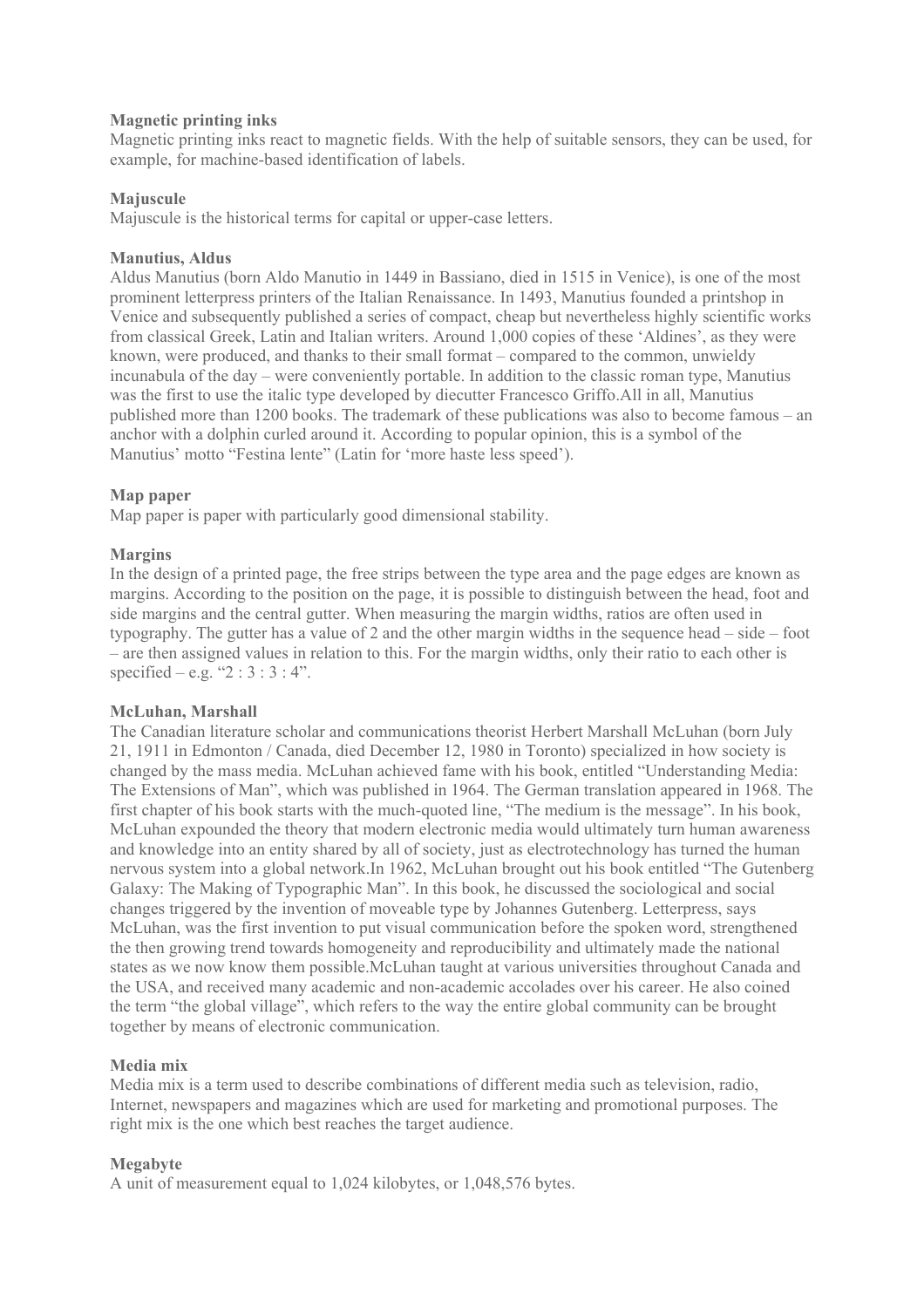### **Mergenthaler**

Ottmar Mergenthaler (\* 11 May 1854 Hachtel, † 28 October 1899 Baltimore) is the inventor of the "Linotype" mechanical composition machine which supplied complete lines of text cast in lead for letterpress printing. Following an apprenticeship as a watchmaker, Mergenthaler emigrated to the USA in 1872 where, following many years of experimentation, he patented the Linotype as the first fully functional line composing machine, which was soon to replace slow and laborious hand composition.

### **Microprint**

Microprint is extremely small print that only becomes legible when magnified greatly. It is used as a security element on banknotes and other documents at risk of forgery. The image resolution of color copiers, for example, is insufficient to reproduce the microprint.

### **Mini-book**

Mini-books today are generally defined as having covers that are no higher and wider than 7.6 cm (3") (other definitions relate to the page size or the type area). One of the earliest known printed minibooks from the post-incunabula era is the book of hours produced by Lucantonio Giunta on May 4, 1506 in Venice. The book was entitled "Officium Beatae Mariae Virginis secundum consuetudine romane curie". It measures just 7.2 x 5.1 cm, is printed on parchment and contains illuminated, fullpage woodcuts.

### **Minuscule**

Minuscule is the historical term for small or lower-case letters.

### **Multimedia**

Multimedia is an umbrella term used to describe media products and services which are saved, transmitted and depicted electronically. Important features of multimedia include the shared use of different static (text and image) and dynamic (audio, animation and video) types of media and in the possibility it allows the recipient to use the content interactively. In order to use multimedia, it must be possible to transmit data between the content location and the user in both directions. The video component of multimedia offerings involves large quantities of data which require correspondingly high rates of transmission. Consequently, data storage, transmission and compression technologies play a key role in the development and introduction of multimedia systems. Typical multimedia applications in the private sector include encyclopedia, learning programs and games, primarily in conjunction with CD-ROMs. Popular applications in the commercial sector include teleconference technology and cooperation in technical design work using online links.

**N** 

### **Network**

A collection of two or more computers and associated devices that are linked together with communications equipment. Once connected, each part of the network can share the software, hardware, and information contained in the other parts.

### **Newsprint**

Newsprint has a high woodpulp content and is sometimes calendered for web-fed printing (letterpress or offset). Its grammage generally ranges from 40 to 57 gsm. The primary raw materials are wastepaper and wood fibers as well as chemical pulp. Newsprint is extremely opaque, but yellows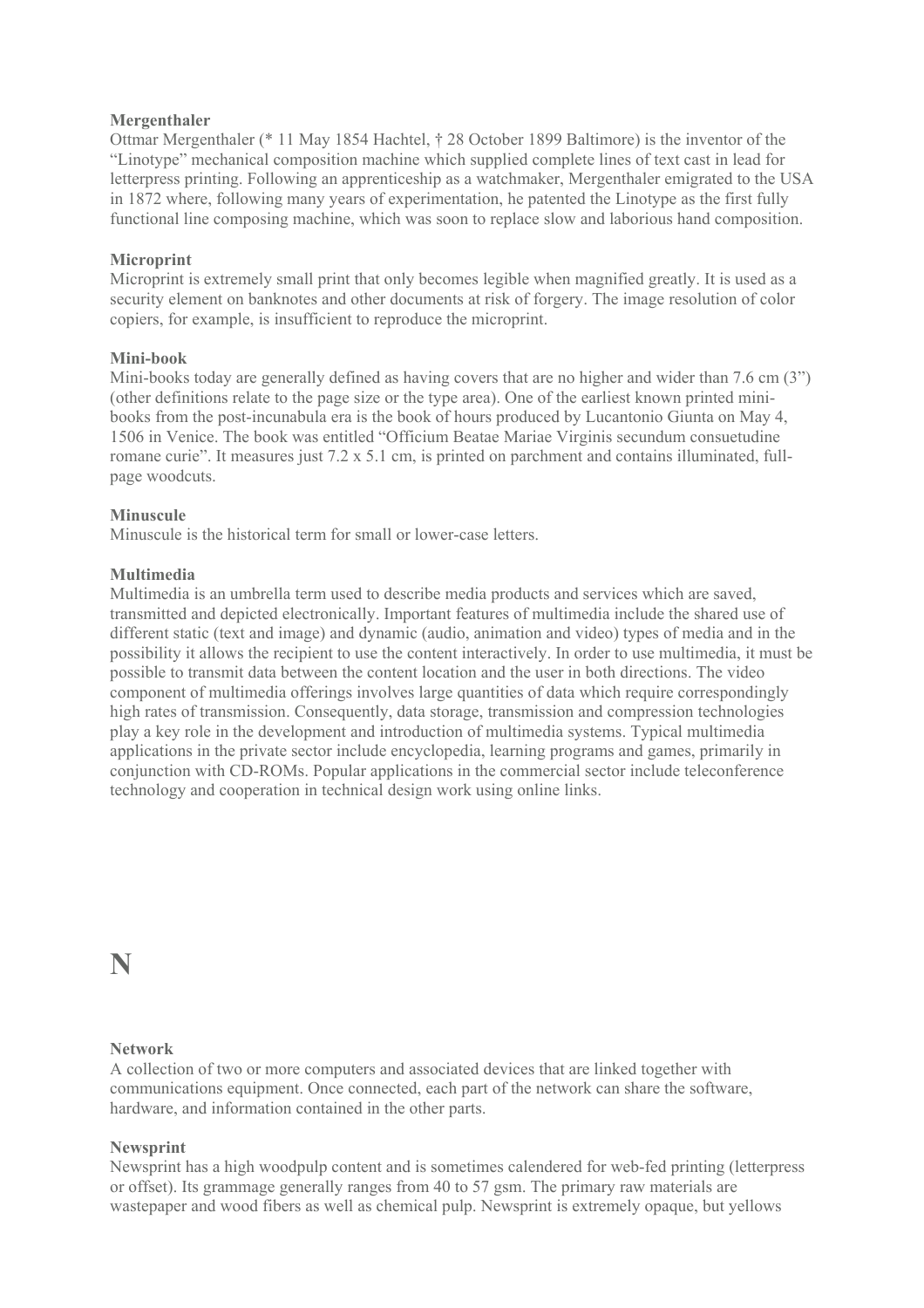relatively quickly.

### **NexPress 2100**

The Nexpress 2100 is a digital color printing press from Heidelberger Druckmaschinen AG. It can handle a wide range of printing materials with weights of 80 to 300 gsm. As with offset printing, the ink is applied to the paper via a blanket cylinder. A multiple feeder allows up to three different paper grades to be used. At full speed, the press can print 4200 A4 pages per hour. It uses DryInk technology, and therefore does not require any drying process. This means that the printed sheets can be finished immediately. The largest printable sheet size is 350 x 470 mm and the smallest is 210 x 279 mm.

### **Non-impact printer**

The category of non-impact printers includes all printers which do not exert pressure on the material to be printed. Typical non-impact printers are laser, inkjet and thermal printers.

### **O**

### **Oblique**

Oblique is the term used for types that slope forwards. This usually serves as a substitute for a nonexistent italic version of the typeface in question.

### **OEB**

The abbreviation OEB stands for Open E-Book and represents an initiative group that aims to promote electronic books (e-books) by defining a standard for the data format for the texts visualized by them for reading. Under the name Open E-Book Publication Structure, the group of manufacturers known as the Open E-Book Authoring Group published the first standard of this kind in September 1999. It is designed to enable publishers to put their publications into a form in which they can be presented for reading by all the different types of e-book. The technical basis for the specification is the HTML and XML formatting languages.

### **Offset gravure conversion**

Offset gravure conversion is a process using screened offset films as originals for the production of gravure printing forms. The particular advantage of this method is that proofs can be made using offset films rather than employing a high-outlay preparation process on a gravure printing press. The fact that the tonal value reproduction of the offset originals corresponds with that of the gravure product makes this possible.

### **Offset paper**

This is a broad term for stock suited to offset printing, covering both uncoated woodfree and woodpulp papers as well as uncoated recycled papers that have been calendered or machine-finished.

### **Offset printing**

The commonly used offset printing method, a lithographic printing process, is based on the different wetting characteristics of the printing and non-printing areas of the printing form. When printing, the lipophile ('oil-friendly') image areas absorb the oil-like printing ink and the blank hydrophile areas repel it. Offset printing works in an indirect way: The printing form transfers the printing image onto a blanket cylinder, which in turn prints onto the paper or other material. There is a distinction between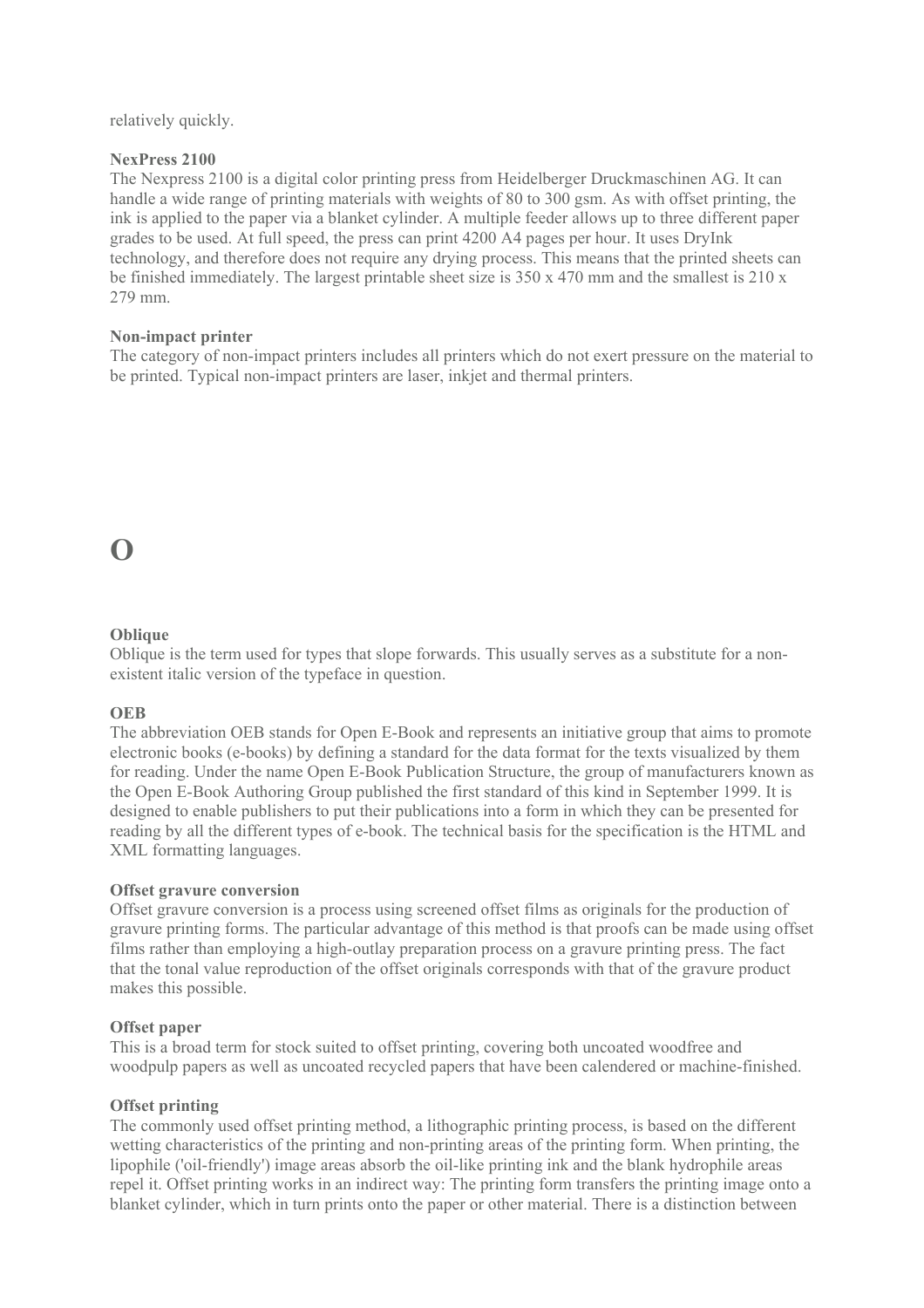sheetfed offset and web (or rotary) offset printing. The former prints onto paper sheets and the latter onto a paper web.

### **Ogilvy, David**

US entrepreneur David Mackenzie Ogilvy (born June 23, 1911 in West Horsley, England, died July 27, 1999 at Touffou Castle, France) was known in his later years as the "Great Old Man" of advertising. He was sometimes also referred to as a "genius of the advertising industry". His book, "Confessions of an Advertising Man" in 1963 is one of the industry's classics and was crowned the "Advertiser's Bible".Before moving into advertising in 1936, Ogilvy left Oxford University without a degree and worked as a social worker, assistant to a head chef and as a representative. In 1938, Ogilvy emigrated to the USA and founded the Hewitt, Ogilvy, Benson & Mather (HOB&M) advertising agency in 1948 in New York. Today, the company - known now as Ogily  $\&$  Mather following a takeover by a new owner – is represented in over 70 countries.

### **One-to-one marketing**

One-to-one marketing is a term describing activities in the areas of market research, advertising and sales which are directed at individual customers and take account of their individual wishes and preferences. Internet technology, which allows direct interaction with consumers, has made one-to-one marketing possible in markets with large numbers of customers who could only be contacted on a general rather than personal basis in the past. Online dealers can use software which automatically evaluates the behavior of visitors to their web site, and then respond with targeted individual offers.

### **Onionskin paper**

Onionskin is a glazed, woodfree, show-through paper with a grammage of 30 to 39 gsm. White or coloured stocks with grammages of 25.30 or 40 gsm are erroneously termed onionskin.

### **Opacity**

The degree of a paper's resistance to light. Paper printed on both sides must have optimum opacity, a property enhanced by a higher wood content as well as fillers such as kaolin, talcum and titanium dioxide.

### **Open source software**

Open source software is essentially free of charge and is therefore an alternative to conventional commercial models where software manufacturers develop computer programs and allow them to be used in return for a fee. Open source software can be used and disseminated at will. What is more, the source code is open and can be changed as required. The only condition is that the user must make such changes known and pass on this information to others. Open source software thus becomes the shared intellectual property of all developers and users and, thanks to the joint development work, achieves a higher level of quality than software produced using conventional means. The best known example of open source software is the Linux operating system.

### **Ozalid copy**

For a long time, copies produced on dyeline paper, blueprints or ozalid copies (named after the brand name of the paper) were used as proofs for checking the completeness, position and content of printing copy. The basis for this was the diazotype process patented in 1917 by the Benedictine father Gustav Kögel (\* 1882 in Munich, † 1945 in Karlsruhe).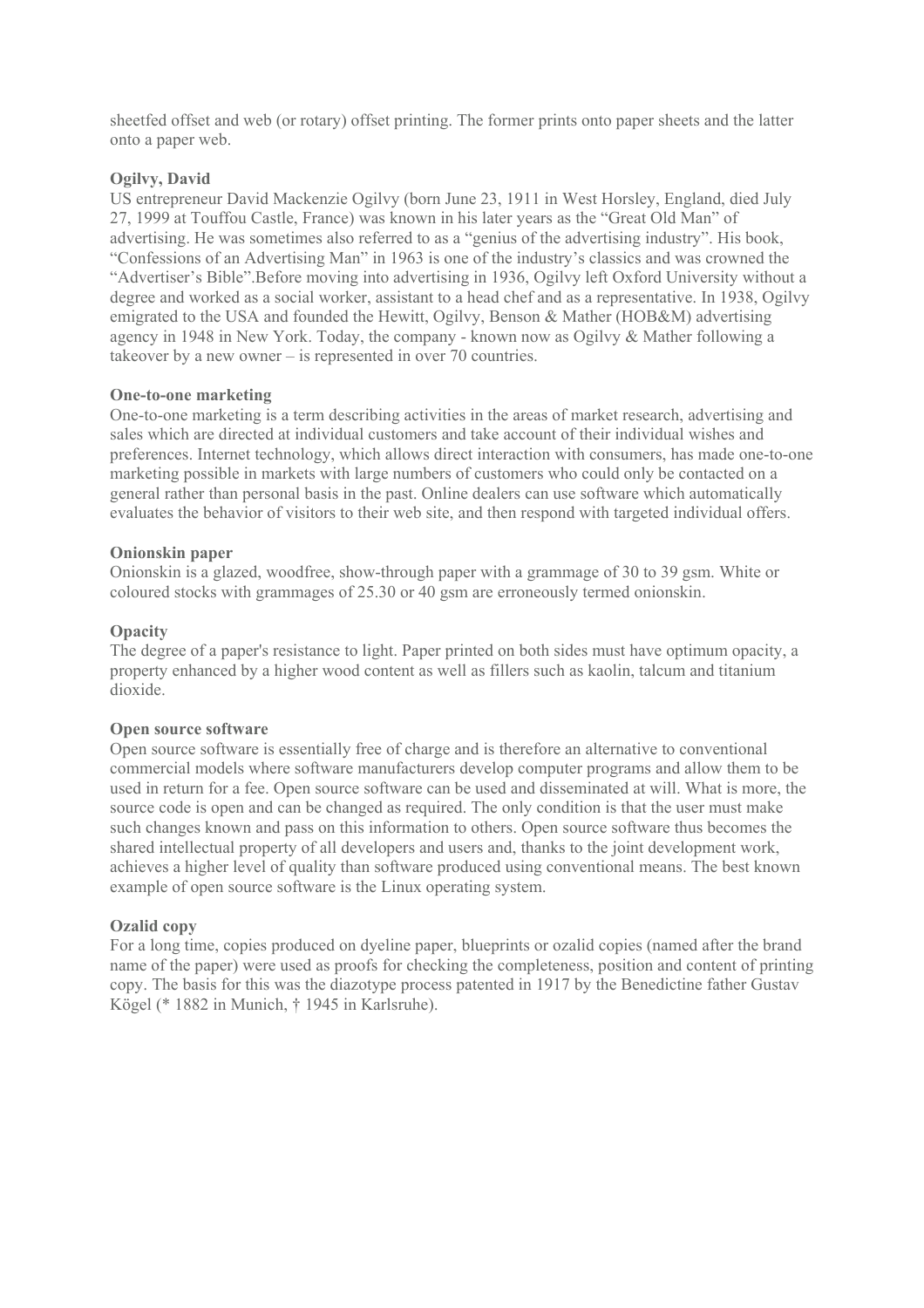### **Pad printing**

Pad printing is an indirect gravure process where a flexible (often semi-spherical) pad of silicon rubber is used as a medium for transferring the ink from the plate to the surface to be printed. This method can be used to print a great diversity of irregularly shaped objects.

### **Page View**

a.k.a. page requests -or- page impression. The number of times a Web page is requested from a server. This is the preferred counting method for traffic measurement (instead of hits) because it only counts documents, not individual files. A single HTML page is counted as one page impression.

### **Pagina**

Page numbering.

### **Pantone colors**

Pantone colors are based on a system of standard colors used worldwide which Pantone, Inc., Carlstadt/New Jersey, originally a printshop, introduced for the graphic arts industry in 1963. The system is based on 512 reference color tones which are mixed from eight basic colors, black and white and are printed on coated and uncoated paper. Today, there are over 1,100 Pantone colors available on a broad range of papers. Pantone has also published color systems for textiles, plastics, paints and film/video.

### **Paperboard**

Paperboard has a grammage higher than paper, but lower than cardboard. A distinction is made between single-layer and multilayer board. In the U.S., often called cover paper.

### **Papyrus**

Papyrus is a writing material in roll, sheet or book form, which is made from a giant sedge, Cyperus papyrus. The pith is sliced into strips that are laid out in a row with the edges slightly overlapping. Another row is laid crosswire on top of the first. Next, the two layers are moistened with water and pounded into a sheet of writing material, smoothed and then dried. Papyrus was used as a writing material by the Egyptians since the beginning of the third century B.C. Papyrus was produced in Egypt in large quantities and was transported throughout the ancient world to the Greeks and Romans since the 2nd century A.D. Papyrus was largely replaced by parchment and from the 10th century onwards paper began to take over. The papal offices however continued to use Papyrus till the 11th Century. Papyrus is very durable.

### **PARC**

Established in 1970,the Palo Alto Research Center –or PARC for short –run by the Xerox Corporation in California has had a decisive influence on the development of computer technology right up to today. Among other things, this research institute developed the graphic user interface used on Macintosh and Windows computers, the first commercially available computer mouse, the Ethernet network technology, the client server architecture, object-oriented programming and the laser printer.

### **PCL**

PCL is an abbreviation of Printer Command Language, and is the language used to control computer printers. Introduced in the 1980s by computer manufacturers Hewlett-Packard and under constant development ever since, PCL allows application programs to control the functions of different printers in a standardized, efficient manner. PCL commands are embedded in the data flow of the print job. Compared to the Postscript page description language developed by Adobe, PCL is usually faster and requires less memory. However, the functionality of this language is less general in scope, which means that it is not suitable for all output devices.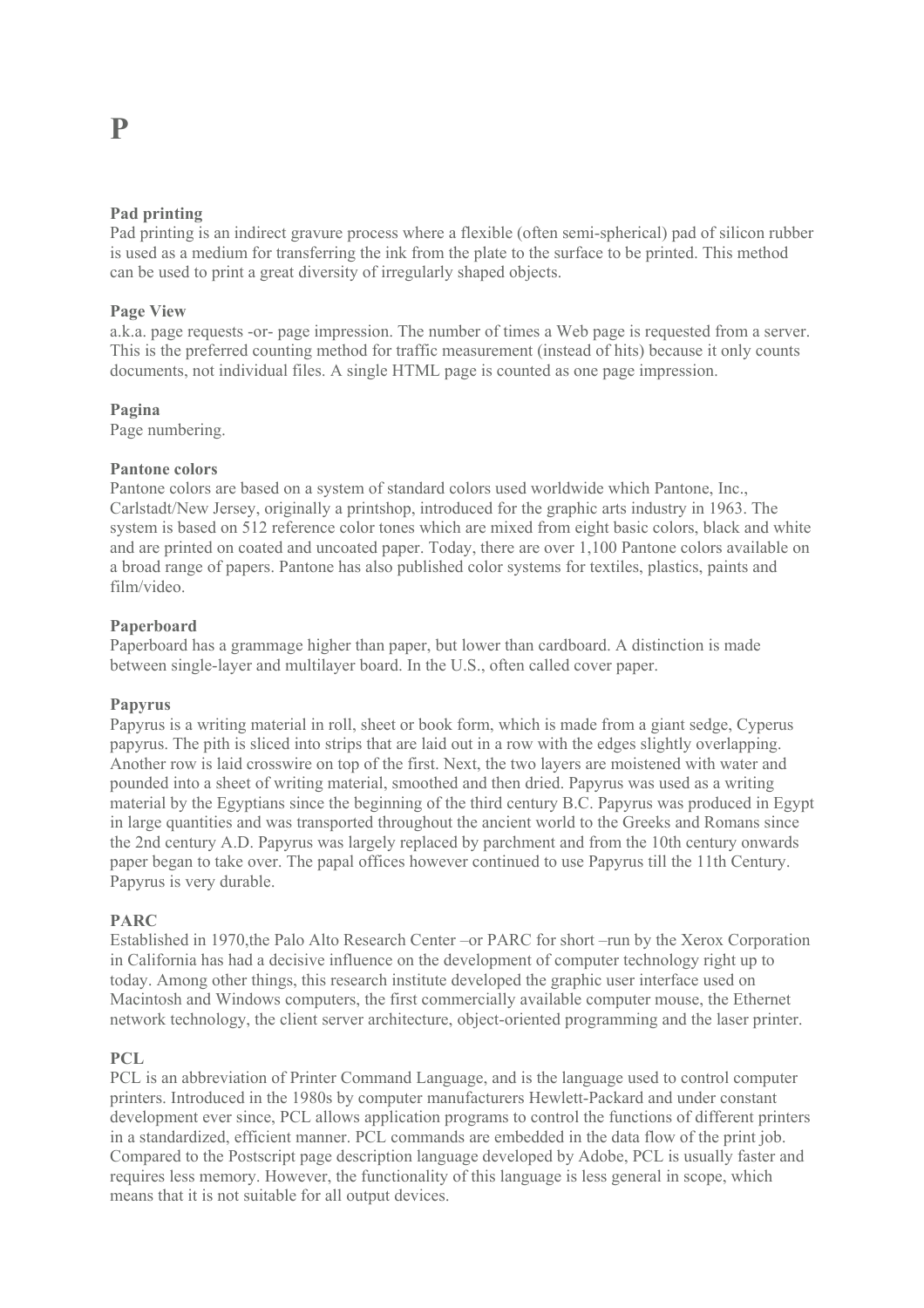### **PDF**

PDF is the abbreviation for what is known as the Portable Document Format. Developed by software manufacturer Adobe Systems Inc. in the USA, this data format is used for exchanging and processing electronically stored, formatted documents with text and images, independently of the hardware and software used. One of the special features is that texts and graphics are stored in vector form, meaning that the resolution of their representation is dependently solely on the output device (monitor, printer). PDF files can generally by recognized by the ".pdf" file name suffix. They can be created using the Adobe Acrobat program. The Acrobat Reader is available free for displaying and printing PDF files.

### **Perfecting machine**

A perfecting machine generally takes the form of a sheetfed press which prints the sheets on both sides in a single run (recto and verso).

### **Personalize or personalization**

To customize your computer screen or a Web site so that it reflects something about your individual tastes.

### **Perfect Binder**

Perfect Binder is the name given to a series of automatic book-binding machines from C.P. Bourg S.A., from Ottignies, Belgium. They are also intended to augment digital printing systems, and can be used in conjunction with e.g. the Digimaster 9110 from Heidelberg AG. The maximum throughput for these book-binding machines ranges from 200 to 2000 books per hour. The minimum and maximum dimensions for book covers and book blocks vary depending on the machine type. The maximum book thickness varies between 45 and 60 mm.

### **Personalized printing**

Personalized printing refers to processes where to a certain degree the individual copies in a print run have distinctive imprints. A minimum requirement for personalized printing is a digital printing process for the individual imprints, which allows the printing data to vary from copy to copy. One common application of this process is the inclusion of the name and/or address of the recipient on the printed product.

### **Photocomposition**

The first fundamentally new typesetting technology since the invention of letterpress printing by Johannes Gutenberg, photocomposition does not use solid forms for depicting the characters. Instead, the set text is created on photographic film. Older machines did this by imaging the characters visually with a flashlight from a negative original (which was generally rotating) or from a very bright screen (cathode ray tube) onto the film. The move to computer setting is marked by the lasersetter which, like the laser printer, uses a laser beam to write the text – but also images and other design elements – directly onto the film or a printing plate.

### **Photoshop**

Photoshop, from Adobe Systems Inc., is the leading software package for digital image manipulation in DTP applications. It is available for Macintosh computers and Windows PCs.

### **Pica**

A type size used in the Anglo-Saxon world and corresponds to 12 points.

### **Picking resistance**

Also known as sizing strength. Picking resistance refers to the amount of force necessary to separate particles from the surface of the paper as it moves vertically. Picking resistance is a key criterion for offset-printing applications.

### **Pixel**

A pixel – an abbreviation for picture element – is the computer term for an image dot, i.e. the smallest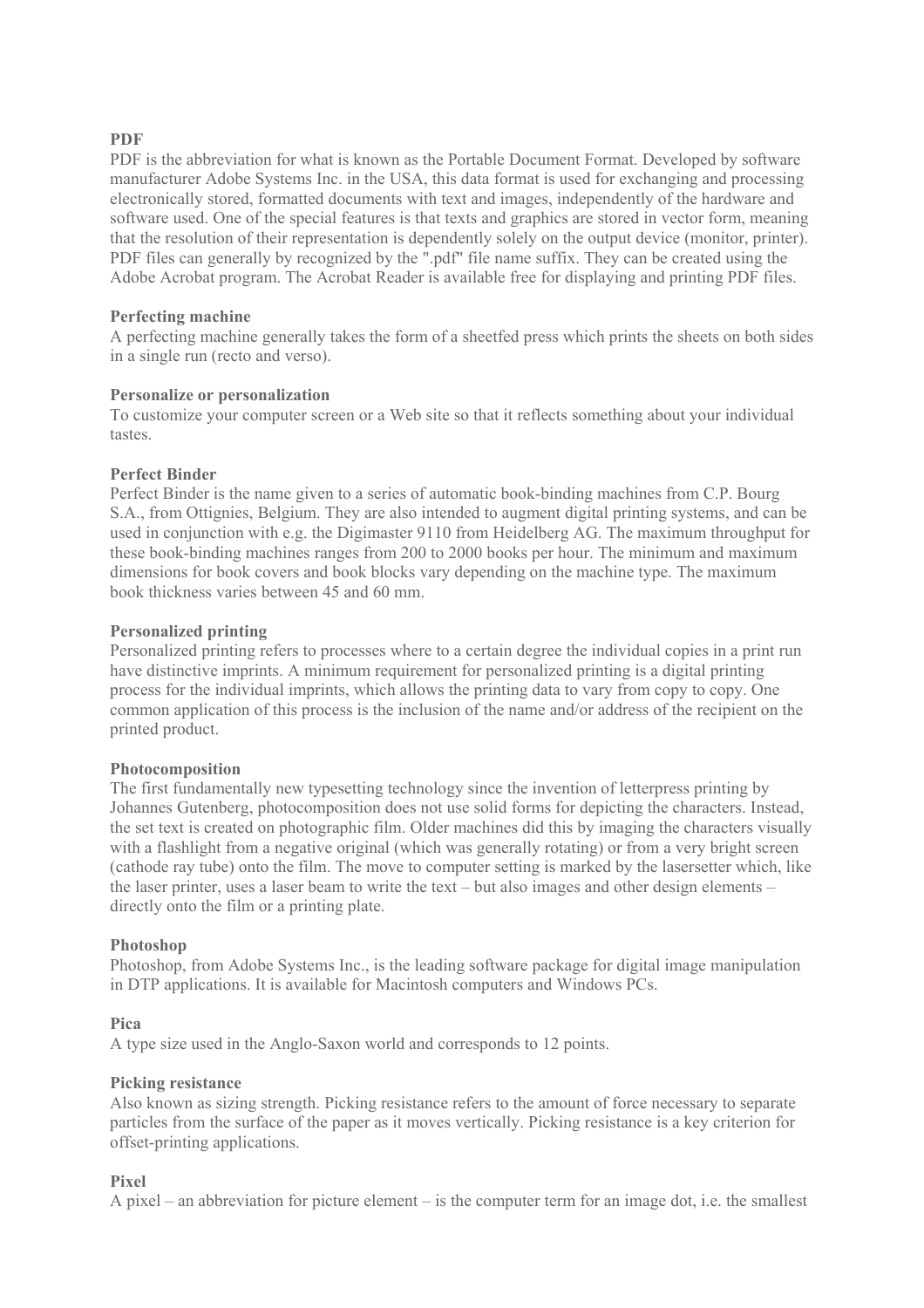unit of a digitally displayed image. The memory required by an image consisting of pixels is determined by the size of the image, its resolution, i.e. the number of pixels per unit of area, and the number of colors to be displayed.

### **Pixel format**

The format for storing image data where, for a given resolution, every pixel in the image is represented by the appropriate data. Image processing programs such as Photoshop use the pixel format, the most common being TIFF (Tagged Image File Format). The pixel format is most suitable for real images, but, depending on the quality of the image, this requires a very large amount of memory.

### **Polaroid**

As a method of producing finished photographs inside the camera itself, the Polaroid process was the first major development in photography since the genre was invented. It works on the basis of developer substances in paste form, which are distributed over the imaged film after a photograph has been taken and act on the film by diffusion.The Polaroid method was invented by Edwin Herbert Land (b. May 7, 1909, Bridgeport, Connecticut; d. March 1, 1991, Cambridge, Massachusetts). He founded the Polaroid Corporation in 1937, and launched the first Polaroid Land camera, the model 95, in 1947. This camera produced a black-and-white paper image measuring 83 x 108 mm around one minute after the photograph had been taken. The millionth instant camera was sold in 1956. The first Polaroid color camera was launched in 1963. Digital cameras have now taken the place of the Polaroid camera, whose manufacturer declared bankruptcy at the end of 2001.

### **Pop-up advertising**

Pop-up advertisements are a method of Internet advertising. They are windows which appear directly on the computer screen. The advertisement is loaded into a new browser window which opens automatically when a web page is called up. It may hide part of the content of the web page. The Internet user can close the window by clicking the mouse. Pop-up windows can be created in various sizes and can use different formats.

### **Pop-up Window**

A new window that suddenly appears on your computer screen is referred to as a "pop-up window." You'll see one, for example, when you open a new program, when you switch from program to program and when you use a drop-down menu. Likewise, a Web browser may launch a second browser that pops-up in the form of a mini-window on your computer screen and is used mainly for advertising.

### **Poster paper**

Poster paper is uncoated and features special properties that allow it to soften before being posted, facilitate gluing, and add weather resistance. This woodfree, water-resistant, heavily sized stock can remain folded in water for a limited amount of time without loss of print integrity.

### **Postpress**

Umbrella term for all processing operations performed on the printed product after the actual printing process, e.g. folding, binding, trimming, packaging.

### **Postprint**

The word "postprint" is an alternative term for "finishing" and encompasses the operations that take place after the print run and result in the finished printed product.

### **PostScript**

PostScript is a page description language developed by the software manufacturer Adobe Systems Inc. which has become a quasi-standard in the digital prepress stage. It describes documents largely independently of the device used, so that for instance the resolution of an image is not defined until the output device. The more recent PostScript 2 offers, among other things, improved colorimetric facilities, since the reference color space is integrated in accordance with the CIE standard. The latest version, PostScript 3, also improves the way in which colors and three-dimensional objects are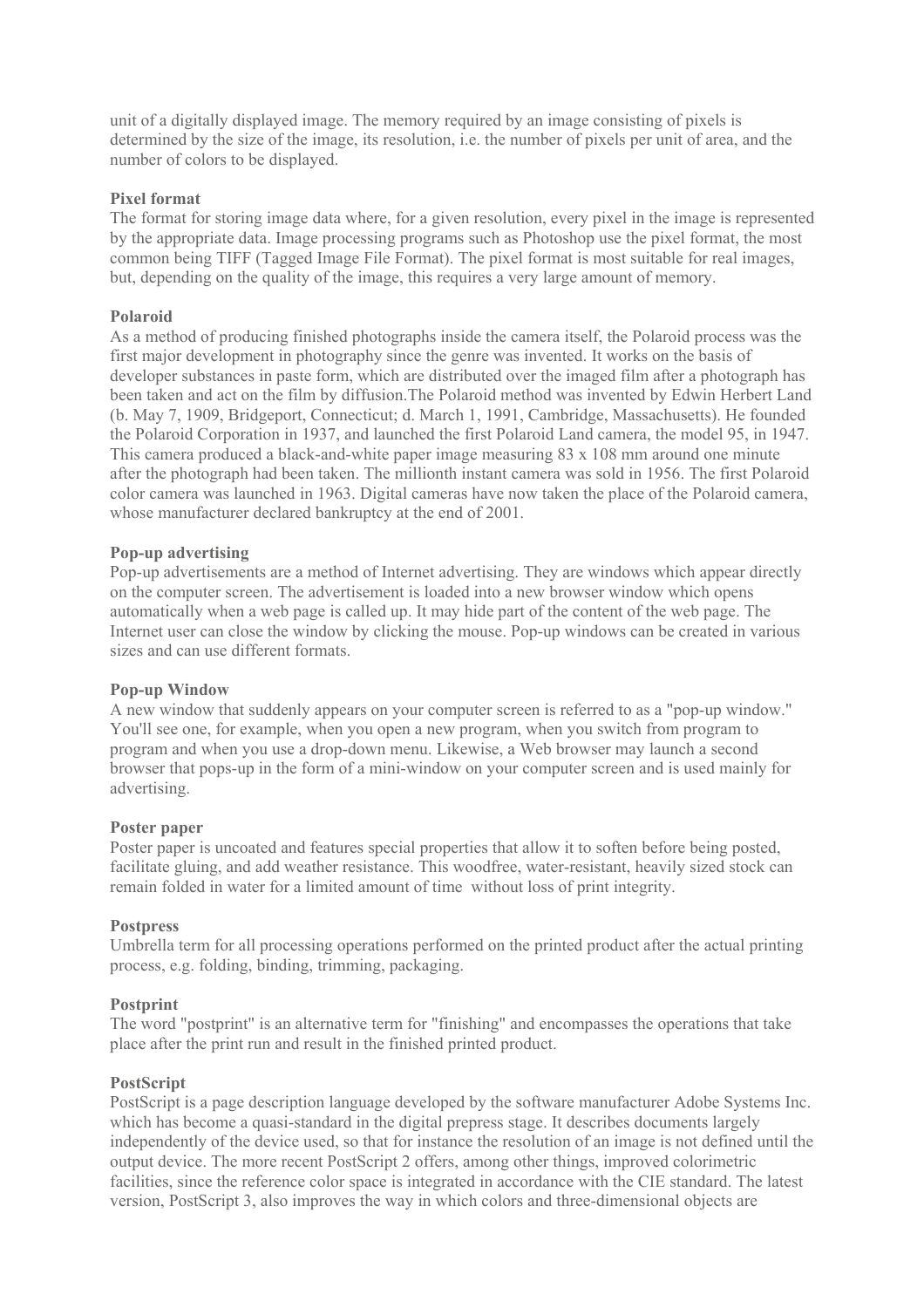displayed and supports trapping of graphic objects.

### **Preprint**

The word "preprint" is an alternative to "prepress" and covers all the working steps that take place before the actual print run and lead from the starting material to be printed - texts, images, etc. - to the ready printing copy.

### **Primary pulps**

The raw materials for paper manufacture, removed from virgin forest products by mechanical means (woodpulp) or a chemical process (chemical pulp).

### **Primary colors**

Primary colors are the basic colors of a color system, which are used to mix all other renderable color tones. The primary colors are cyan, magenta and yellow (black functions only as an auxiliary color for the technical aspects of printing)in the CMYK system, and red, green and blue in the RGB system.

### **Printability**

Printability covers a range of paper properties affecting print results: gloss, smoothness, whiteness, opacity, etc.

### **Printing on demand**

This term denotes a work process where instead of producing a large print run of a specific product, smaller partial print runs are printed on demand, sometimes only a few copies. Printing on demand has been made possible thanks to digital printing, which allows you to print directly from the prepress data, without having to produce printing forms or set up printing presses.

### **Program paper**

A flabby, generally woodfree paper made from chemical pulp derived from the soft leaves of hardwood trees. Allows noiseless page-turning.

### **Progressive proofs**

When using a proof to check quality, progressive proofs are used to assess the colors on the printing stock. In 4c printing, the four process colors cyan, magenta, yellow and black are printed both alone and in various combinations on a small area.

### **Proof**

A proof is a single print of an original which serves as a definitive means of verifying the layout and color for subsequent printing. In analog proof procedures (Dry-Match, Press-Match etc.) the proof is created from ready imaged films; this largely corresponds to the subsequent printing result. In digital proofing, the page composed on the computer is output on a color printer. This proof is more costeffective, as it does not require the use of film. However in this case the imaging procedure remains untested.

### **Pulp**

Paper pulp consists of cellulose fibers extracted chemically from plant materials-mainly wood, though annuals as used as well.

### **PUR binding**

The PUR method of binding books and brochures uses polyurethane adhesive. It is processed hot and hardens by cooling. The bond is then impervious to heat. PUR adhesive binding is a particularly highquality method that is ideal for high-use products such as trade show catalogs and for difficult types of paper.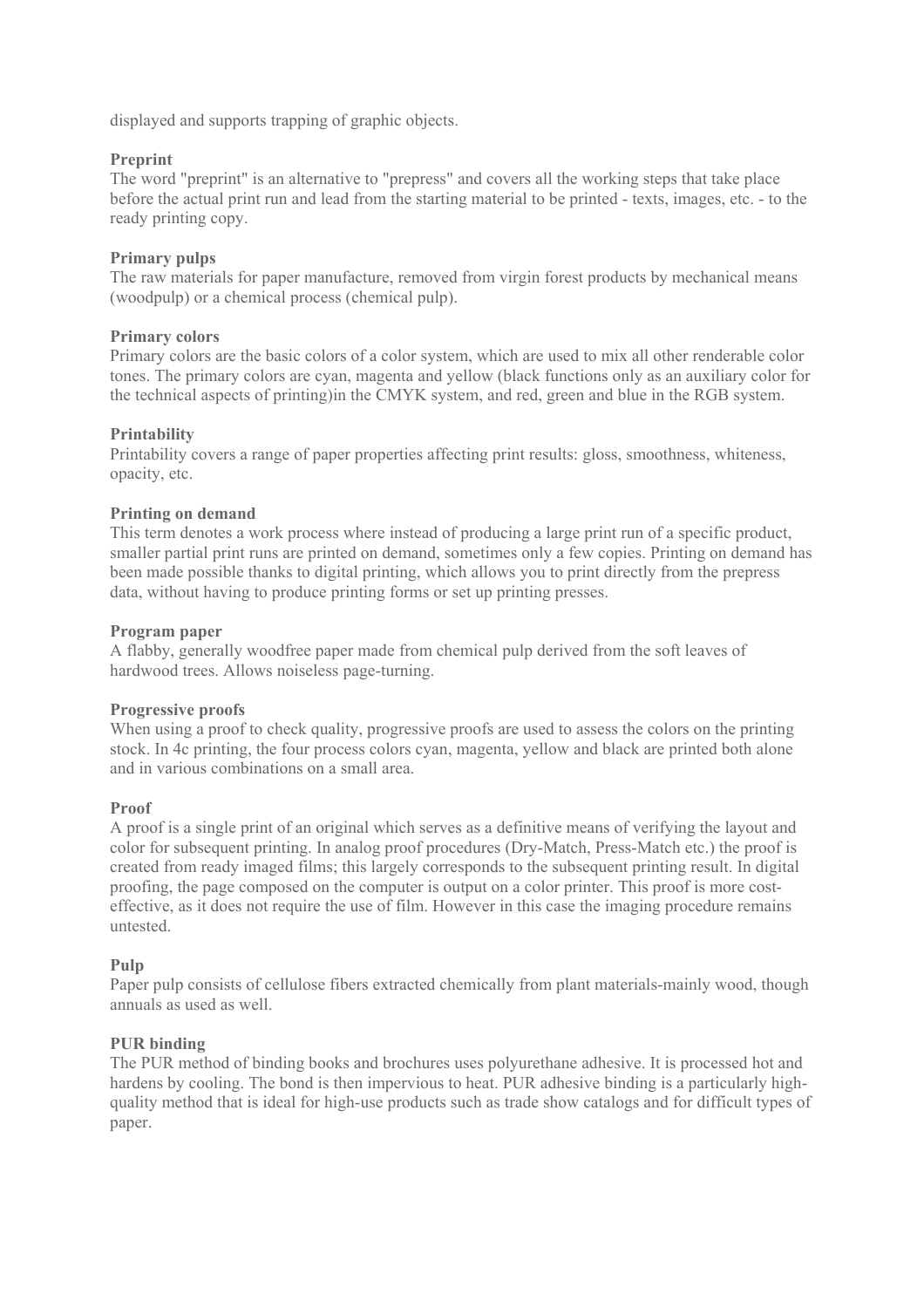### **QuarkXPress**

The Quark XPress program is the unchallenged market leader in DTP software for the professional market. The software is available for Macintosh computers and Windows PCs.

### **Quickmaster DI 46-4**

The Quickmaster DI 46-4 from Heidelberger Druckmaschinen AG is designed for printing four-color, short job runs in formats of up to 34 x 46 centimeters. The press uses the Direct Imaging principle, where the print form is created and/or the printing plate is imaged directly in the press. The maximum printing speed is 10,000 sheets per hour. The stock of plate material in the press can support up to 35 successive print jobs. Compact operation is ensured thanks to the Quickmaster's satellite construction with central impression cylinder and four inking units, which use conventional waterless offset inks. With a print resolution of 1270 dpi (dots per inch), the press supports up to 80 l/cm screens.

### **R**

### **RAL colors**

RAL colors are standard colors based on a series of color collections for industry which are published by the Deutsches Institut für Gütesicherung und Kennzeichnung, Sankt Augustin (originally "Reichsausschuss für Lieferbedingungen"). All in all, there are over 2,000 RAL colors. The RAL Design System, a color system which takes in the entire color space, contains 1688 color tones. All RAL colors in the RAL Design System and the RAL 840-HR classical color collection are also defined digitally and can be used with all popular graphic arts programs running under Windows and Macintosh and can be used with more than 20 output variants i.e. with different screens and printers.

### **Raw text**

Raw text is a type of text design in which the lines are not made to be of uniform length by correspondingly enlarging the spaces between words. Nevertheless, the available space is put to maximum use by means of word splits. In contrast, deliberately varying line lengths as a creative technique is referred to as ragged setting.

### **Ream**

A unit of measurement for sheets of paper. A ream used to be 480 sheets; in the U.S. the term now refers to 500 sheets or, in the case of a printer's ream,516 sheets.(The German "new" ream refers to 1,000 sheets of paper.)The word can be traced back to the Arabic rizma ("bundle")–a memento of the path travelled by the art of papermaking to reach the Western world.

### **Recycled paper**

Recycled paper is paper which has been produced from 100% used paper. Used paper fibers (also known as secondary fibers) can be used three to five times in this manner. If the recycled paper needs to be pure white, de-inking chemicals have to be used to remove the inks from the used paper, and the fibers also have to undergo a bleaching process. The de-inking process is not used in the production of environmentally-friendly papers, but unprinted white paper has to be used as a raw material in order to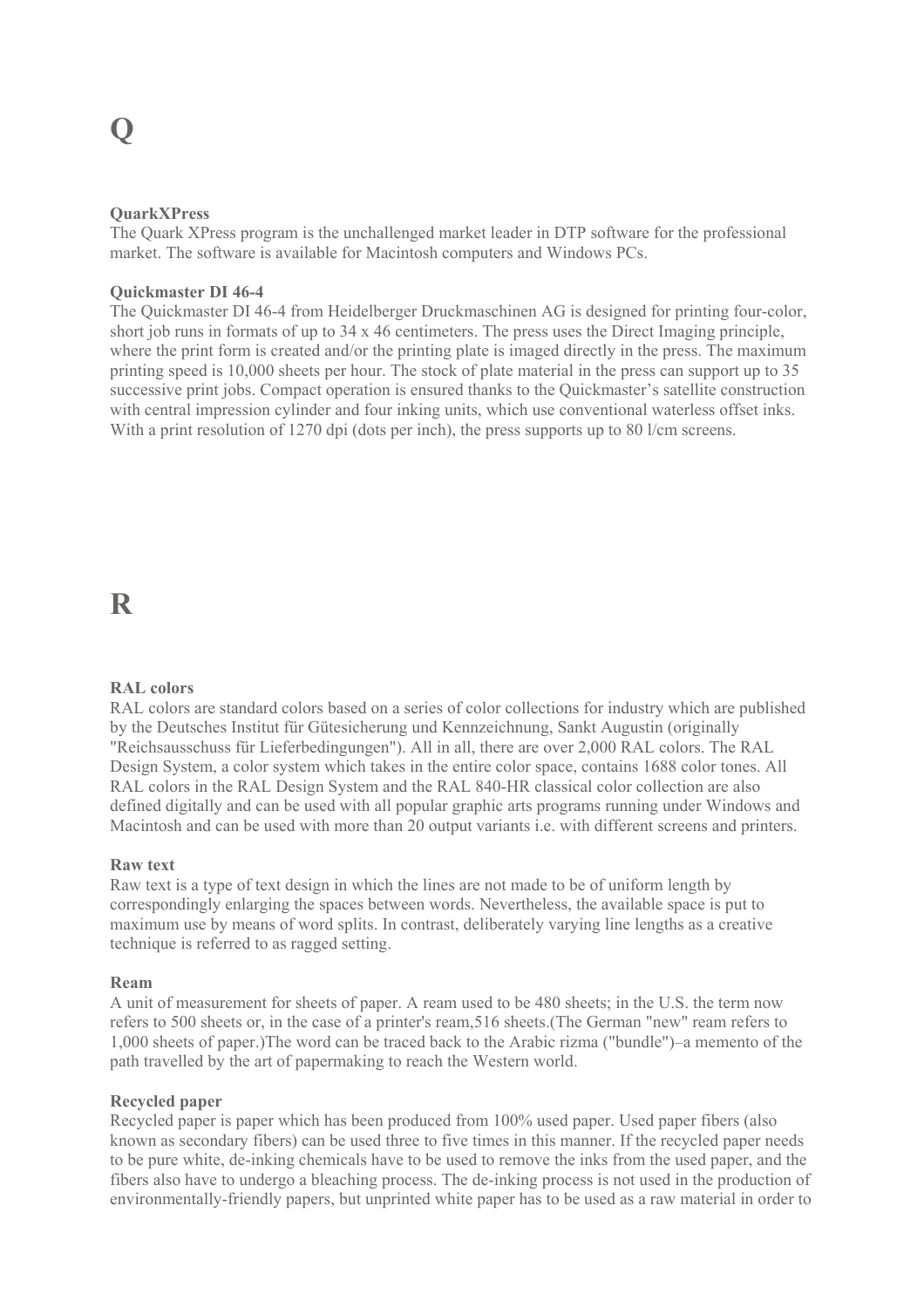achieve a whiteness grade of 40-50%. However, these gray papers have not so far been well accepted by the public.

### **Redigitization**

When print originals in the form of film material are converted back into digital data using scanners and software, the process is termed redigitization. The data can be stored in common file formats and can then undergo further processing using appropriate applications. This method allows a printshop or prepress company to use the scanned films in a digital workflow. Redigitization is often carried out when processing advertisements where the customer has supplied films rather than data as print originals. Three redigitization techniques have become established: Copydot (exact digital copy of the screened original), Descreening and Mixed Mode (a combination of the other two methods). The nature and quality of the original determine which method is the most suitable.

### **Reel spool**

The take-up roll around which the paper web is wound after reaching the end of its journey through the paper machine.

### **Relaunch**

This is when an already existing website goes online with a new face, usually a new navigation structure, new design and increased content for the first time.

### **Rendering**

Rendering is the term used for the realistic representation of three-dimensional models by a computer on the monitor or in a print. In this context, the object is given the most realistic surface possible, illuminated by a fictitious light source and embedded in an equally three-dimensional environment with light, shadows, reflections, etc.

### **Resolution**

In an optical context, the resolution is a measure of the ability of input and output devices, or of photographic films, to visualize two adjacent dots separately from one another. The resolution depends on the physical properties of the visualizing or recording device or material and is usually limited by the wavelength of the light used. The resolution is usually stated in dots per inch (dpi) or in lines per millimeter.

### **RFID**

The abbreviation RFID (Radio Frequency Identification) refers to systems used to identify objects (industrial products, animals, etc.) that work with radio signals for data transmission in the production, transportation and storage sectors. Instead of barcodes and optical scanning devices, RFID systems use transponders as markers on the objects being monitored. These units receive radio signals from the relevant interrogation devices and transmit their information back.Some of the key advantages of this technology over barcode methods include the fact that larger volumes of data can be stored in the transponders, the link between the transponder and the interrogation device is reliable without a direct line of sight, the data is interrogated more quickly and the data can be generally be changed. The manufacturers of RFID systems are grouped together in the AIM Association (Automatic Identification Manufacturers).

### **RGB**

RGB is the usual additive color model for the primary colors red, green and blue and is used for selfilluminating output devices such as monitors, but also for electronic recording equipment such as scanners and video cameras. There are a number of different variants of RGB. Hewlett-Packard and Microsoft proposed a new, more uniform standard in 1998 in the form of sRGB.

### **RIP**

The abbreviation RIP stands for Raster Image Processor, which prepares data from the prepress stage for the production of the printing plates. Its most important function is to create screens for printing images and other graphic elements. As a rule, an RIP is a separate computer, but it can also come in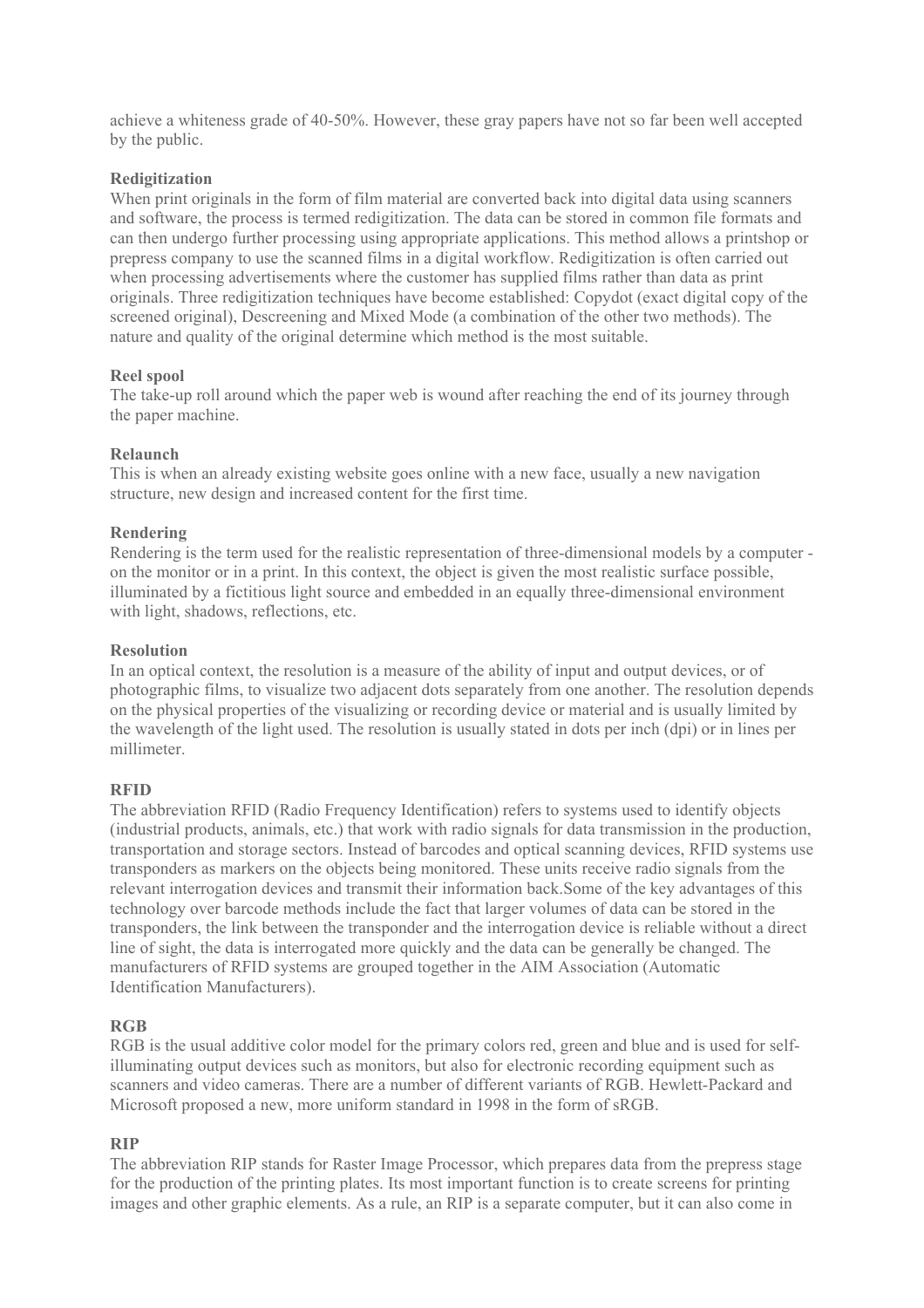the form of software.

### **Rollover**

A graphic or image that changes when the cursor is moved over it.

### **Roman face**

Roman face is the term used for fonts whose letters have small end-strokes (serifs) at the ends. The basic form of Roman face stems directly from the antique Capitalis style of the Romans: the uppercase letters are borrowed from the Roman script, while the lower-case letters come from the Caroline minuscule. In addition to serifs, varying weights are another common feature of Roman faces. They are especially easy to read in running texts. Famous examples include Times (as the classical model), Bodoni and Garamond.

### **RTF**

The abbreviation RTF stands for Rich Text Format. It is a data format for texts that contains not only the text itself, but also information on the font, font size and formatting. The Rich Text Format was specified by Microsoft as a software-independent format for formatted texts.

### **Rubel**

Ira Washington Rubel is considered to be the inventor of the offset printing process. Rubel, the owner of a small print shop in the state of New Jersey, USA, accidentally discovered in 1903 that he could obtain better results with indirect printing using a blanket cylinder than with direct printing. He had covered the impression cylinder of a printing press with a rubber blanket and paper sheets were then fed incorrectly several times during a printing run As a result, the impression from the printing forme ended up on the rubber blanket and from there on the back of the next sheet each time. Rubel discovered that these misprints were of a better quality than the regular prints, and consequently went on to develop the first offset printing press, which was also named by him.

### **Rub-off**

What happens when pressure on stacked sheets causes the ink on one surface to rub off on the next. This "carbon-copy effect" can occur due to the pressure of the clamp in trimming machines.

### **Running directions**

The running direction of paper is the direction it passes through the paper machine, generally the same as the grain direction (direction in which fibers lie). Paper is stiffer and has greater dimensional stability with the grain. The running direction is often indicated by an arrow on sheet packages.

### **S**

### **Satellite principle**

An offset printing press works according to the satellite principle, where several complete printing units, including plate cylinder, blanket, inking unit and damping unit, are arranged around a central impression cylinder. In this way, all the colors are printed in a single, wet-on-wet process.

### **Scanner**

The scanner is a device for capturing image data which works by optically scanning the original. Light-sensitive sensors convert the information relating to the image brightness and colors into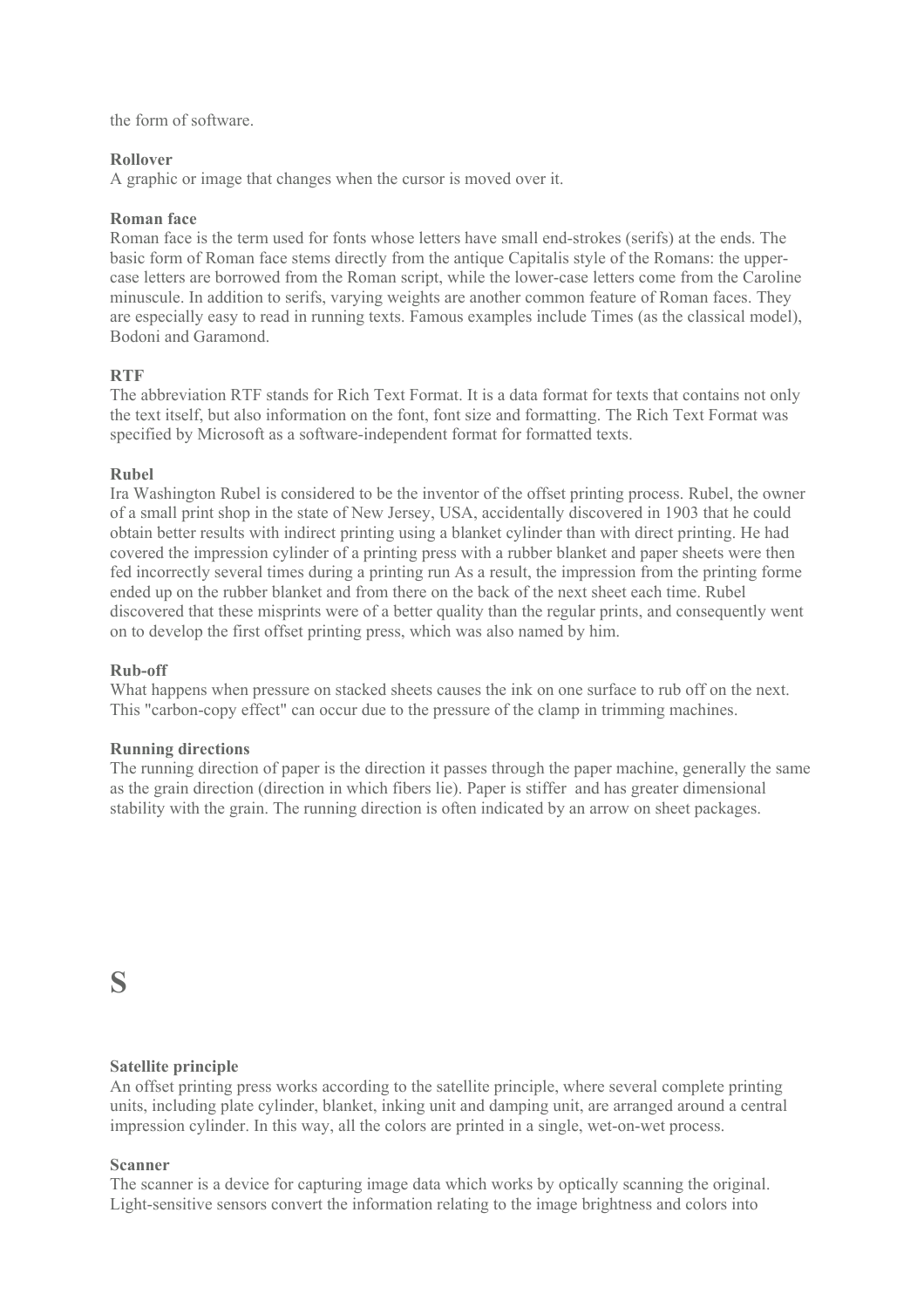electrical values. The two major types of scanner are the drum scanner and the flatbed scanner. In the case of the former the originals are attached to a transparent drum, and scanning takes place line by line by means of a rotating fine beam of light from the inside of the drum outwards. In the case of the flatbed scanner, the original is placed on a flat glass plate and is scanned from underneath by an array of light-sensitive CCD elements which move across the scanning field.

### **Screen angle**

When screens are regular, the screen angle indicates the angle of the screen from the vertical. When only single colors are used, the screen is generally positioned diagonally (45 or 135 degrees). In multicolor printing, different screen angles should be used for the different colors in order to prevent overlay effects (moiré). DIN 16547 lays down angles of 0, 15, 75 and 45 degrees for the four colors yellow, magenta, cyan and black.

### **Screen**

In image reproduction terminology, a screen is an area made up of small geometric forms of either regular or random arrangement (e.g. round, square or other shaped dots, lines). The screen is used to convert contone images into a black/white or full-color representation which is suitable for printing. This is done by varying either the size or the frequency of the elements to reflect the brightness of the image.

### **Screen proof**

A screen proof is used for advance checking not only of the layout and color information, but also of the screen structures of a print. In this way, faults occurring in this respect, such as moiré and rosette effects, can be detected in good time. As the printing data contain no screen information before screening of the images in the RIP (Raster Image Processor), screening must be performed before printing a screen proof. In order to rule our errors, the proof printer is often controlled by the same RIP that supplies the filmsetter or platesetter with data.

### **Screen ruling**

Screen ruling refers to the number of dots per unit length. Common specifications are l/cm (lines per cm) and lpi (lines per inch). '60 screen' means 60 l/cm and corresponds to approx. 150 lpi.

### **Secondary pulp**

Secondary paper pulp consists of raw materials reclaimed from wastepaper. The term can imply chemical pulp, woodpulp or a mixture of the two.

### **See-through register**

A see-through register is a print element on banknotes that is used to protect against counterfeiting. Parts of a symbol are printed on both sides of the note and only appear as a complete character (letter, number etc.) when the note is held up to the light.

### **Selective binding**

The term "selective binding" describes the personalized production of bound print products from a selection of components. Selective binding can be used, for example, to produce different versions of catalogs where the content is geared to the needs of different customer groups. Selective binding can also be used, for example, when different advertising motifs are required for different issues of magazines.

### **Semi - fine**

Semi-fine stock is paper with a mechanical woodpulp content of more than 5%. The term is usually reserved for uncoated papers; coated stock is more often designated "slightly mechanical".

### **Senefelder, Alois**

Alois Senefelder (born 6 November 1771 in Prague, died 26 February 1834 in Munich), the inventor of lithography and stone printing. In 1796, he discovered that, by using a greasy substance to write on polished Solnhofen limestone which was then lightly etched with an acidic gum arabic solution, ink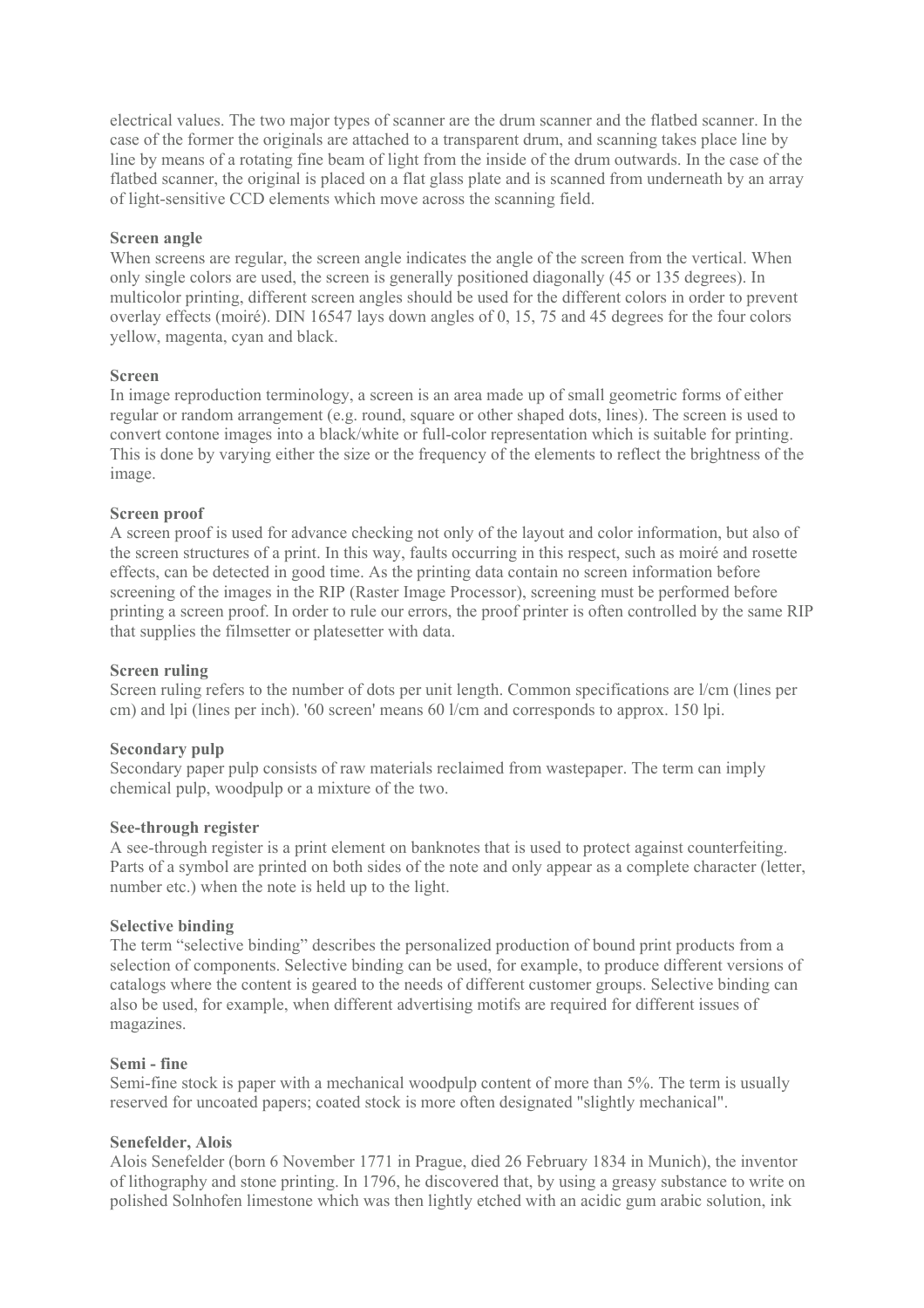only adheres to the areas which have been written on. In 1818, Senefelder published his "Vollständiges Lehrbuch der Steindruckerei" (Complete Textbook of Stone Printing), in which he outlined how his discovery had come about.

### **Serif**

A serif is a small stroke on the end of the strokes of letters. This design feature is typical of so-called Roman faces, which can be traced back to ancient Rome. Serifs cater to the perception mechanism of the human eye and thus make type faces easier to read.

### **Serigraphy**

Silk screen printing.

### **Server**

Servers are computers or software packages which provide certain services within a network as part of a client/server system. In the prepress sector, high-performance computers are used as data servers to store centrally large amounts of data relating to texts and images in high resolution. Communications servers, which offer data transfer services on the network, play an important role in this field.

### **Set form**

This is a text layout in which the length of the lines varies according, for example, to the placement of an optional image or graphic element.

### **SGML**

The Standard(ized) Generalized Mark-up Language is a standardized language (ISO 8879) which is used to depict structured texts. SGML is very versatile, but is also difficult to use due to its size. Of greater significance than SGML is XML, a slimmed-down version of SGML, which has been designed specifically for exchanging structured data on the Internet.

### **Sheetfed offset press**

Offset printing is the most popular form of lithographic printing used today and consists of the two variations – sheetfed offset and web offset. Sheetfed offset presses print individual, cut sheets. These presses are subdivided into the following format classes, indicating the maximum format of sheet that can be used:

Format class Format 0 500 mm x 700 mm I 560 mm x 830 mm II 610 mm x 860 mm III 650 mm x 965 mm III b 720 mm x 1020 mm IV 780 mm x 1120 mm V 890 mm x 1260 mm VI 1000 mm x 1400 mm VII 1100 mm x 1600 mm X 1400 mm x 2000 mm.

### **Sizing**

The addition of size gives paper ink receptivity as well as other special characteristics. It is usually added to the furnish (the pulp mass)before processing; this is called pulp sizing. Special grades may also be subsequently surfaced-sized on the dry end of the paper machine.

### **Small caps**

"Small caps" is the term used for upper-case letters with a size equal to the basic height of lower-case letters of the type size currently being used. Small caps are used to emphasize individual words in the text.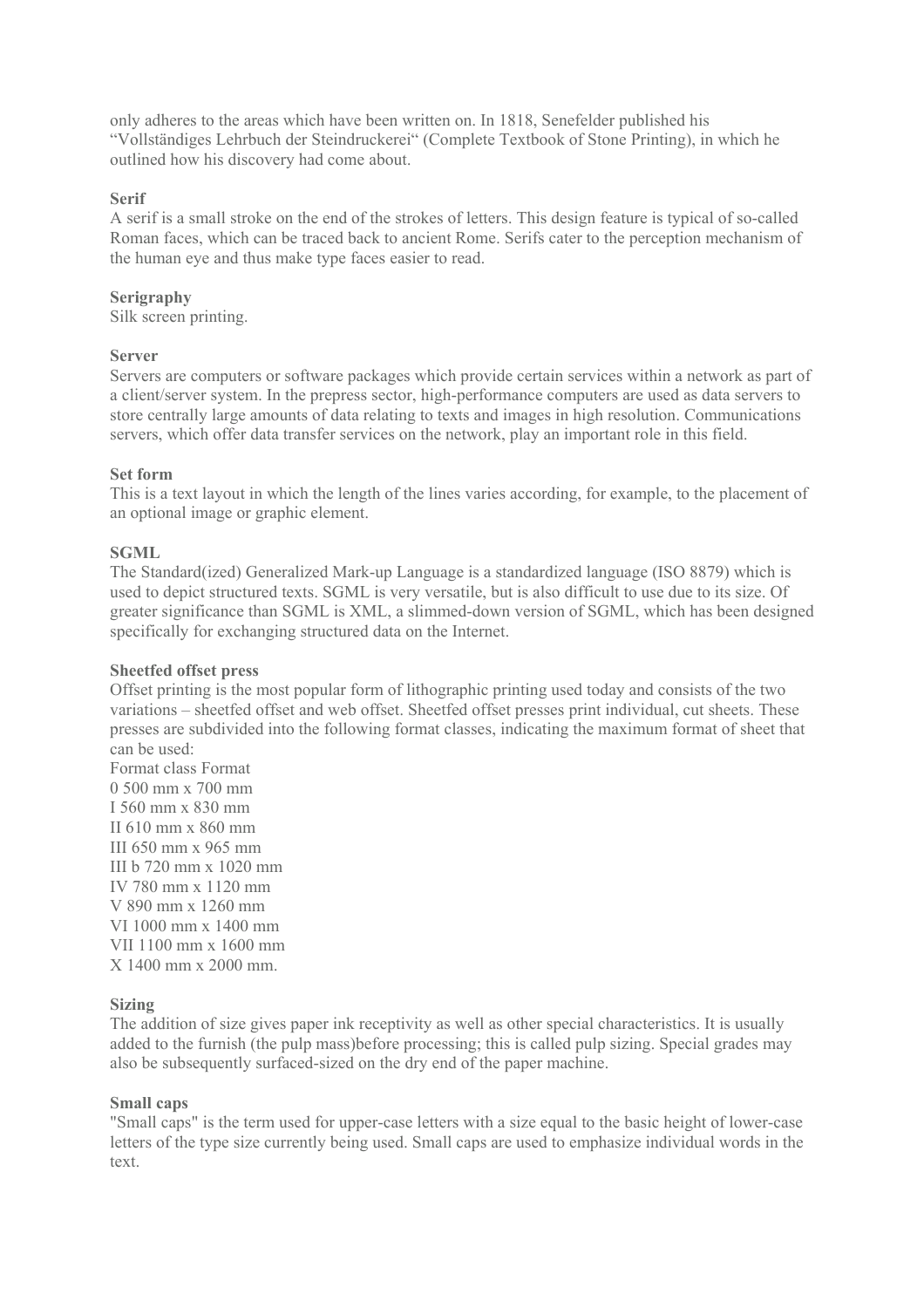### **Smartcard**

A credit card with a built-in microprocessor and memory used for identification or financial transactions. When inserted into a reader, it transfers data to and from a central computer. As a financial transaction card, it can be loaded with digital money.

### **Smart labels**

Smart labels are labels that are used for identifying objects and contain transponders as components of radio-based wireless identification systems (RFID – Radio Frequency Identification). These devices can be designed so small and light that they can be accommodated easily in normal-sized stickers.

### **SMS**

"Short Message Service": A standard regulating the transmission of text-messages up to 160 Lines to mobile phones.

### **Speedmaster CD 102 Duo**

The Speedmaster CD 102 Duo from Heidelberger Druckmaschinen AG is a special press that handles offset and flexographic printing. Heidelberg has developed this press for high-quality inline production, for example applying opaque white onto metallic foils, or high-quality gold or silver inks that can be overprinted inline with offset inks.Flexographic units can be used upstream or downstream of the press's six offset printing units. Printers can combine conventional inks, water-based coatings, UV inks and UV coatings at will. A special chambered blade system known as the FlexoKit is available for gold and silver coatings that consist of large, ultra-thin aluminum pigments.

### **Spot Color**

Spot Color is another term used to describe Special colors.

### **Stitcher**

The stitcher is the name given to the device used for stitching printed products with wire staples. The term is more generally used for gatherer-stitchers, which perform all the processes involved with the manufacture of wire-stitched magazines and brochures, i.e. feeding, gathering, stitching and cutting. Heidelberger Druckmaschinen AG markets stitchers under the name Stitchmaster.

### **Stone printing**

Stone printing is a form of lithographic printing which uses Solnhofen limestone from the Franconia region of Germany for the printing form. Invented by Alois Senefelder in 1796, the technology was particularly popular in the 19th Century and early 20th Century. Today, stone printing is generally only used for graphics work.

### **Subtractive color synthesis**

Subtractive color synthesis creates a color impression by filtering out individual frequency ranges – i.e. colors – from the overall spectrum of visible light. In the case of color printing, this is done by overprinting the inks – generally the basic colors cyan, magenta and yellow, which can be used to create all color tones of the relevant color space.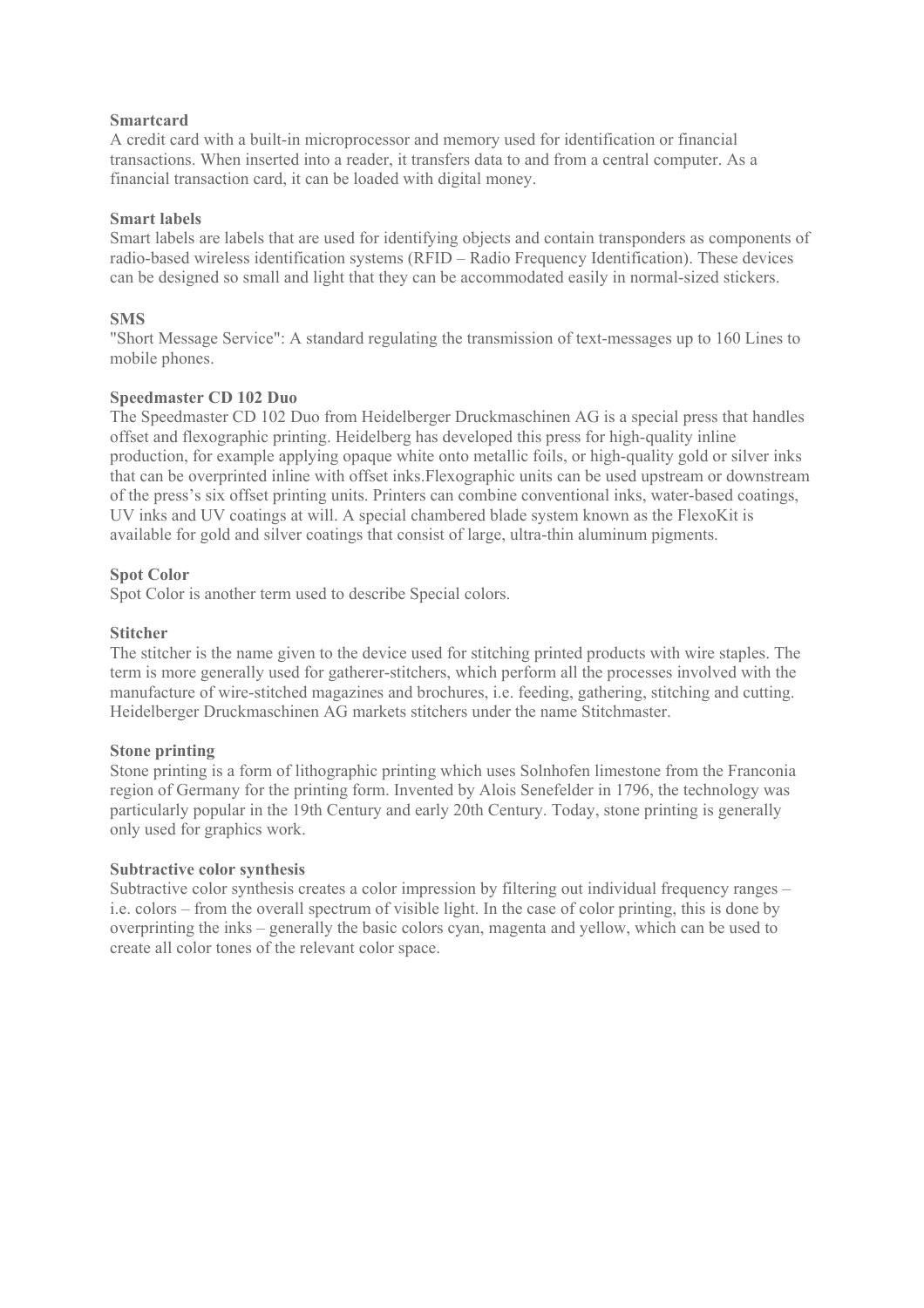### **TAGA**

The Technical Association Of The Graphic Arts (TAGA) was founded in 1948 and is an international technical association for professionals in the graphic arts industry. Its some 900 members consist of scientists and engineers from publishing houses, printshops and other graphic arts businesses and suppliers in the industry.

### **Tag-It**

Tag-It, from Texas Instruments, is an umbrella term for products used for identifying objects via the exchange of data over radio waves. The less than 0.5 mm-thick transponder units used for creating the stickers – known as smart labels – can store up to 2048 bits of information, depending on their type. The electrical energy required for these transponders comes from the scanner's radio waves.

### **Tamper-evident adhesive labels**

"Tamper-evident" is the term used for adhesive labels that indicate any manipulation. A simple example of labels of this kind are the familiar price labels in grocery stores: they are made up of individual parts and cannot be removed in one piece. Special tamper-evident labels are used, for example, to protect the integrity of packagings.

### **Template**

A guide for positioning pages or parts of pages consisting of a series of lines to indicate final trim size, bleed, head margin, back margin, type page size, or other elements.

### **Terahertz waves**

Terahertz waves are the electromagnetic waves found in the spectrum between microwaves and infrared light, and have a frequency of approx. 300 GHz to 10 Terahertz (wavelengths of 1 mm to 30 µm). In addition to fast data communication and measuring applications in atmospheric research and astrophysics, new imaging methods are just one of the future areas of application for this segment of the spectrum. Scientists are working on a method of making the content of books visible without having to open them. This work is intended to make it possible to look at manuscripts that are already so damaged that opening them would destroy them completely.Researchers see other areas of application in the field of organic chemistry. Here, chemical reactions can be seen with compounds whose molecules vibrate with frequencies in the Terahertz range and therefore vibrate in resonance with corresponding electromagnetic waves. Special lasers have been developed recently to generate Terahertz waves.

### **TeX**

TeX (pronounced "tech", as these are the Greek letters tau, epsilon and chi), is a typesetting program developed by the American computer scientist Donald E. Knuth in the late 1970s specifically for scientific texts. Unlike today's standard layouting software, such as Quark Xpress or Indesign, TeX is not based on a graphic user interface, but processes texts containing formatting instructions. The software is available for numerous computer types and uses its own fonts that are developed using the Metafont program. The output it supplies consists of device-independent files that have to be converted into Postscript, for example, for practical use. TeX is free of charge, and numerous plug-ins are now available, most of which are also free.

### **Textured inks**

Textured inks create their color impression not (or not only) by means of dyes (pigments), but (also) by their physical structure. They contain special structures - such as thin, transparent flakes - that selectively reflect light of a certain wavelength with the aid of interference effects. Textured inks create shimmering color effects that can vary, depending on the viewing angle. This kind of color generation has its model in nature, where it is found in insects and some species of birds. It cannot be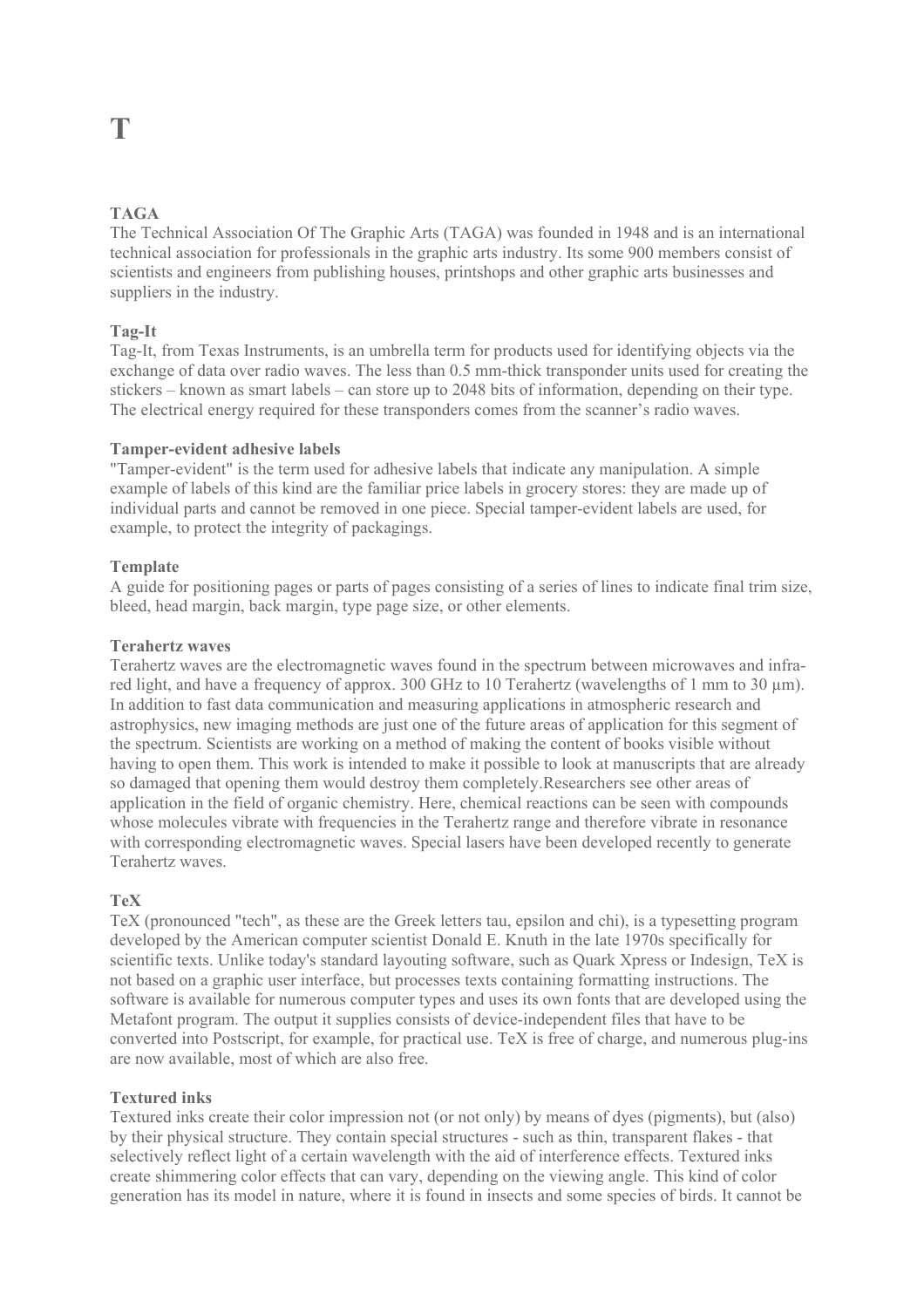reproduced by conventional means, which is why textured inks are often used for documents that need to be protected against forgery.

### **Thermochromic printing inks**

Thermochromic printing inks change color in line with temperature changes. Depending on the type of ink in question, the color can either change or disappear completely. Some thermochromic inks even react to body heat when touched only briefly. This makes it possible to protect documents against forgery in a readily verifiable manner. Inks that change color at appropriate temperatures are used as temperature indicators for drinks and medicines, or also for monitoring heating and cooling units. Most of the color changes are reversible, although there are also thermochromic printing inks that change color permanently at a certain temperature. When applied to heat-sensitive products, they can indicate potential damage.

### **Thixotropy**

The term "thixotropic" is used to describe viscous substances that become less viscous through mechanical action (stirring) and return to their original highly viscous form when left unagitated. Thixotropy is used in offset printing inks to enhance the quality of multi-color printing the lower viscosity inks in the inking unit solidify to a certain degree on the printing stock before drying, so that further printing processes turn out better.

### **Three-blade automatic cutting machine**

A cutting machine equipped with three blades for products that have to be cut on three sides. There are two stages in the cutting process: first the top & bottom edges are trimmed; then the third blade trims the front edge.

### **TIFF**

TIFF (Tagged Image File Format) is a commonly used file format for images. It was defined by a computer industry committee in 1986. It is a so-called screen format that contains information on the brightness and hue of every pixel. The TIFF format supports various color systems, from black-andwhite to full-color RGB images. TIFF files can be compressed by a variety of methods.

### **Tissue paper**

Tissue paper is the term used for various different grades with a grammage of up to 30 gsm.

### **Tracking system**

In logistics, tracking systems are used to provide information on the current status or a query or order, a product in the manufacturing process or a delivery. Very often, these systems form part of an electronic trading system of the type collectively referred to by the term e-commerce. A tracking system, for example, allows a printshop to let its customers follow the progress of their print job via the Internet – from job acceptance to dispatch.

### **Trim**

Trim is the name given to the edge of the page of a printed product that actually extends beyond the planned dimensions of the final product. This trim enables all the pages of a book or magazine to be cut to the same size in the final stage of processing.

### **Trimming**

Trimming a book, brochure or magazine smoothes the edges. Normally three unbound sides are trimmed. In the adhesive binding process, all four sides are trimmed. Trimming also separates the individual pages, so that the book or brochure can be flipped open.

### **Trust Centers**

Security on the Internet requires each user to prove his identity for specific services or persons. This is why trust centers have been set up. A trust center is an organization which creates digital certificates and takes on the role of a neutral, trustworthy authority. The correct allocation of a digital certificate to an individual is guaranteed via a certification server, a type of registration authority, which is part of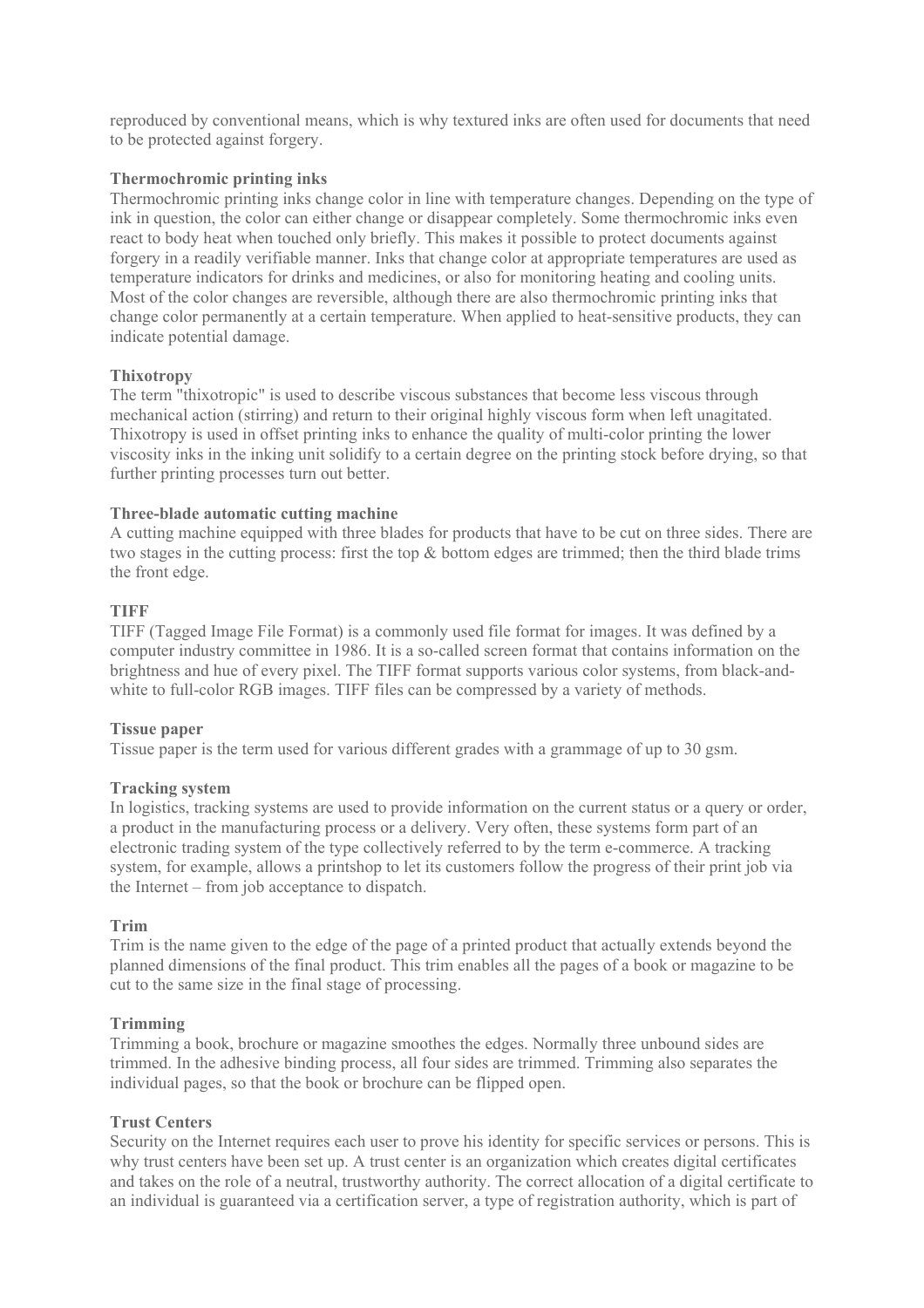the trust center.

### **Type 1 and TrueType**

Software manufacturer Adobe uses the term Type 1 for a technology it has developed for displaying fonts on monitors and other output devices. The character shapes are defined mathematically (irrespective of size) as curves using cubic Bézier polynomials. A program known as a rasterizer generates the characters as screen images in the required size and suitable for the resolution of the output device.Hints are used to compensate for shortcomings in the display resulting from the limited resolution of the output device. The system also forms part of the Postscript system for defining the graphical form of documents and is therefore prevalent in the prepress industry.TrueType is a similar process that is used for Macintosh computers and the Windows operating system. This technology uses simpler quadratic B-splines for defining the characters. The hints are more detailed than for Type 1. The relevant manufacturers have recently been trying to converge Type 1 and TrueType. As a result, Version 3 of the Postscript system now also supports TrueType technology.

### **Typography**

Typography is the study of the design and use of type. Its objective is to make text as legible and visually attractive as possible, by choosing appropriate typefaces, font sizes and attributes, but also by means of page layout. The rules of typography for type on paper are so well developed that further improvements scarcely seem likely. However, this is not yet the case for other media such as the screen.

### **Typographical system of units**

The typographical system of units was originally developed by the Parisian typecaster Pierre Simon Fournier in 1737. The basic unit is the typographical point (abbreviated p), where  $1 \text{ m} = 2660 \text{ p or } 1 \text{ p}$  $= 0.3759$  mm. Other units are nonpareil  $= 6$  points, brevier  $= 8$  points, cicero (c)  $= 12$  points and canon = 48 points. These designations stem from type sizes which originally had their own names. The restructuring of the measuring system officially brought an end to this typographical system of units in Germany at the end of 1977. In practice, however, it continues to be used, the units being rounded to 5/100 mm. The system in place today is therefore as follows:  $1 p = 0.375$  mm and  $1 c = 4.5$  mm. The point system is used in the Anglo-Saxon area and is derived from the inch. With this system 1 point  $(pt) = 0.351$  mm, 1 pica = 12 pt, 1 inch = 6 pica. Also worthy of note is the DTP point where 1 pt = 0.352 mm.

### **Typesetting**

Typesetting involves assembling characters into formatted text for the purpose of producing print originals. Before typesetting machines were invented, text was set by hand using individual letters of type. The first major changeover in the typesetting world came in 1882 when Ottmar Mergenthaler patented the Linotype line composing machine. In the second half of the 20th Century, typesetting moved increasingly towards photocomposition. Today, typesetting and page make-up are largely computerized in the form of "Desktop Publishing".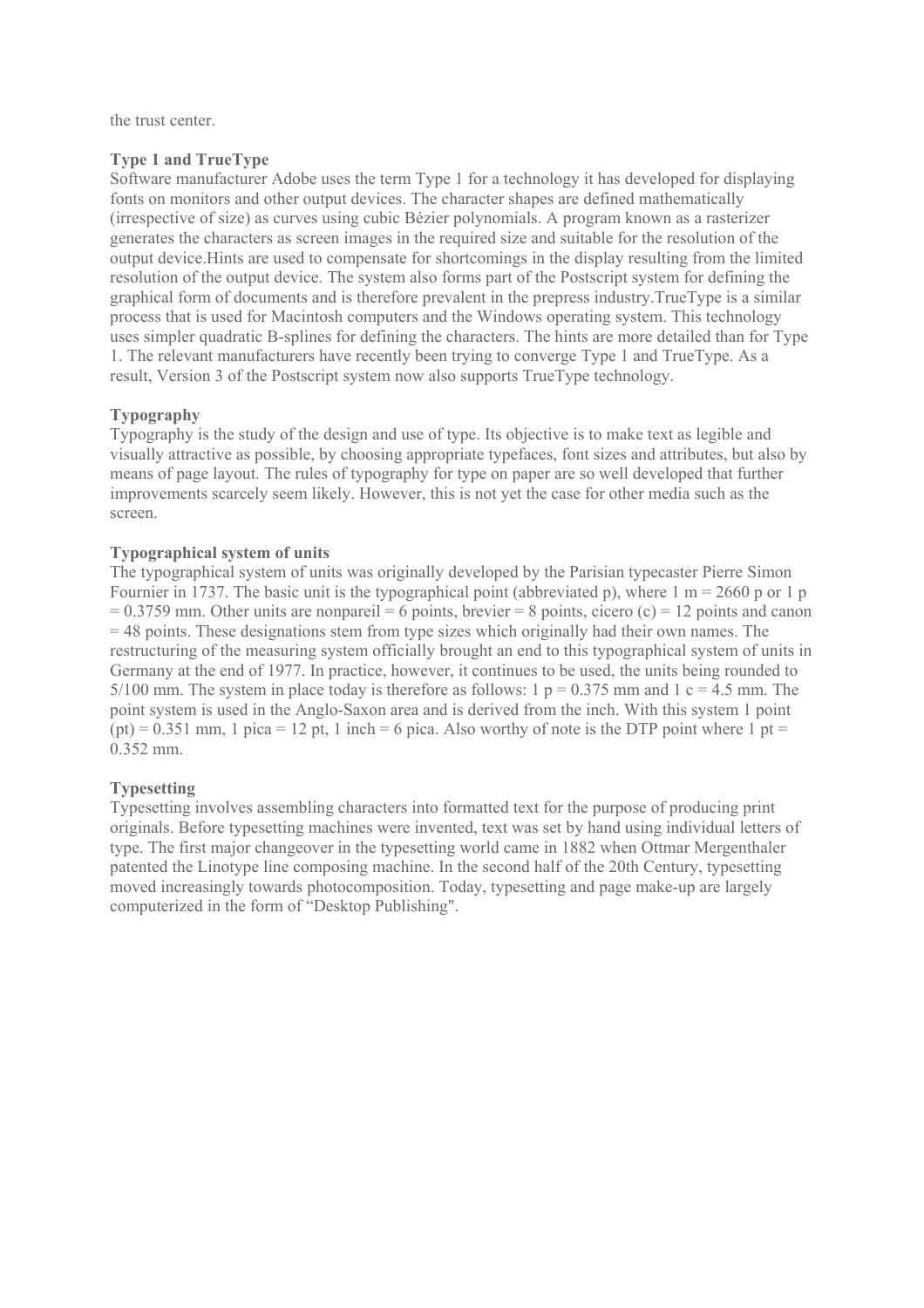### **Uncoated paper**

Paper without an additional protective coating; "untreated" paper. The application of a colorless coat of glossy or matte varnish as final printing step, either as an overprint varnish applied on-press or a water-based preparation applied by a separate coating machine. Varnishes enhance the appearance of print products and, especially on matte-finished stock, improve the rub resistance of printing inks.

### **Under Color Addition**

Under Color Addition (UCA) is a variation of achromatic synthesis used for 4c color sets. Equal components of the three chromatic colors cyan, magenta and yellow in the CMYK color system replace part of the neutral color component generated here with black. Under Color Addition is a good means for improving print quality vis-à-vis pure achromatic synthesis.

### **Unicode**

Unicode is a method for coding characters for electronic processing and uses 16-digit binary numbers (16-bit numbers). Unlike ASCII and other codes, which work with 8-bit numbers, Unicode is capable of representing 65,536 different characters. This covers all the characters is every commonly used script in the world. Unicode is already in widespread use today.

### **Universal Mobile Telecommunications System**

Universal Mobile Telecommunications System - to be introduced by 2003/4 to replace existing GSM/GPRS mobile telephone networks; the maximum data transmission speed is 2 megabits per second.

### **Upstream**

All information and data sent from PC to Internet.

### **UV coating**

UV coatings (UV stands for ultra-violet) are coating systems based on unsaturated polyesters or polyacrylates, or a combination of the two. For both, ultra-violet light triggers the drying process. This high-energy light breaks chemical bonds in the coating material's molecules. These then link up to form long, highly-branched chains, causing the material to solidify.The drying process takes only seconds, which means that UV coatings can be worked quickly. These coatings contain no volatile substances either, making the layer thickness of the liquid coating similar to that when it is dry. They can also be applied inline, i.e. in the press, in very high layer thicknesses (up to 8 µm). UV coatings achieve excellent gloss and can be barely distinguished from laminated products (film-lamination). UV coatings, however, are not entirely odor-free.

### **UV inks**

UV inks are printing inks that are cured with ultraviolet (UV)light. For this purpose, these inks do not contain any volatile substances. Rather, in addition to color pigments, they contain individual molecules and short molecular chains that can link to form polymers and so-called photo-initiators. The latter decompose when exposed to UV light and form highly reactive fragments. These radicals trigger a polymerization process in which stable, three-dimensional network structures are formed. UV inks are primarily used to print non-absorbent materials, such as metal (sheet metal) and plastic, but also high-quality paper boards and labels.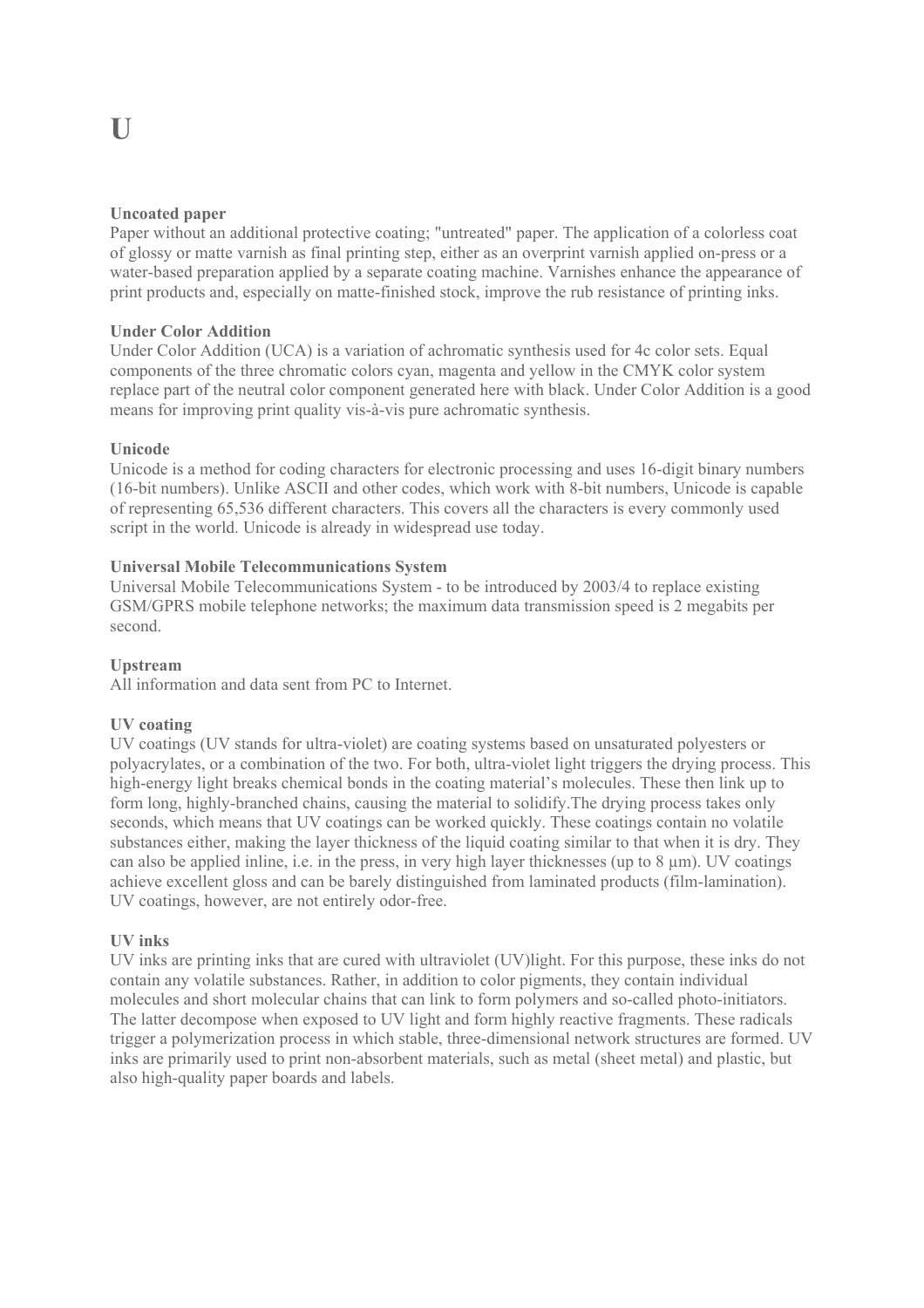### **V**

### **Varnish**

Varnish or print varnish is a clear coating that can be processed like an ink in (offset) presses. It has a similar composition to ink, but lacks any color pigment.

### **Virtual Community**

a.k.a. online community

Primarily, these are areas on the Internet that cater to people's common interests. Commercial websites aim to build an online community with the aim of better customer contact. Online communities provide a framework in which to exchange ideas and information. Commercial web-sites try to create online communities of users and subscribers to attract more customers, build loyalty with their audience, and grow a database of contacts for marketing. Virtual Communities facilitate the exchange of information between consumers as well as advice and price-transparency.

### **W**

### **WAN**

WAN is a computer network that spans distant areas in contrast to the LANs.

### **WAP**

Wireless Application Protocol: A standard allowing acces to world wide web with mobile devices like mobile telephone.

### **Waste**

Waste consists first and foremost of pages that are incorrectly printed. But it also applies to all waste paper generated in printshops. For example, damaged paper, trial runs when setting up presses, packaging materials and innumerable print products and book returns.

### **Water-based coating**

As their name suggests, water-based coatings – also known as dispersion coatings – are based on water. They dry relatively quickly through the evaporation of the water, are odor-free and do not yellow. Water-based coatings are mainly applied using coating units. In some cases, they are also applied using the press's inking unit. The layer thickness of the coating can be up to  $3 \mu m$ . Waterbased coatings are not as glossy as UV coatings.

### **Watermark**

Watermarks designs on sheets of paper created by varying paper thickness have been around since the dawn of papermaking. A real watermark occurs when the dandy roll displaces (light watermark) or concentrates (shaded watermark) the pulp mass in the wire section of the paper machine. Facsimile, or impressed, watermarks are made in the paper web after it has left the wire section. Imitation watermarks are added off machine by means of a transparent varnish or embossing process.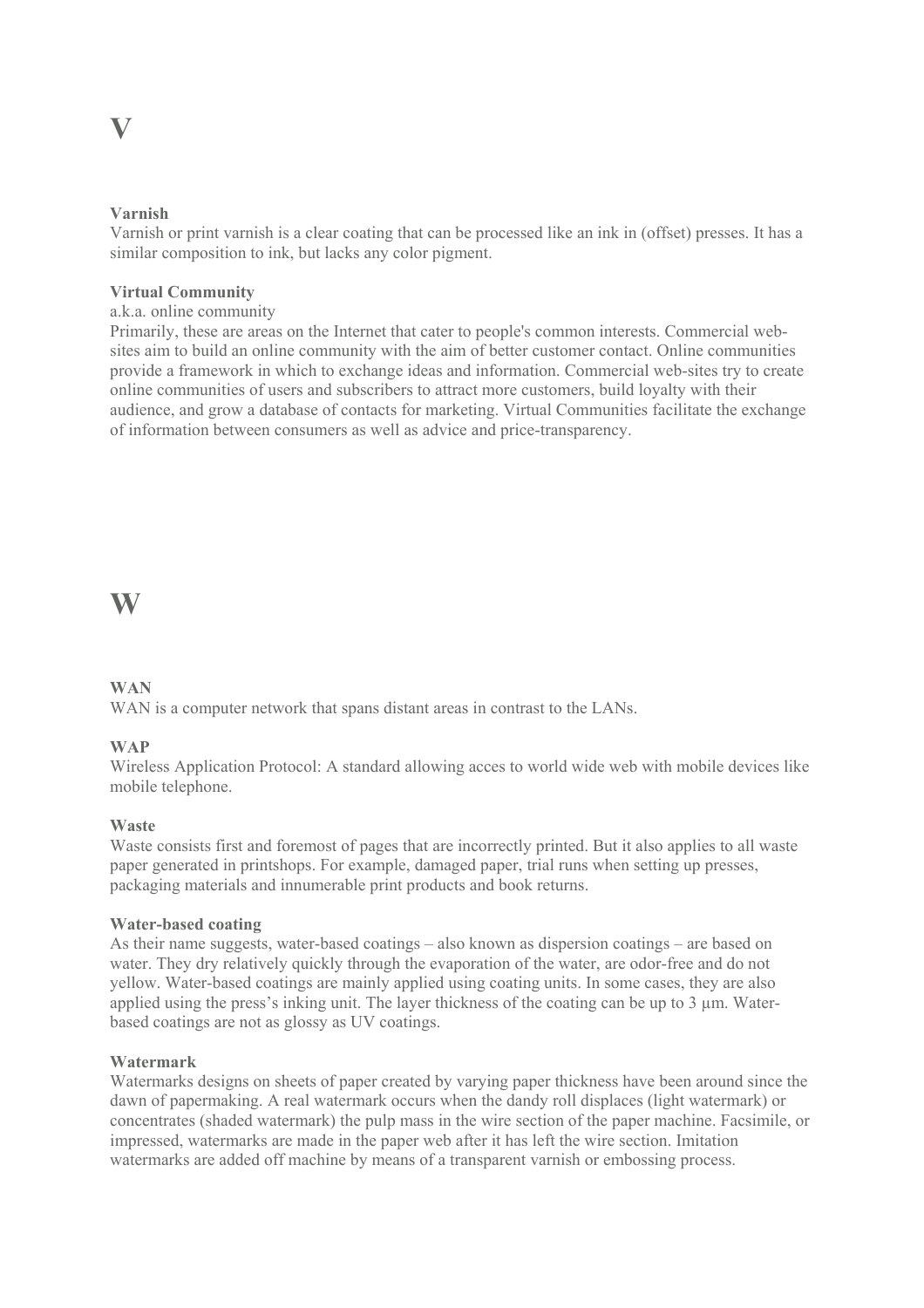### **WebDAV**

WebDAV (Web-based Distributed Authoring and Versioning) is the abbreviated name for draft standard RFC 2518, "HTTP Extensions for Distributed Authoring", produced by the IETF (Internet Engineering Task Force). WebDAV extends the HTTP (Hypertext Transfer Protocol) Internet protocol in such a way that the content of documents can be accessed directly via the Internet to allow a team to work on the content and structure of a document. For example, the WebDAV technique allows partners in the printing and media industry to access a PDF document simultaneously and apply correction instructions to it.

### **Web master / developer**

The title for a person who architecturally builds or structures a Web site from a technical standpoint.

### **Website**

The term website describes a complete set of screen pages which a person or organization makes available on the Internet – possibly also with files which can be downloaded and with audio and video offerings.

### **Wet on dry printing**

Multi colored print process, in which the first Print color is dried before the next colour is printed e.g. color printing on a single color press.

### **Wet-on-wet printing**

Printing in color printing-press with two or more colors. Further colors are printed ever before the previous colours have dried.

### **Whiteness**

Whiteness describes the intensity of white in a paper stock.

### **Woodcut**

The woodcut is the oldest method of producing printing forms. The base material is a block of hard wood. Various cutting tools are used to cut out those parts of a pre-sketched image which are to appear clear (i.e. uninked) in the print. The parts which remain produce the image on the print.The earliest known woodcuts for reproduction on paper date from 6th Century AD China. The Buxheim Christopherus of 1423 is the oldest dated woodcut in Europe. It is believed that playing cards were printed using woodcuts in 14th Century Europe.Prior to Gutenberg's invention of letterpress printing, "block books" were used with one woodcut for each page. Woodcuts were later used to illustrate hot metal composition texts. Most of the images were colored in after printing, although colored woodcuts were used from the late 15th Century onwards. This method involved printing different colors one after the other using several printing plates. Woodcut reached its artistic peak during the Renaissance with artists like Albrecht Dürer.

### **Workflow**

Workflow is a computer-aided process for organizing work sequences, which consists in systematically moving documents from one stage of the operation to the next. This can only take place if documents are transported within a network or if they are kept in a central location and the individual operations are given access to them at the relevant point in time. Workflow software is able to monitor the work and can, for example, issue an alarm if a deadline is not met.

### **World Wide Web**

The World Wide Web (WWW) is an Internet service which is used for transmitting and displaying texts and images, but also audio and video sequences, using what are known as browsers featuring graphics-based operation. An important feature of the WWW is its use of hypertext. This can by used to connect a document by means of links to any other object (text, image, etc.) and any other document throughout the Internet. The World Wide Web thus forms a huge network of several million interconnected documents. It today also forms the basis for the rapidly expanding commercial use of the Internet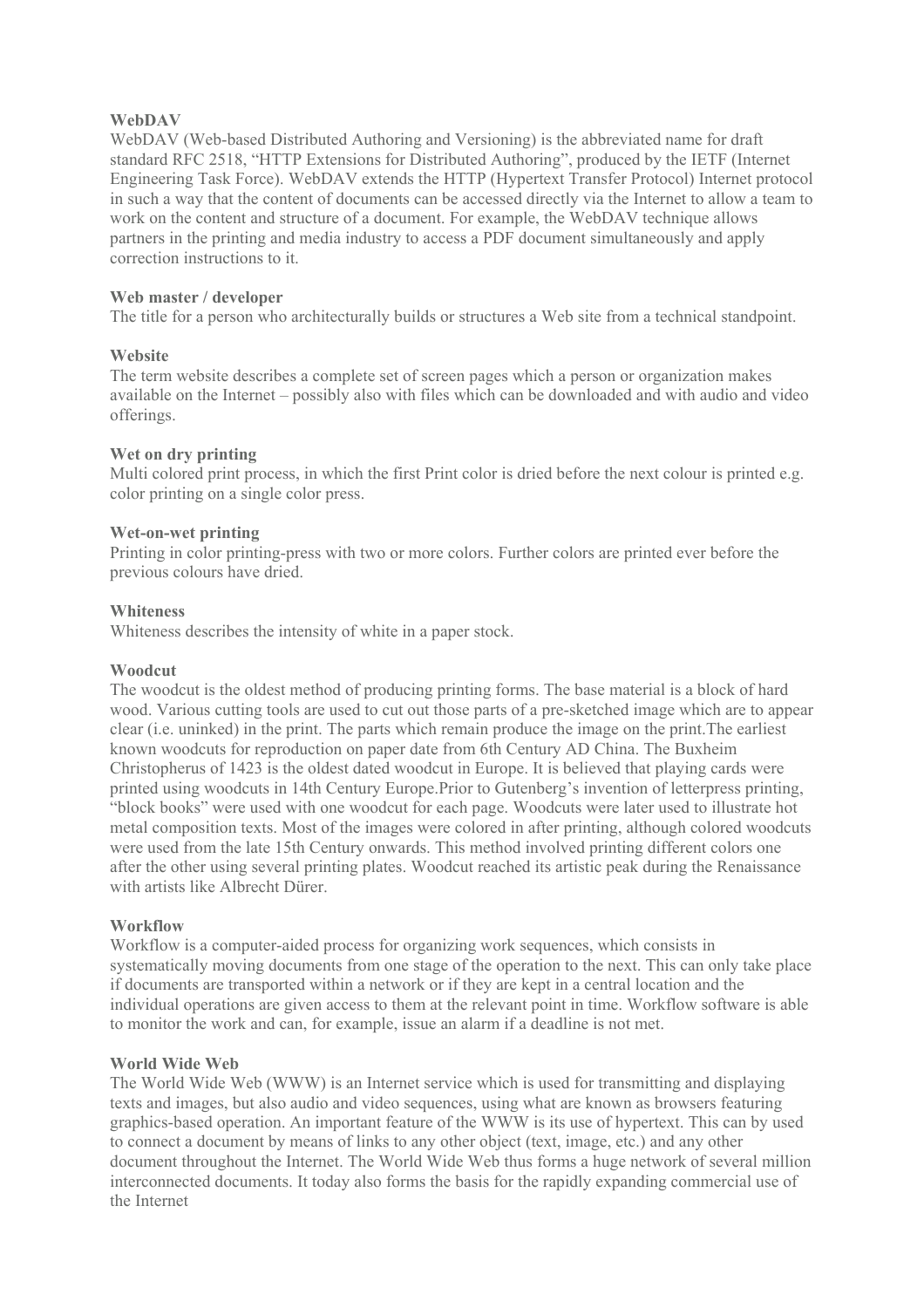### **World Wide Web Consortium**

A joint initiative of companies, education and research institutions; their common goal is to ensure the interoperability of the web and to promote its evolution.

### **Writing papers**

Writing papers come in white or in color and may be wood based or woodfree. They may also have a wastepaper content and include a surface-sizing treatment.

### **Wysiwyg**

.

"What you see is what you get". This is a computer programme functionality that is dispensable for working with desktop-publishing systems.

### **Xerography**

Xerography, invented in 1937 by the American patent lawyer Chester F. Carlson, is a printing method originally developed for copiers but is now also used with laser printers and digital printing systems. The technology is based on a drum coated with a photo semiconductor which is charged up and then partially discharged by a motif projected onto it. Dark areas retain their charge and toner applied to these areas remains in place. The image created in this way is then transferred to paper and fixed with heat.

### **XML**

XML (Extensible Markup Language) is a symbol language which is used to describe the structure of documents. Externally, XML is similar to HTML (Hypertext Markup Language) used throughout the Internet. The most important difference lies in the fact that the symbols ("tags") used in XML can be selected with a great degree of freedom, while they are fixed in HTML. This allows special forms of XML to be generated for virtually any type of application. XML is essentially a slimmed-down form of the SGML (Standard Generalized Markup Language) document description language defined in ISO 8879 and was created for transmitting richly structured documents via the World Wide Web. The International World Wide Web Consortium is responsible for standardization of XML.

### **Y**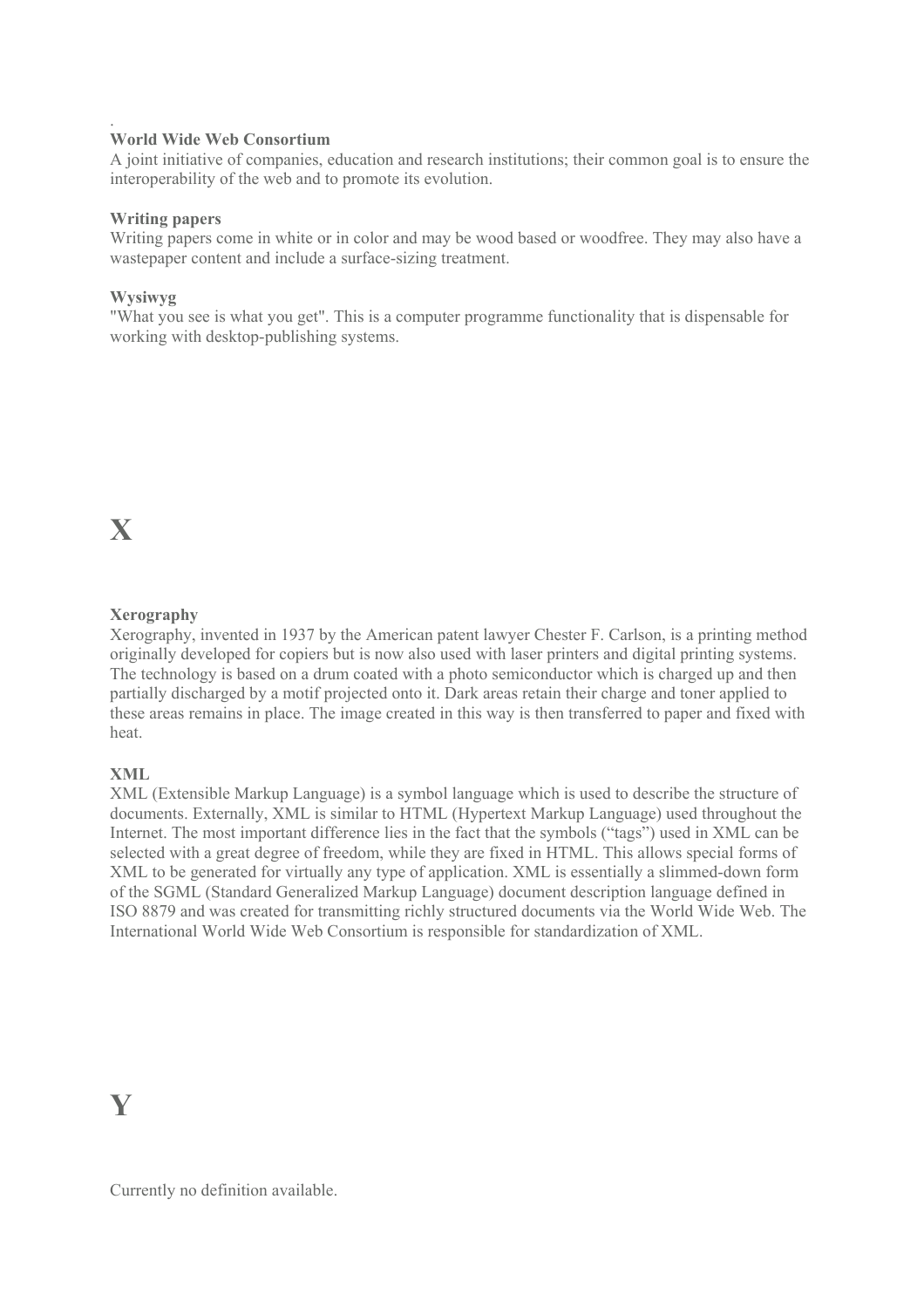Currently no definition available.